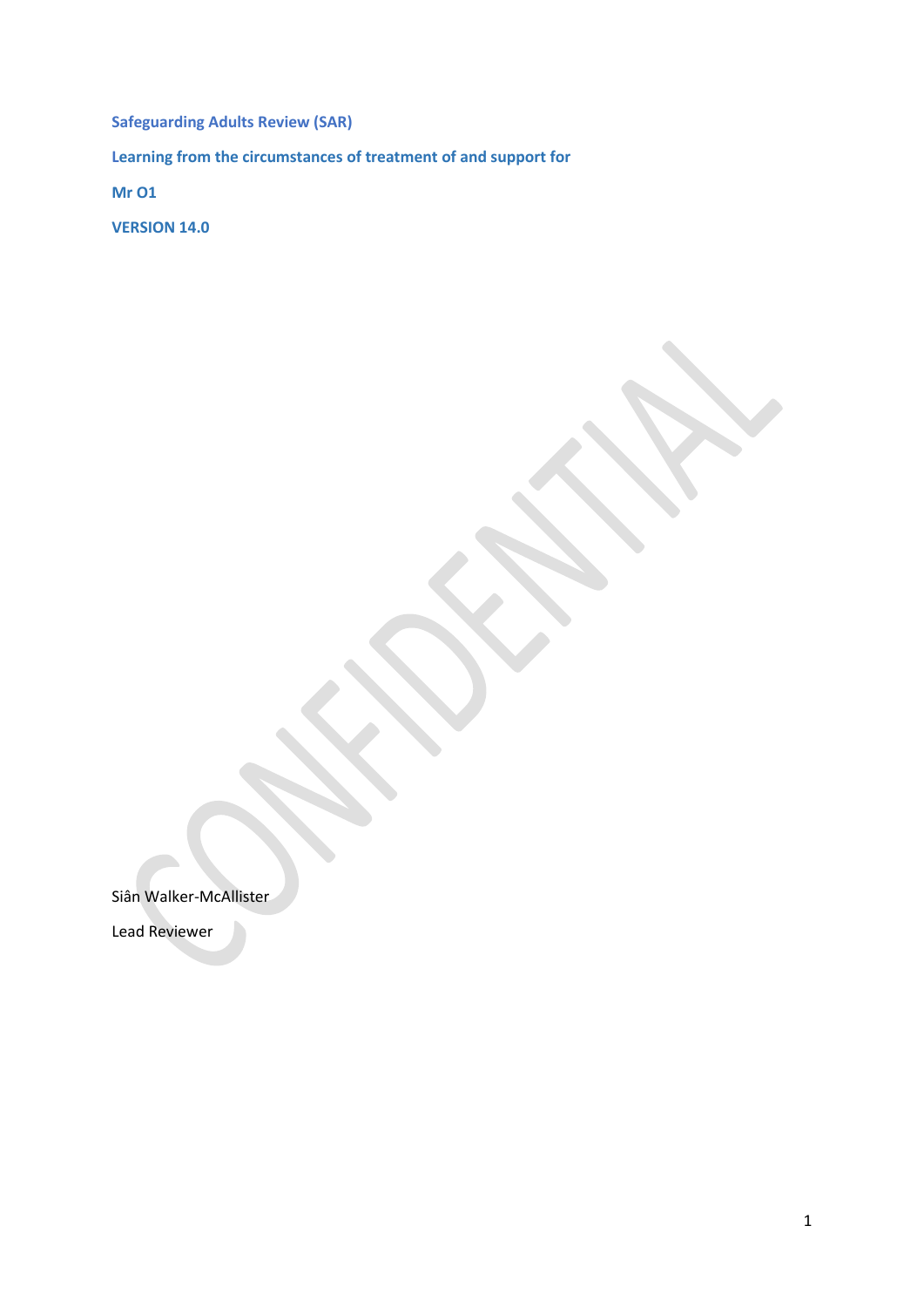#### **CONTENTS**

- **1. Introduction**
- **2. Terms of Reference**
- **3. Methodology**

**4. Key Events for all agencies between 2014 and May 2020, as identified in Information received and from Information Management Reviews (IMRs) from all agencies**

- 4.1 Pertinent information from the Adult Social Care records
- 4.2 Pertinent information from the GP IMR
- 4.3 Pertinent information from the South London & Maudsley NHS Trust IMR
- 4.4 Pertinent information from the Croydon Health Services IMR
- 4.5 Pertinent information from the Police IMR
- **5. Outcome of the Safeguarding Adults Concerns & Enquiries**
- **6. Analysis of Key Events - Findings**
- **7. Learning Points – Key Issues presented by each agency**
- **8. What has changed since 2020**
- **9. Findings from a separate Learning Event in July 2021 of a multi-agency response?**
- **10. What contributed to the effectiveness or lack of effectiveness?**
- **11. A review of partnership and collaborative working**
- **12. Recommendations for the Croydon Safeguarding Adults Board**
- **13. Recommendations for individual agencies**
- **14. Glossary**
- **15. References**

#### **16. Appendices**

- Appendix 1 Terms of Reference
- Appendix 2 Briefing from Adult Social Care on improvements in service since 2019
- Appendix 3 Notes from the Learning Review
- Appendix 4 Examples of good practice in Croydon in working with people who self-neglect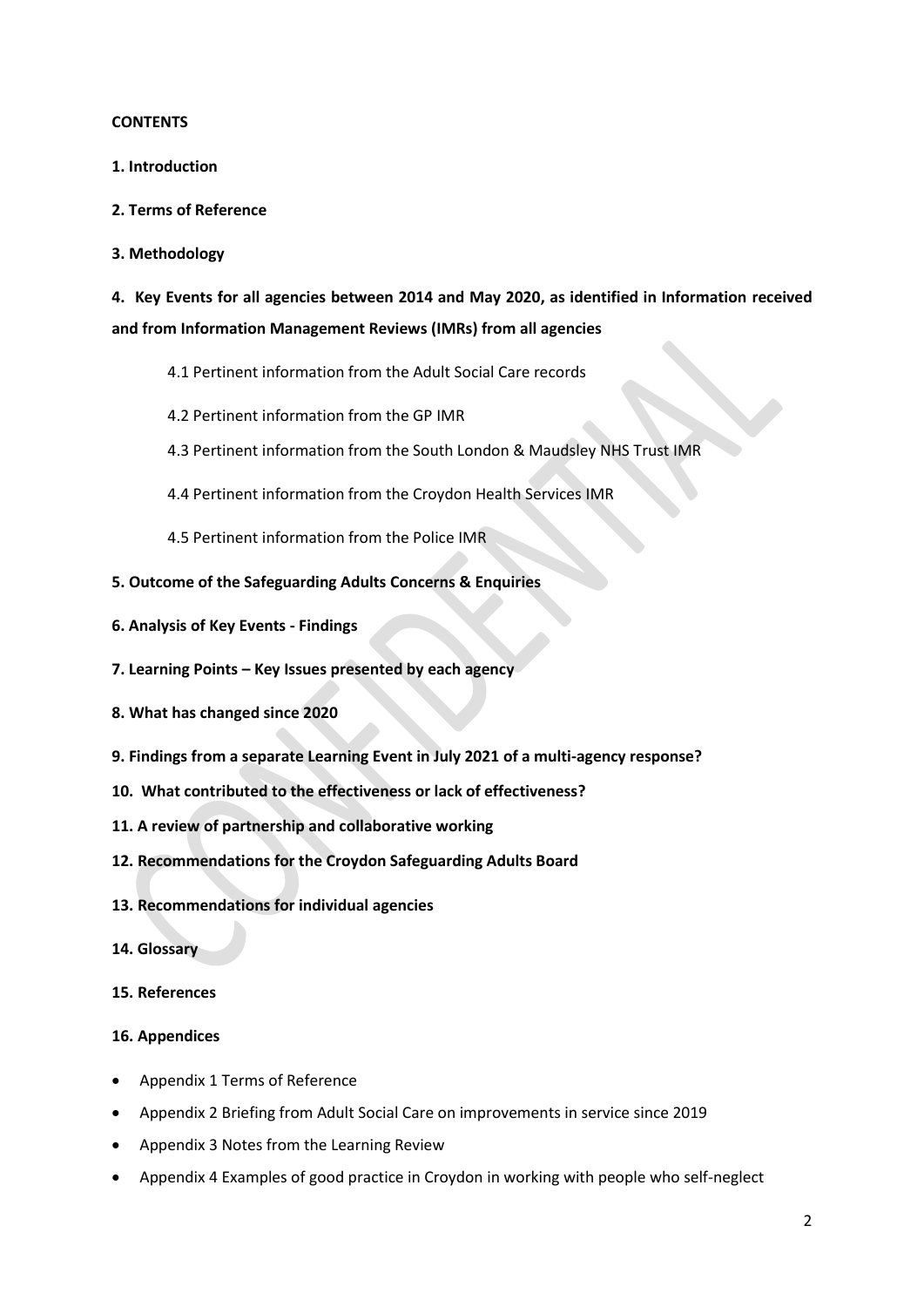# **1. Introduction**

This Safeguarding Adults Review (SAR) is commissioned by the Croydon Safeguarding Adults Board (CSAB) in response to the circumstances surrounding the support for and treatment of Mr O1 aged 87 who died on 15 May 2020.

Mr O1 was a White British man who lived with his wife and daughter in a privately owned house in the borough. In October 2018 he was found at home on the floor and was conveyed to Croydon University Hospital (CUH) by ambulance with pressure wounds. Mr O1 was admitted to CUH and at the time he was found to be in a critical state with and assumption that he had only a small chance of survival. Following his discharge from hospital, and in part due to the very cluttered house in which he was living, he was placed in a residential care home to recover from his wounds. Mr O1 expressed that he wanted to go home, and he left the care home after one month, in the knowledge of Croydon Adult Social Care (ASC).

Mr O1 returned home in early December 2018. However, he was not seen by any agencies until 5 January 2019, when the London Ambulance Service (LAS) and the Police visited, having been called out by his wife. He had been lying on the floor for what is thought to have been several weeks and had significant pressure ulcers (including Grade 4 Pressure Ulcers) across multiple areas of his body. He was taken to hospital and palliative care was being discussed. The Police started an investigation and ASC started a S42 (2) Care Act Enquiry.

It was noted that Mr O1 was the dominant person in the household. He expressed that he was responsible for decisions around whether to engage with authorities and it was apparent that noone else in the household was prepared to oppose his word e.g., to call an ambulance until he was unconscious. This dynamic of control did change after his last stay in hospital in 2019 when Mrs O1 ("N") took more control.

Concerns have arisen over Croydon ASC's response to Mr O1 as well as to other members of his family prior to October 2018. Concerns have also been expressed about the arrangements for and the appropriate Care Act Assessments which should have taken place around the time he expressed a wish to leave the care home in December 2018 to return home.

Additionally, concerns have been expressed about the District Nursing service (provided by the Croydon Health Services NHS Trust) that he was receiving in the care home and that information was not transferred within that service in respect of his return home and the potential for ongoing service to meet his medical needs.

Further concerns had been expressed that Mr O1's GP had discharged him to a new GP (in the area of the care home) but that his original GP Practice did not transfer his care back when he returned home.

Mr O1, sadly, died, whilst living at Albany Nursing Home on 15 May 2020.

# **In summary key issues identified within this review are:**

- **Self-neglect and Hoarding**
- **Coercion and control within familial relationships**

# **1.2 Mr O1 and his family – a pen picture**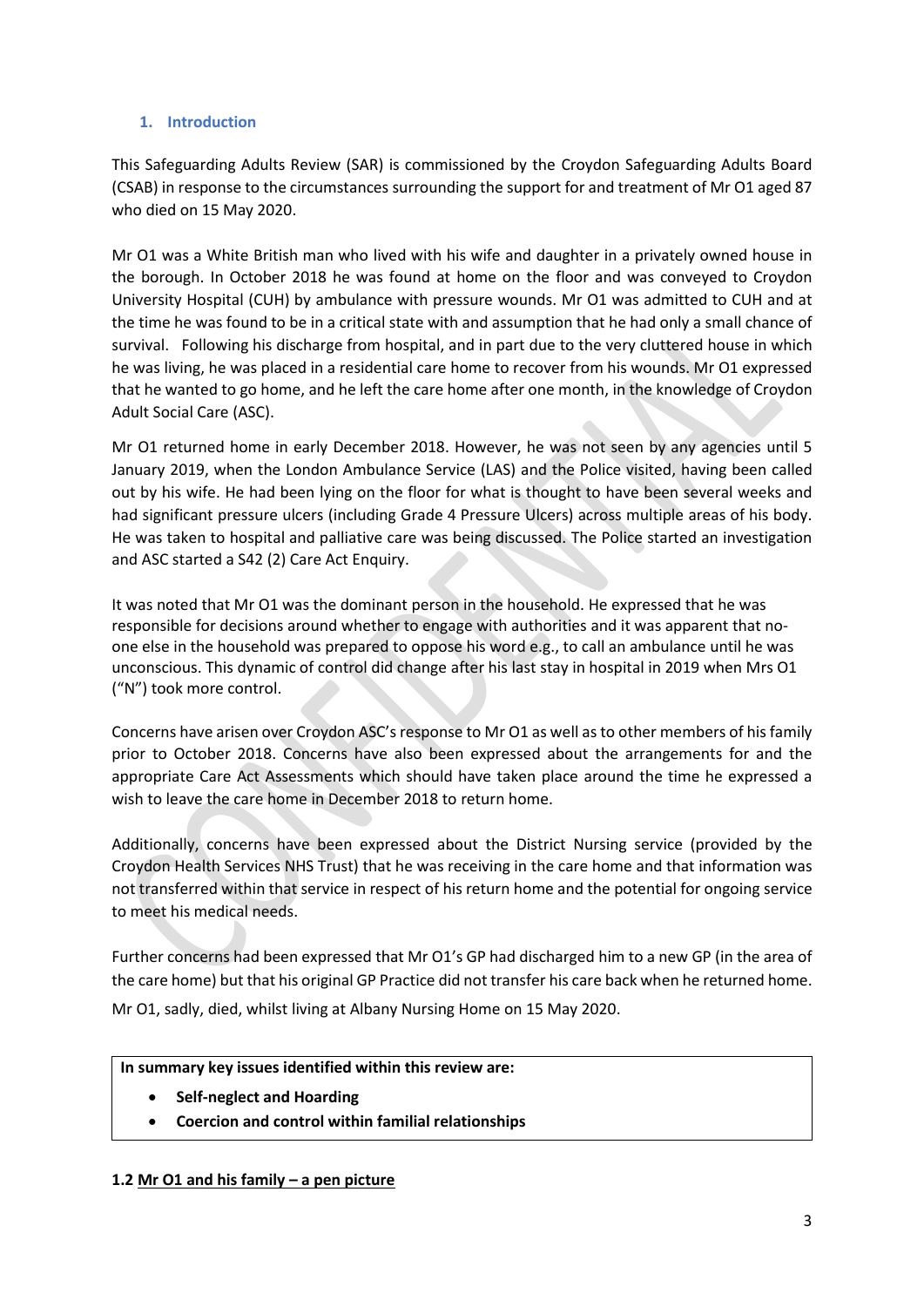Mr O1 aged 87 at the time of his death in a Nursing Home in May 2020, lived with diabetes, experienced chronic pain, had a history of alcohol dependency and a past history of a heart attack. He lived in his own home along with his wife, N (aged 75) and his daughter E.

Mr O1's wife N explained that in his early life, Mr O1 worked as a BT telephonist and took early retirement to help support his daughter as she became more ill in 1986. She described him as always jolly, outgoing, and optimistic, though also said that he was a vain man, a 'womaniser', unfaithful since 1994; having had relationships with other women outside the family home. N and Mr O1 slept separately, and she remained with him to support their daughter who was becoming progressively unwell.

Towards the end of his life, Mr O1 was described by N as short tempered, aggressive, dependent on alcohol, drinking whisky excessively and smoked frequently. Whilst drunk, he had threatened his daughter and wife and there were lots of clashes in later years in the family home. Mr O1 was always unwilling for N to get help for them at home and N described having to feed him at home towards the end of his life.

N felt that if a nurse or someone had visited after his discharge from hospital, more could have been done for him.

N was 75 years old and had been referred to adult social care for an assessment of her own needs. She had been on a waiting list for assessment since 8 October 2018.

E had a diagnosis of schizophrenia and was known to the local NHS Mental Health service since 2014 - her case was closed in December 2019. E died in different circumstances, with Covid-19 and at the time living elsewhere (away from the family home) with her mother, on 1 April 2020.

Mr O1 died just over a month after his daughter E.

# **1.3 Statutory Information**

This review is conducted in accordance with section 44 of the Care Act 2014 and the Croydon Safeguarding Adults Board Procedures. Section 44 (i-v) of the Care Act 2014 stipulates that a SAB must arrange a review of a case involving an adult in its area with needs for care and support (whether or not the local authority has been meeting any of those needs) if:

*(a) there is reasonable cause for concern about how the SAB, members of it or other persons with relevant functions worked together to safeguard the adult, and (b) condition 1 or 2 is met.*

*(2) Condition 1 is met if— (a) the adult has died, and (b) the SAB knows or suspects that the death resulted from abuse or neglect (whether or not it knew about or suspected the abuse or neglect before the adult died).*

*(3) Condition 2 is met if— (a) the adult is still alive, and (b) the SAB knows or suspects that the adult has experienced serious abuse or neglect.*

*(4) A (*sic*) SAB may arrange for there to be a review of any other case involving an adult in its area with needs for care and support (whether or not the local authority has been meeting any of those needs).*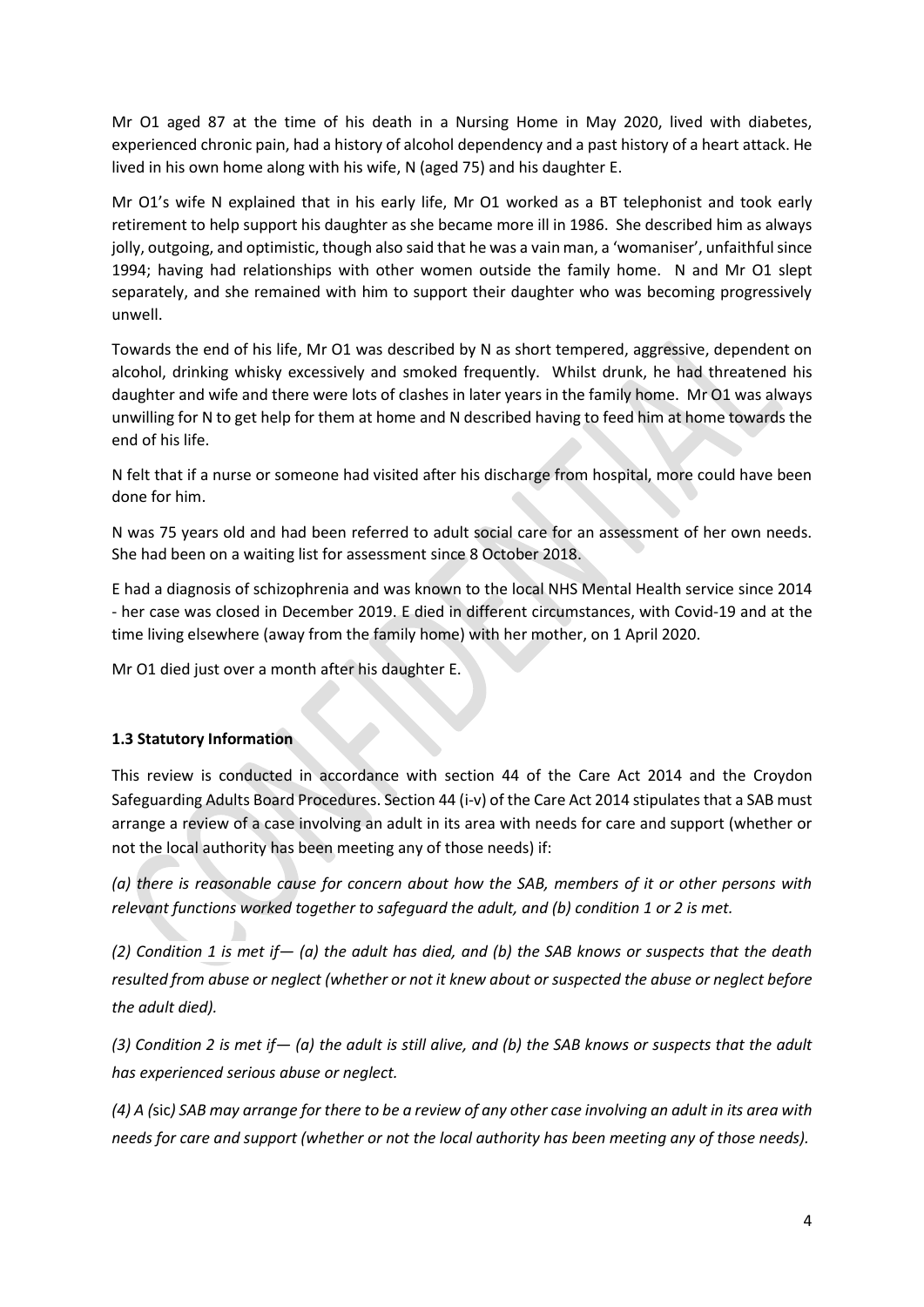*(5) Each member of the SAB must co-operate in and contribute to the carrying out of a review under this section with a view to— (a) identifying the lessons to be learnt from the adult's case, and (b) applying those lessons to future cases.*

**1.4** A decision to carry out a SAR was made by the Board and Terms of reference were agreed at a Safeguarding Adults Review Panel at its first meeting on 8 February 2021.

The independent lead reviewer was commissioned, appointed in December 2020 and following this at the first Review Panel, in February 2021, the SAR report activity commenced.

**1.5** Statutory guidance on the conduct of SARs advises that the individual's family should be invited to contribute to the review. The author spoke with N about the Review, its purpose and approach, and invited her to contribute through giving a pen picture, describing Mr O1. Prior to the presentation of the final report to the Croydon Safeguarding Adults Board, the author spoke with N again about the findings and the proposed recommendations. N will receive a full copy of the report and will consider whether she would like it further anonymised, prior to its publication. N, at this stage is happy to support publication of the review.

# **2. Terms of Reference**

The full terms of reference can be found in **Appendix 1** at the end of this Report.

**2.1** The Timeframe to be considered within the Review was determined to be between 2014 when Mr O1 was first referred to Adult Social Care Services by Age UK to May 2020, when he sadly, died.

**2.2** The **specific areas of focus** for the SAR are for the independent reviewer to consider:

- 1. Identification and learning for all agencies involved with Mr O1 around assessing risk.
- 2. Identifying how high risk cases are escalated within Adult Social Care.
- 3. How all agencies working with Mr O1 communicated with each other.
- 4. Examining social work practice and process when working with people who self-neglect and managing this practice where people are considered to have mental capacity.
- 5. Examining how practitioners assess risk for people using services and how this is practiced.

#### **3. Methodology**

#### **3.1 The methodology adopted included:**

• Gathering pertinent information from N, the wife of Mr O1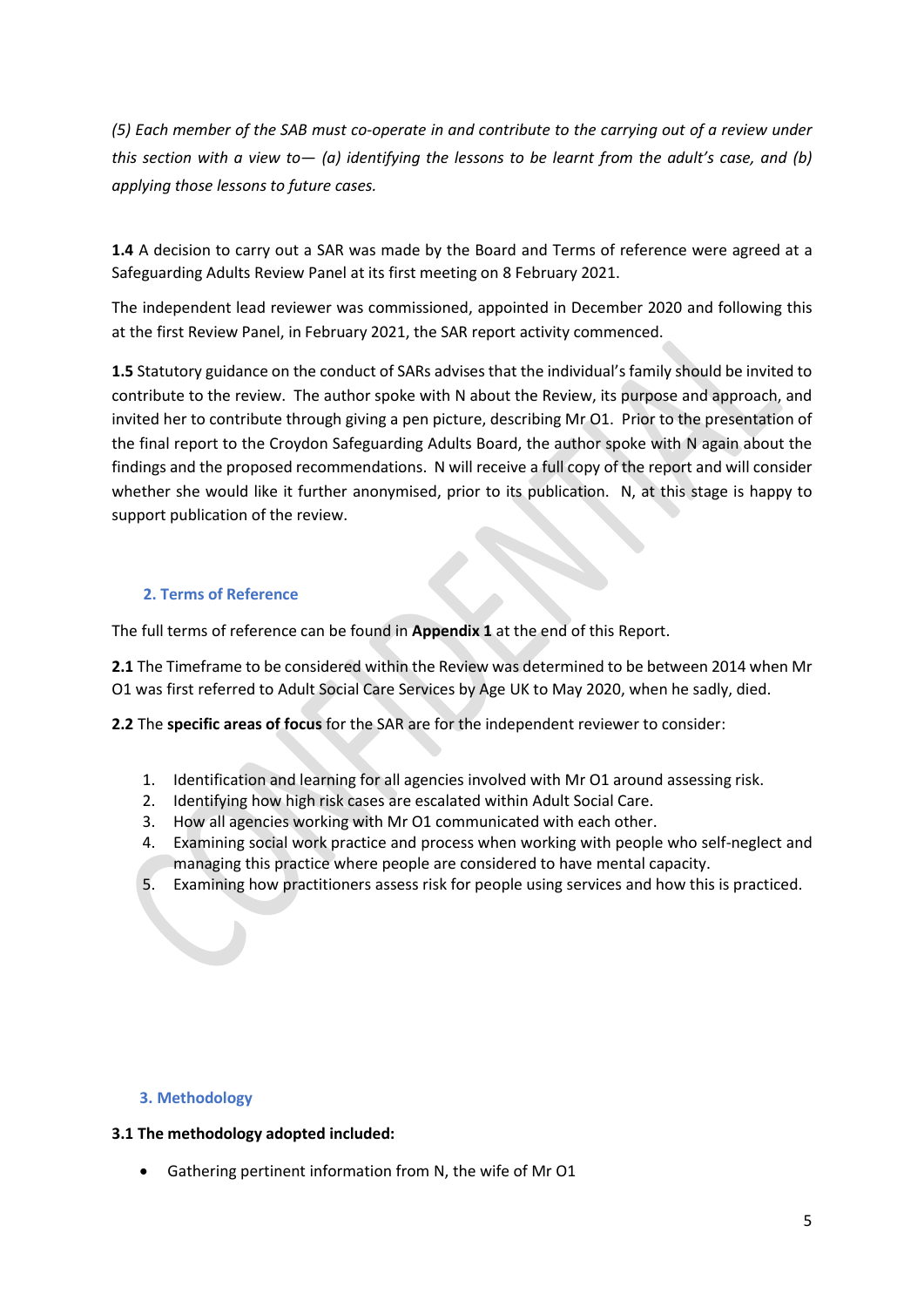- Gathering information from local professionals and agencies involved in the SAR Panel and bringing reports and chronolated information from those organisations to be reviewed by the independent author.
- A review and analysis of all information submitted by agencies (identified in 3.3 below) in respect of Mr O1 and of additional information presented at a Learning Review (see 3.2 below).

## **3.2 Activities undertaken during the Review process have included:**

- Presentation and review of information gathered at the Croydon Safeguarding Adults Board, Safeguarding Adult Review Panel which met on 3 occasions in February, April and July 2021.
- A telephone conversation with N
- A virtual meeting with N in Croydon ASC
- Delivery of a Learning Review (Practitioner Event) on 5 July 2021 to include all key staff who, and organisations which, had been delivering services to Mr O1. The purpose of this event was to outline what the review had found so far; to record the experiences of those working directly with Mr O1 up to 2020; to further develop the emergent learning in the light of those experiences and to discuss recommendations for changes that could prevent a death from similar circumstances happening in the future.

## **3.3 The following agencies have contributed to the Review:**

- London Borough of Croydon Adult Social Care Services
- Croydon Health Services NHS Trust District Nursing Services & Croydon University Hospital
- 2 Croydon GP Practices Practice 1 Thornton Heath Health Centre and Practice 2 New Addington Practice
- South London & the Maudsley NHS Mental Health Trust
- Metropolitan Police Croydon, Sutton & Bromley BCU

# **4. The time in scope & Key Events for all Agencies: 2014 to May 2020**

#### **4.1 Pertinent information from the Adult Social Care (ASC) records**

**2014 -** Records in relation to Mr O1 go back to June 2014 – where a referral is made to ASC by Age UK following their identification of hoarding and severe clutter at his home.

An occupational therapy assessment was completed on 1 September 2014, and the family was placed on the waiting list for major adaptationsto their property. The case wasthen closed in December 2014 at Mr O1's request. There is no evidence of follow through or a return visit by ASC Occupational Therapists prior to the case being closed.

#### **Between September 2014 and July 2018**

In July 2015 Age UK raised further concerns in respect of Mr O1's property, citing a leak in roof and electrics not working. On 7 July 15 an ASC Duty worker contacted O1 and suggests a referral to 'Staying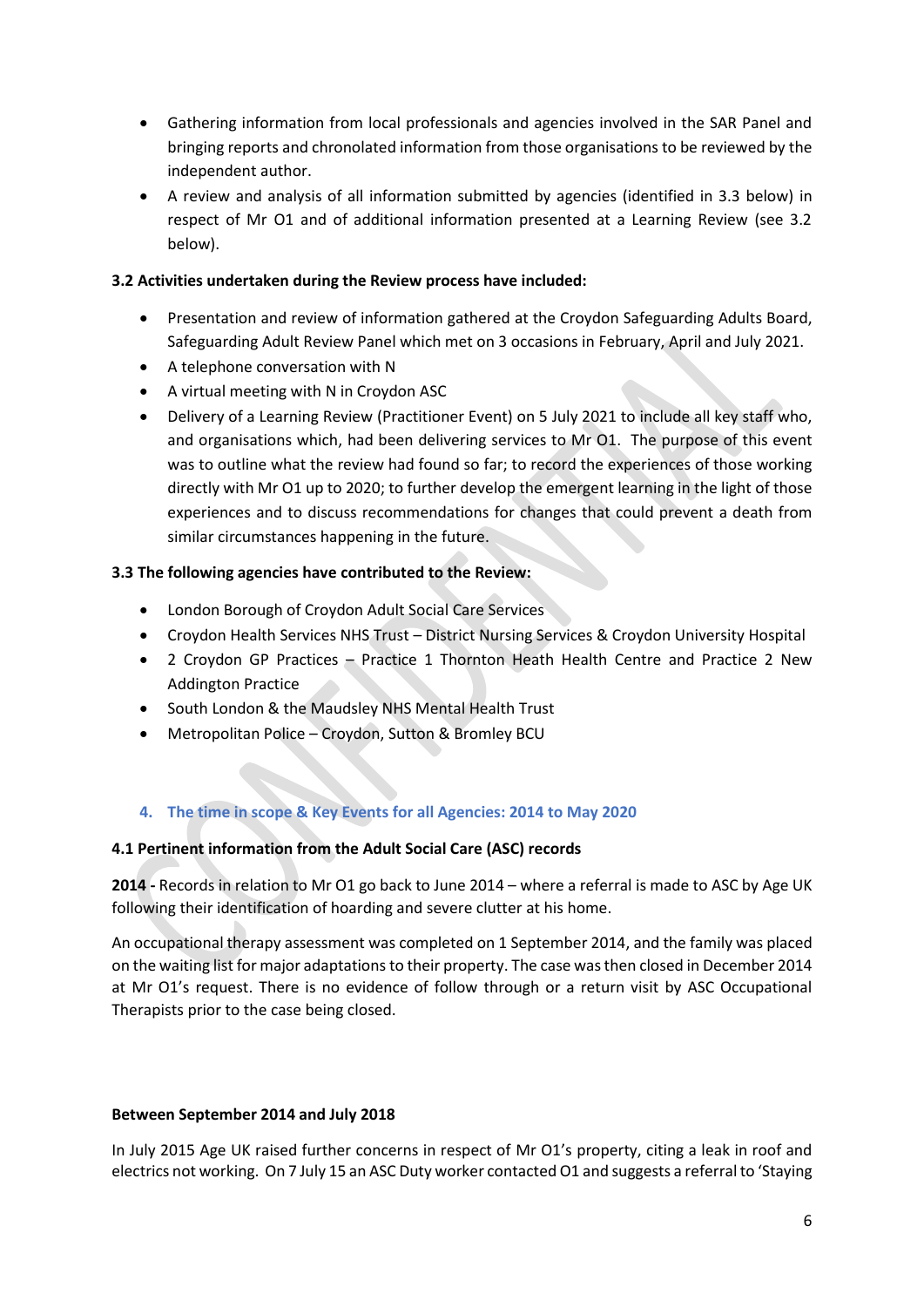Put'. O1 stated that he had the issues in hand. The Duty worker also spoke to O1's brother who advised that repairs were arranged. The worker contacted O1 and was then advised that all is now fixed.

On 3 September 15 - LAS called to O1 and they raised further concerns about the property. O1 was not taken to hospital and the noted outcome of the contact with ASC was for information and advice only. It can only be assumed that no action was taken as there are no notes of actions on the case records.

On 15 November 2016, ASC received a Discharge Notification from CUH, which was subsequently cancelled as O1 had already self-discharged.

On 6 September 2017, a Carer's assessment was completed by SLaM in respect of the role both Mr & N had in relation to their daughter with mental health needs.

July 2018 Mr O1's was admitted to CUH in July 2018 (this was his first admission to hospital and followed a fall at home and his spending a long period on the floor, on a mound of plastic bottles). There was no other intervention or support being offered to the O1 family by ASC at this time. CUH described Mr O1's appearance as unkempt, and it was stated that he had not been taking his medication.

Whilst in CUH, Mr O1 contacted Age UK asking for help. In response to this, Age UK contacted ASC on 20 July 2018 asking for assistance with addressing the issues with Mr O1's home environment. The outcome of this contact was that the information was passed on to the OPN team for further action. The ASC Hospital Social Worker (SW) referred Mr O1 and his family to 'Staying Put' for a blitz clean at their home.

A joint visit was arranged by the ASC SW & 'Staying Put' to meet with N who confirmed that there was no hot water in the property. There was no Care Act Assessment to confirm the causal factors but 'Staying Put' advised multiple issues with the property. It was later reported that a CUH Occupational Therapist (OT) advised that Mr O1 had declined the blitz clean, and despite being advised of the risks associated with returning home, stated that he was willing to accept the risks and discharged himself on 22 August 2018 to return home. No Mental Capacity Assessment was completed. The suggestion was that funding the work to reinstate the property was the issue. It was noted that as soon as finances are discussed with Mr O1 this was a barrier. There does not appear to be any consideration whether Mr O1 had the funds to pay for the work.

The following day an ASC Duty Worker contacted 'Staying Put' to advise that the blitz clean has been declined but asked them to contact family again with a view to seeing if they would change their minds and be willing to accept help. A referral was also made to the ASC Community Team for urgent follow up with the 'L' family. On 27 July 2018, Mr O1 was placed on the ASC Older People North Team's (OPN) waiting list. ASC have subsequently acknowledged that this was not an appropriate action for an urgent case of self-neglect and in light of the information highlighted by the London Ambulance Service (LAS).

**August 2018 – '**Staying Put' contacted N by phone on 8 August 2018, suggesting that she obtain a quote from another company. N responded that the quote was too expensive. ASC felt that it was unclear who was hoarding items at the property and who was 'in charge' or in control. This was demonstrated by N refusing access to ASC when Mr O1 was in hospital. She stated he would not want her to let them in when he was not there, and Mr O1 later confirmed that this would be his view. There is further evidence of N abiding by everything her husband requested e.g., Mr O1 would also refuse to allow his wife to call LAS and she did not override this until he was very poorly.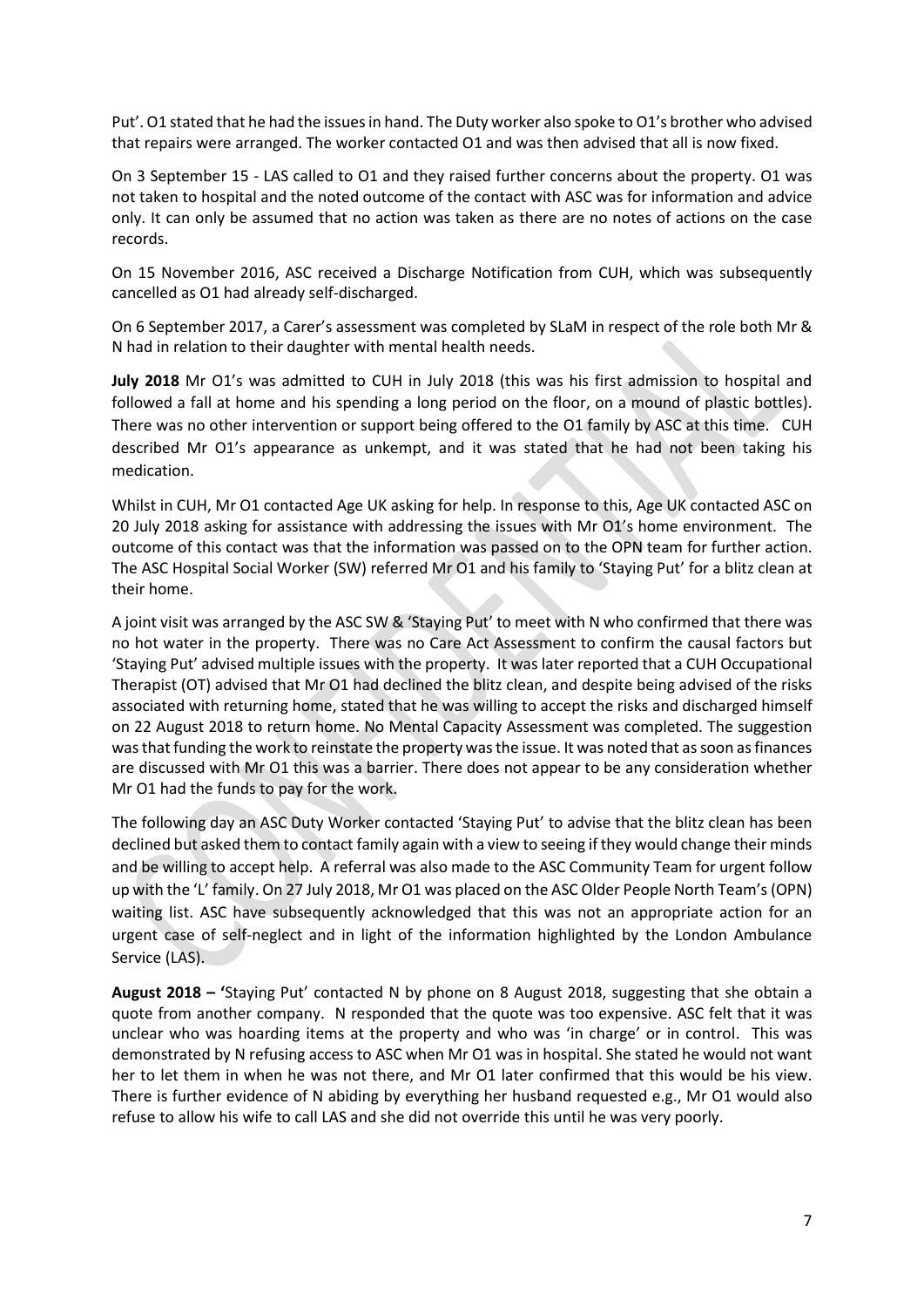**September 2018 -** It was noted that on 7 September 2018, no further contact had been received from Mr & Mrs L to confirm agreement to the blitz clean. 'Staying Put' attempted to contact them and left messages by voicemail.

**October 2018** – Mr O1 was again admitted to CUH on 8 October 2018 following another fall at home and long period on the floor. On this occasion LAS found him on floor covered in faeces, urine and maggots. London Fire Brigade (LFB) had to help move him. He was very unwell and disorientated. Clinicians at CUH photographed evidence of larvae attached to his body. He was severely dehydrated and had sores all over his body. Mr O1 had not eaten or drank for several days and whilst N said this was only for a few days, medical evidence showed it had been longer. The hoarding at the family home was recorded on the LFB House Clutter index score of 8-9. There were bags of rubbish everywhere, fire marks on the walls, the roof was said to be caving in with a hole in the ceiling and flies and maggots everywhere. It was reported that the kitchen was unusable. LAS and LFB completed referrals of safeguarding concerns to ASC.

The safeguarding concern was allocated to an ASC triage worker in the centralised duty team who had contact with Hospital SW to discuss the concerns raised. A decision was made at this time not to progress to a S42 (2) Safeguarding Enquiry as O1 was accepting the need for support and had agreed to a blitz clean.

On 8 October 2018, a worker from the OPN team went to visit N at home, though N did not open the door. This was followed through by a SW who telephoned N. N stated that she would not allow anyone in 'because her husband would not do so".

On 18 October 2020, 'Staying Put' contacted the Hospital SW again to discuss clear up/ blitz clean of the family home. This was followed through with a contractor visiting the property on 22 October 2018, though N refused cleaning of their front room. Mr O1, when he was seen by the hospital Social Worker agreed that on return from hospital, he would move into back room, described professionally as moving into a 'micro-environment. It was arranged for the Cleaning Contractor to return on 23 October 2018 with a plan for 'micro-living', and an initial clean of the hall and back room only.

On 23 October 2018, the Hospital SW in discussion with the Team Manager, agreed that the OPN team needed to follow up, by addressing the concerns in respect of the property and arrange for the home to be cleared up so Mr O1 could return home. Further, that the 'Placements Team' needed to arrange an interim placement for Mr O1 in a Care Home, upon discharge from hospital, prior to returning home.

On 25 October 2018, the Hospital SW emailed the 'Staying Put' team to confirm that an estimate has been received from a Contractor to undertake a 'blitz clean' to the property and the SW made a referral to the Risk & Vulnerability Management Panel (RVMP) for community follow up.

On 30 October 2018, the Hospital SW contacted 'Staying Put' team advising that Mr O1 is going to an interim care home placement; that a referral to the OPN team has been made to address the home environment and that the blitz clean is no longer required. The Referral to the 'Staying Put' team was then closed.

The Hospital SW left a message for N in respect of a plan for an interim placement for Mr O1 until the back room/hall in their property was cleared.

On 31 October 2018, the assessment following the referral of a safeguarding concern about Mr O1 is ended, and a decision is made that the case does not need to progress to a  $(5 42 - 2)$  Safeguarding Enquiry as Mr O1 is engaging with a worker; has accepted the need for help and agreed to a short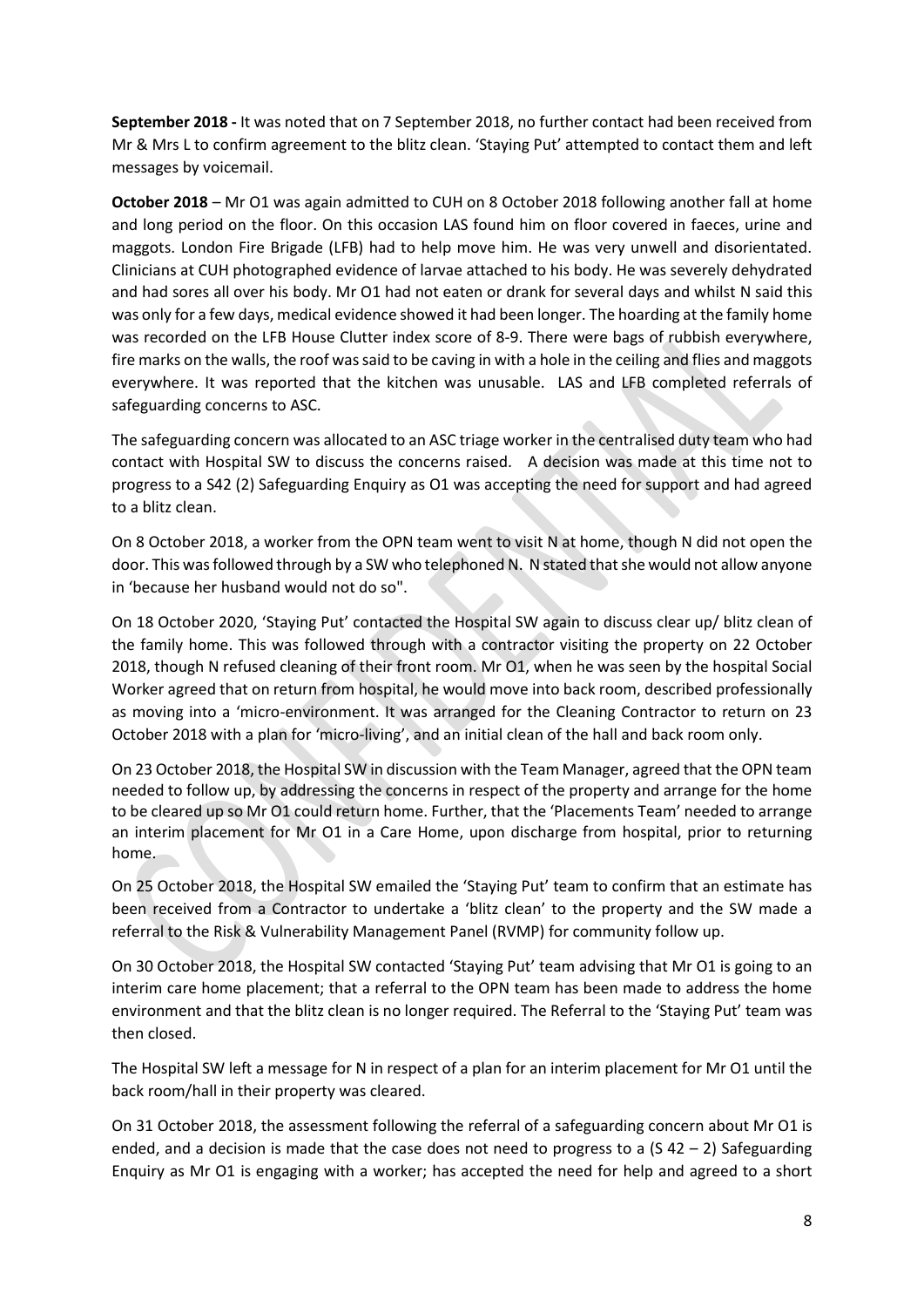term placement until the work is completed at his home and he can return. It is identified there needs to be some long term work with him, as a protective measure and that there is a need for follow up by the community team.

**November 2018** – On 1 November 2018, the Duty Team emailed the Hospital SW and sent an email to the OPN team to advise that the safeguarding concern has been closed. It was suggested that a referral be made to the OPN team for follow up, and a referral to 'Staying Put' in respect of possible sources of funding for a clear up at the family home. This was followed by an email from the OPN SW to the OPN Team Manager raising a concern about the case coming back without a 'blitz clean' having been completed; and a request to the OPN Manager to speak to Duty Team Manager. The OPN Manager responded that if the community teams were involved prior to admission the OPN team will need to allocate the case, but that they can try to delay Mr O1's discharge. No action was taken.

On 8 November 2018, Mr O1 was discharged from CUH and moved to Addington Heights Care Home for a short term placement on the understanding that the property would be cleaned, and he could then return home. Mr O1 was registered with the New Addington GP Practice on 9 November 2018 and seen by one of the GPs on 16 November 2018.

**December 2018 -** On 5 December 2018, the Hospital SW contacted the 'In Touch' team to ask if they have a budget to fund the blitz clean**.** 

On 6 December 2018 – the Hospital SW visited Mr O1 at Addington Heights Care Home. The SW advised Mr O1 that his wife refused entry to the OPN Community Team Social Workers who attempted to visit N at their home. Mr O1 stated that he wasn't surprised as he was not present and also said that he wanted to return home and was being kept against his will. Mr O1 was advised that he had the mental capacity to make the decision to return home, though no Mental Capacity Assessment was undertaken. The case notes recorded 'I informed him that he was not being kept at Addington Heights against his will, since he had capacity to make his own decisions and was free to leave if he wanted, but that his home environment had not been resolved due to the reasons mentioned above.'

Mr O1 decided that he would return home on 8 December 2018.

On 7 December 2018 - Addington Heights Care Home contacted Thornton Heath GP Practice to advise that Mr O1 was returning home. They were advised that he was no longer registered and further advised that Mr O1's family would have to register him on his return home. It is unclear if this information was communicated to Mr O1. There was no record in the GP notes that Addington Heights Care Home confirmed to the Thornton Heath GP Practice that Mr L had returned home. In fact, as Addington Heights had permanently registered Mr O1 with the New Addington GP Practice, it would have been assumed by the Thornton Heath GP Practice that Mr O1's residence at Addington Heights was permanent. When Mr L returned home, neither is there a record at Thornton Heath GP Practice that they had been informed that he had returned home (and would therefore have needed to be registered again with the GP Practice). It should be noted that N was unaware of the issues regarding de-registering and the need for Mr O1 to re-register with his original GP. Though this would not necessarily have been communicated to her as it was assumed that Mr O1 had the capacity to understand this issue. However, it is not even know if this was communicated to Mr O1.

8 December 2018 - Mr O1 returned home.

17 December 2018 – The Hospital SW contacted Addington Heights Care Home and was advised that Mr O1 had self-discharged on 8 December, the hospital SW then closed the case.

18 December 2018- There is a note on the adult social care records data base (AIS system) for N following information received by her brother that he has concerns about the state of the property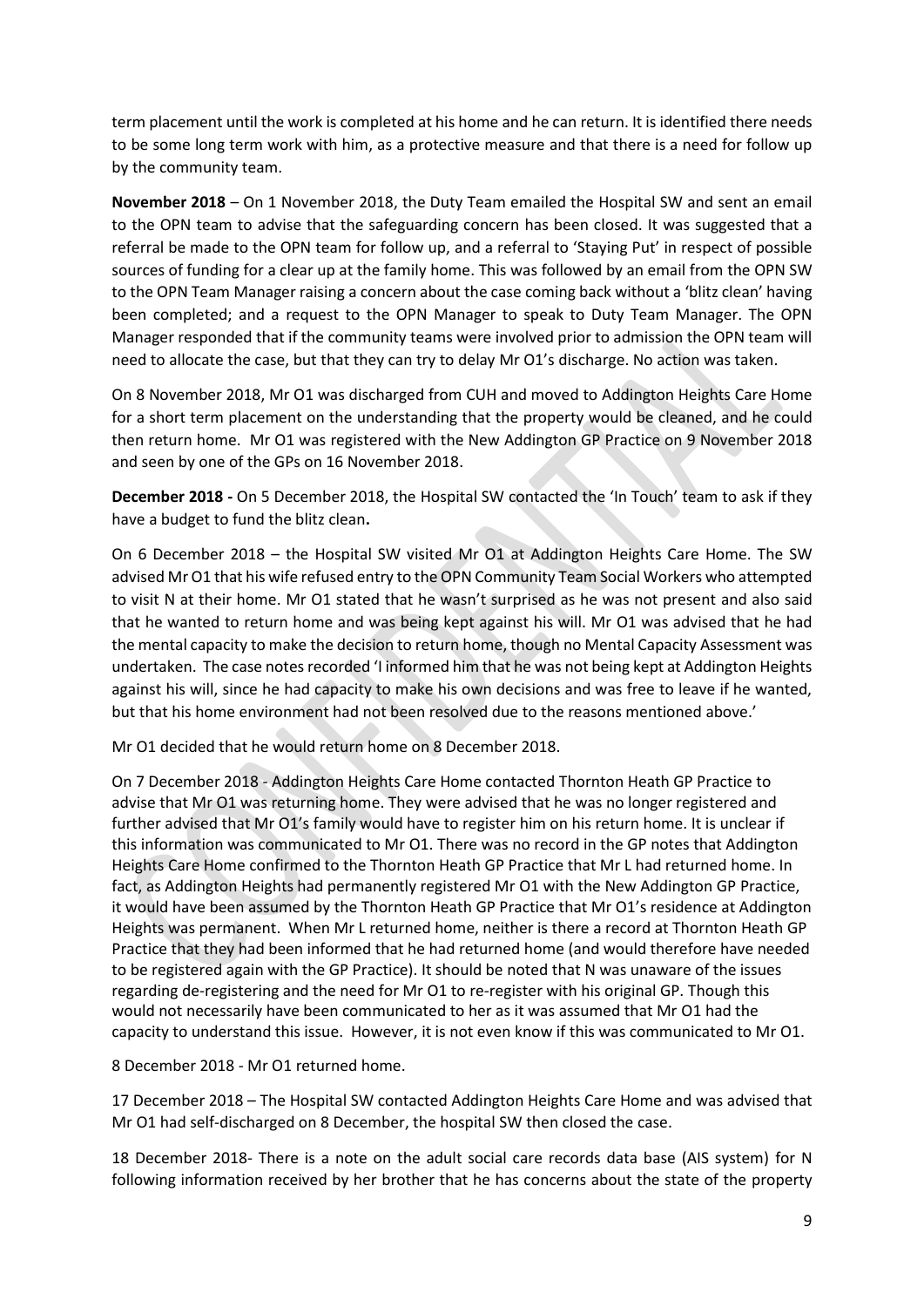and Mr O1's alcohol consumption. Reason for contact is recorded as 'information and advice'. There is no outcome on the contact. Case note by contact centre also details information provided by brother. No further action was taken.

**January 2019 -** On 7 January 2019 **-** Multiple safeguarding referrals were received following attendance at the property by LAS, LFB and the police. Mr O1 was taken to CUH in a critical state.

## **4.2 Pertinent information from the GP records**

Since early May 2008 Mr O1 was registered at Thornton Heath GP Practice until November 2018. Mr O1 was attending and having his regular blood tests, diabetes management and 'Barrett's Oesophagus' reviews.

After September 2017, Mr O1 rarely attended the Thornton Heath GP Practice, despite letters and phone calls to make appointments for routine checks (including flu vaccinations).

However, with more robust partnership working across health and social care compliance outcomes could have been improved. The multidisciplinary 'huddles'set up in GP Practices are assisting in better coordination of care but consent and compliance with the Mental Capacity Act (2005) has to be considered by clinicians. If a patient does not consent to being discussed in a 'huddle', then this does not happen.

There is evidence also that Mr O1 did not attend hospital appointments and seemed to only go in for the pain management and emergencies after falls.

It was noted that due to the challenges with information sharing, the information held on the 'Cerner' information system in the CUH would not have the information recorded on the 'EMIS' system and vice versa therefore an integrated record may reduce recurrence.

In 2018 following a discharge from CUH, and admission for respite care to Addington Heights Care Home Mr O1 was registered in the New Addington GP Practice. Except for an entry in July 2018 that the discharge summary received from the hospital referenced issues relating to hoarding there is no evidence in the clinical record held by the GP.

On 8 December 2018, when Mr O1 discharged himself from Addington Heights Care Home and returned home, the New Addington GP Practice advised that Mr O1's family had to re-register him at the Thornton Heath GP Practice. The Safeguarding Enquiry had found no clear evidence of how New Addington Practice communicated this to the family or any other statutory partners involved with Mr O1 at the time. Their records showed that there was no GP contact from either the patient or his family between 8<sup>th</sup> December 2018 and 20<sup>th</sup> January 2019 when he registered at another GP Practice.

Mr O1 was next seen by NHS services on 5 January 2019 when LAS and Police visited and concluded that he had been on the floor for what is thought to be several weeks and had significant (including Grade 4) sores in multiple areas of his body. Mr O1 was readmitted to CUH and actively managed and treated. It should be noted that the presence of diabetes can have a negative impact on wound healing especially if poorly controlled. There is no suggestion that management of Mr O1's pressure sores were poorly controlled or treated.

On 22 February 2019 when his condition stabilised at the CUH, Mr O1 was discharged to Albany Lodge Nursing Home where he was registered with another GP Practice.

During April and May 2020, Mr O1 was frequently assessed via video by this new GP Practice, as per national Covid-19 guidance, and treated appropriately for pneumonia. The GP Practice documented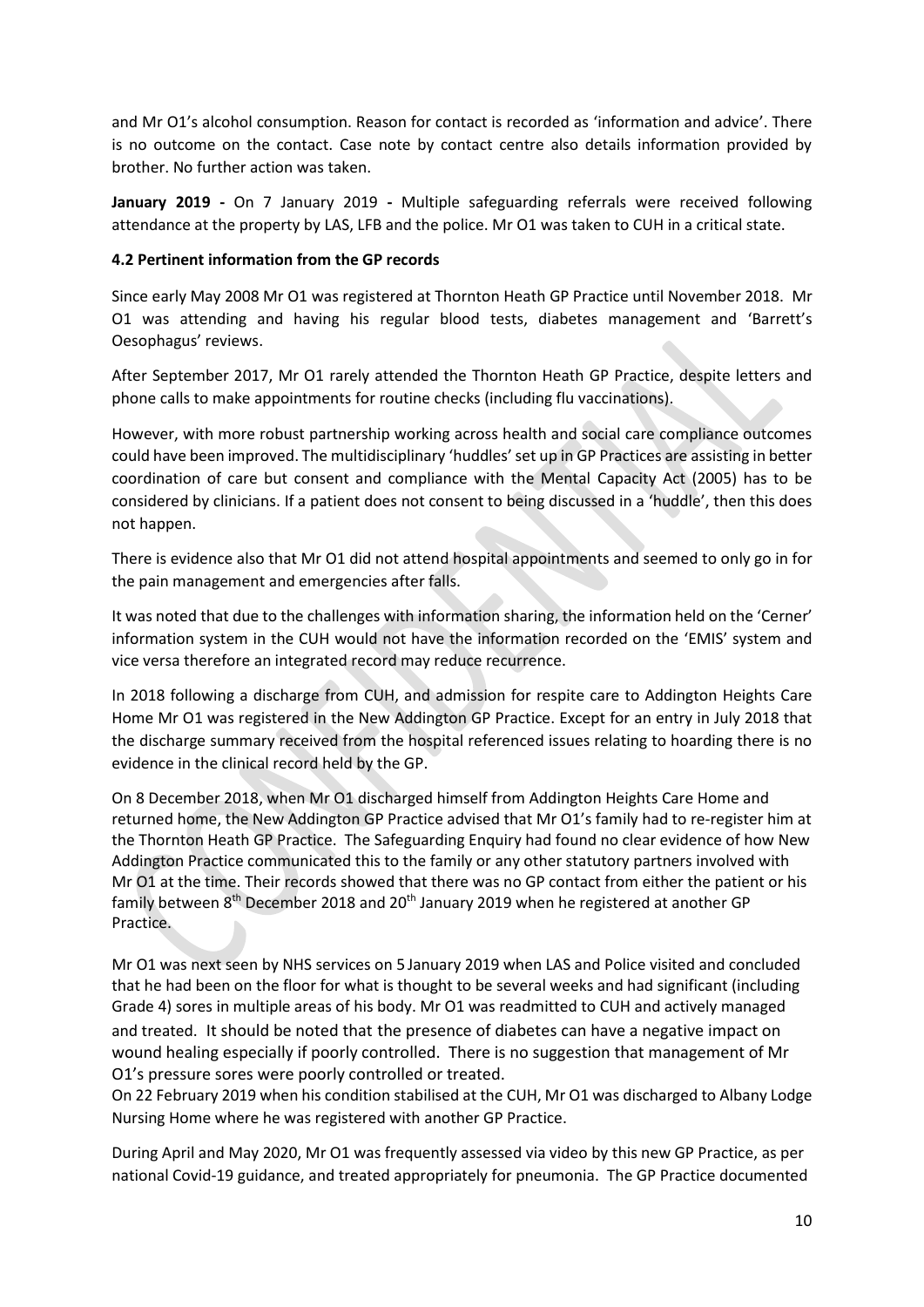how, now he was residing in a nursing home, there was access to 24/7 clinical support, supplemented by a telemedicine service. Mr O1 recovered from pneumonia, though his health began to deteriorate in early May 2020. The GP notes describe well the interactions between Mr O1 and the GP.

#### **4.3 Pertinent Information from South London & the Maudsley NHS Mental Health Trust**

The IMR sets out initially that it was evident that there was self-neglect within the household and that a safeguarding adult concern should have been raised at an early stage in SLaM's involvement with Mr O1's daughter E. In July 2018 it was noted that Mr O1 stated that N is a hoarder - he said it was not safe to do a home visit for E as things were everywhere. It was never confirmed exactly who was doing the hoarding.

The evidence for this was taken from the presentation of E and her family at outpatient appointments as SLaM never gained access to the family home. The safeguarding adult process may have provided a framework to make enquiries into the extent of the self-neglect and the hoarding within the property. Periods of time elapsed between appointments where the patient and family were not seen.

SLaM states that within a context of evidence of self-neglect and plans to discharge E to the GP, a more assertive approach should have been adopted by the Primary Mental Health Team. A transfer to a team whose remit is to provide more intense support may have been a viable option and would have been appropriate action to address the complex issues. The Primary Health Mental Health team is a step down low intensity services provided in SLaM to facilitate discharge to the GP. It is a community service aligned to the main CMHT. E was not discharged to the GP until 2019.

Intervention provided by the Primary Care Mental Health Team aimed at transitioning from secondary mental health care to Primary care e.g., establishing medication regime, reviewing physical health in relation to side effects of psychiatric medication – prior to discharge back to primary care. E's erratic engagement made this a difficult task. Most of the intervention was establishing and trying to maintain engagement. The Team is also able to maintain and continue to treat some people who have complex physical and mental health issues where management in primary care may not be the best option e.g., complex diabetes aggravated by psychiatric medication.

The author of this report was informed by the Team Manager that there were concerns about E's mother in regard to her cognitive functioning. Mr O1 had identified N to them as a person who was hoarding. There was no documented evidence within SLaM that these concerns were progressed in any way or escalated to the appropriate service.

A zoning system (indicating level of current risk) exists within the team and there is no evidence that E's non-attendance and family resistance to home visits triggered a decision to move her from a green zone to an amber or red zone with appropriate targeted action. There was a system in place, but it was underused.

There were pockets of good practice and communication with the GP in terms of physical wellbeing regarding E's chronic physical health issues. There was evidence of thoughtful prescribing in terms of her physical health and indeed the family was offered family therapy. E's father declined family therapy. This decision was perceived to have been unfortunate by SLaM as this could have been a good opportunity to explore the family dynamics from an holistic perspective.

Following the incident in January 2019 when Mr O1 was found on the floor and extent of self-neglect gets escalated to SLaM, there was a rapid response from the mental health service including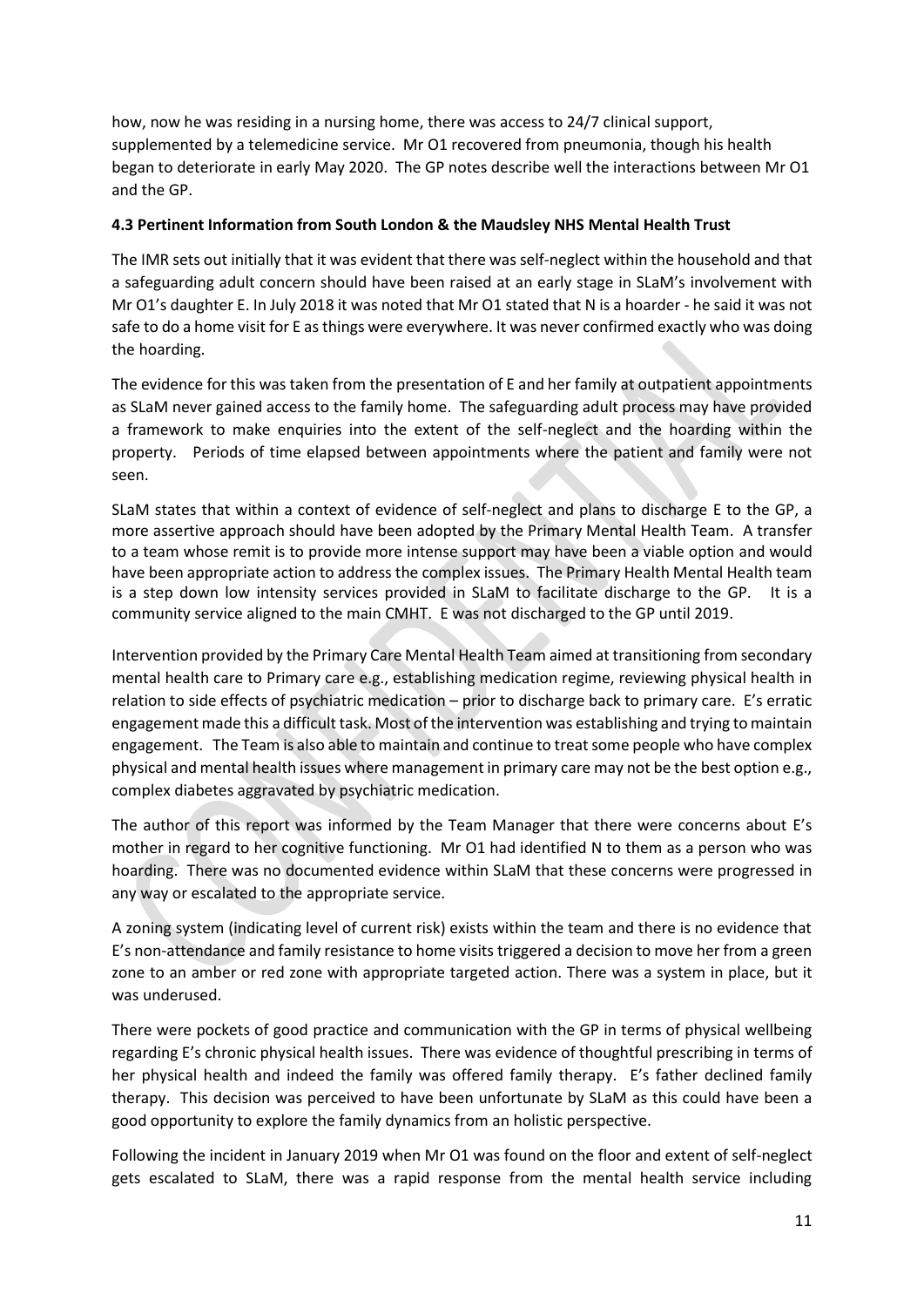assessment at E's temporary accommodation by a consultant psychiatrist. However, no mental capacity assessment was undertaken. This may have provided useful information about E's capacity to identify risk and seek help. A degree of interagency partnership working was established, and the mental health team were able to access E and her mother much more frequently. A transfer to the 'Promoting Recovery' Team was made and frequent purposeful monitoring was instigated up until the point of discharge to the GP.

## **4.4 Pertinent Information from the Croydon Health Services IMR**

Mr O1 was known to Croydon Health Services since November 2016. The IMR gave full and detailed information of all services provided to Mr O1 by Community Nursing and the Croydon University Hospital.

**November 2016 -** On 18 November 2016, an Occupational Therapist (OT) completed an environmental home assessment. The OT found that there was no room for the wheeled mobility aid-Rollator Frame (RF) due to clutter and hoarding. The living room was inaccessible, and one was only able to stand in the doorway with absolutely no space to enter. The house was untidy with damp on ceiling and there was no carpet throughout. N appeared dishevelled wearing dirty clothes and there was evidence that she was self-neglecting too. The OT concluded that the house was 'scruffy' and in order to set up the living room with the necessary equipment for Mr O1 to use, it would require a blitz clean, then a commode. If Mr O1 was to have carers, he would need transfer equipment. The recommendation was for Mr O1 to stay put in hospital until a blitz clean and the living room was set up. However, Mr O1 threatened to self-discharge from hospital.

On 19 November 2016, Mr O1 was reviewed by the Physiotherapist (PT) who recommended for safeguarding adult referral to be raised for self-neglect. However, it is not clear whether a safeguarding adult referral was subsequently raised and whilst referrals to ASC can be written via an online link, there is no record in ASC that this was ever received.

On 21 November 2016, Mr O1 was reviewed by the trauma & orthopaedic Specialist Registrar and the risks of discharging himself from hospital against medical advice was explained. Mr O1 was also seen by the OT, and he did not want to discuss the environmental visit and its implications. The risk of returning to an unsafe environment, obvious risk of failing over the clutter and re-fracturing prosthesis or damage to the repair if he puts any more weight through the joints was explained. Mr O1 said he was prepared to take the risks and remained adamant that he wanted to self-discharge. However, he agreed to a plan for the OT to refer his case to 'Staying Put' to clear the micro space. A commode was ordered and was to be delivered to his home address within three days. Since Mr O1 was assessed to have mental capacity to make the decision to self-discharge, his wishes were respected, and he was discharged from the OT and physiotherapy case load. The discharge plan was to refer Mr O1 to community physiotherapy, to ASC and inform authorities that Mr O1's daughter, E, was a vulnerable adult living in an unsafe environment. A District Nursing referral was written for administration of (Deltaparin) injections used to treat and prevent clots. Medication to take away and a discharge summary was given to Mr O1, and he was discharged. It is not clear in the clinical record whether community physiotherapy and ASC referrals were raised.

**December 2016 -** On 6 December 2016, the hospital anaesthetist sent a letter to Mr O1's GP advising that he was booked to have bilateral lumbar facet joint injections for his chronic lower back pain and would keep the GP informed as to how he responded after the injections.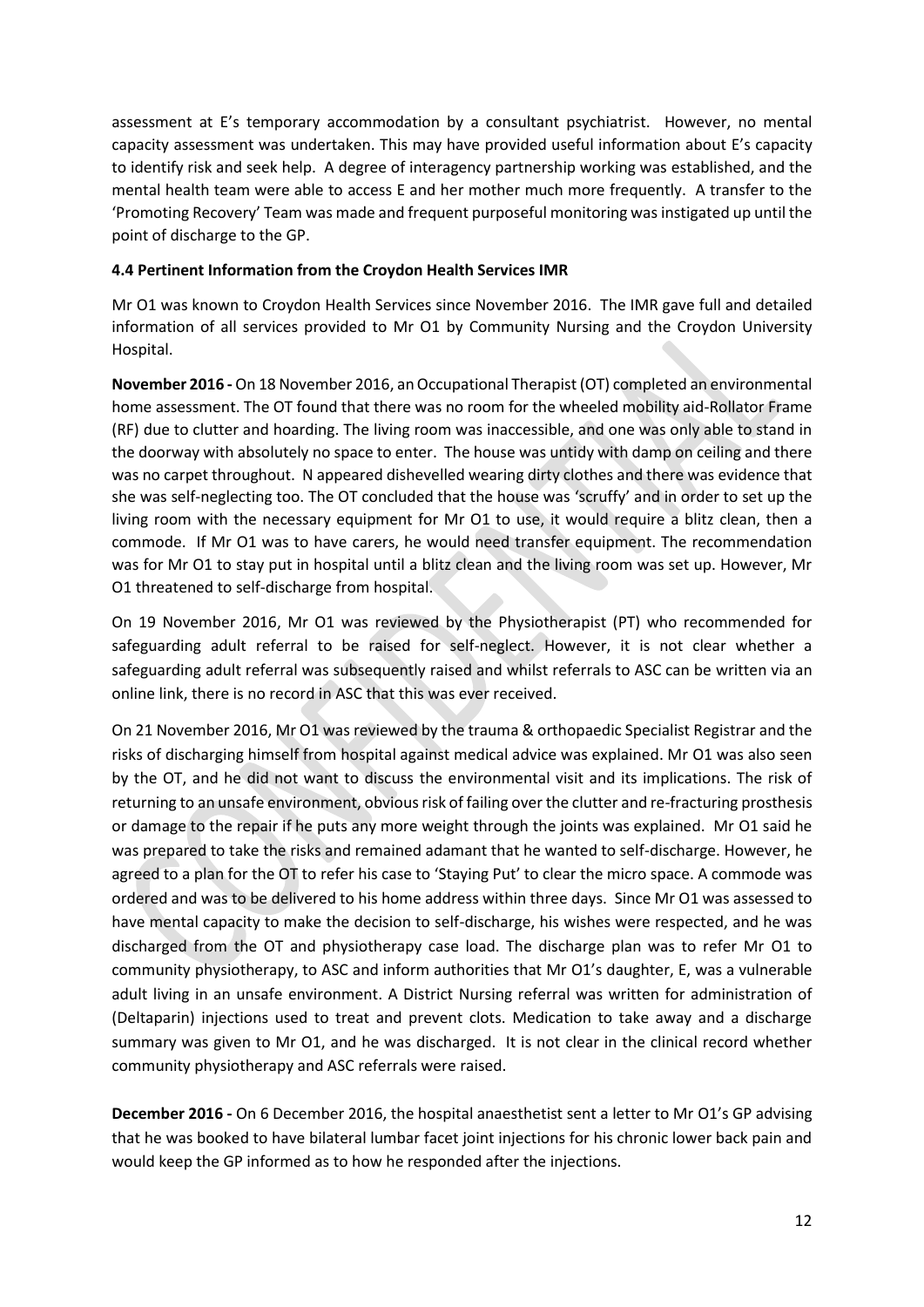On 8<sup>th</sup> February 2017, Mr O1 was reviewed at the fracture clinic. X-rays of right femur and right hip did not show any abnormalities.

**May 2017 -** On 10 May 2017, Mr O1 attended a review in the pain clinic. He was given an epidural facet joint nerve block injection and the next review was set in six months.

**August 2017 -** On 10th August 2017, Mr O1 was assessed by the specialist falls/bones health nurse and concluded that bone health treatment was not required anymore.

**September 2017 -** On 27 September 2017, Mr O1 presented to hospital with history of a fall two days prior and sustained heavy facial bruising over the upper jaw. Mr O1 stated that he had tripped over his shoes on the pavement and fell forward his face. Computerised tomography (CT) scan of the head, cervical spine and face showed comminute fracture of the external nasal bone. He was subsequently discharged with follow up by the Ear, Nose and Throat surgeons at St Georges' Hospital. Mr O1 was given information on actions to take if his condition failed to improve, changed or if he was concerned about his health in the future and a Head injury advice leaflet given to him.

**July 2018 -** On 16 July 2018, the OT completed an environment visit at Mr O1's home, as he was at that time in CUH following a fall at home. The OT found the property in a poor state with evidence of extensive hoarding and clutter, with some rooms were inaccessible, and so recommended a blitz clean and micro-living downstairs with equipment.

On 19 July 2018, the OT completed a referral to 'Staying Put' for an urgent blitz clean to clear walkways in the living room and kitchen to accommodate hospital bed, armchair and a commode. A telephone call was received by the OT from the 'Staying Put' blitz cleaner who advised that he had been to Mr O1's property, but N had declined the set up on the ground floor.

On 20 July 2018, an email received from 'Staying Put' highlighted that their contractor had visited Mr O1's property and had found it in an extremely poor state with a great deal of hoarding in every room and some rooms were inaccessible. The contractor estimated a week's work costing £3000 to clear downstairs, upstairs hallway, bedroom, and bathroom. There was no access to get a hospital bed into the property and there was no clear space to place it. The OT later met with Mr O1 on the ward and advised him of the quote and time frame. Mr O1 threatened to self-discharge and declined the cleaning service. The OT explained that given the pressure injuries, a blitz clean was recommended to provide suitable access for a hospital bed. The OT reiterated that it would not be ideal to go back to a cluttered home due to increased risk of falls, pressure injury and poor personal/environmental hygiene, however felt that the patient could furniture walk if needed. He was subsequently discharged from the OT case load. There should have been an MDT meeting at this point to discuss next steps and minimising the risk to Mr O1 and his family.

A formal mental capacity assessment in respect of the blitz clean was performed by an elderly care consultant Doctor, who discussed the risks associated with returning home before the blitz clean was completed such as risk of falls, risk of infections from poor tissue viability and the ability to be able to facilitate potential carer visits. Mr O1 stated that he understood the practitioners' concerns but was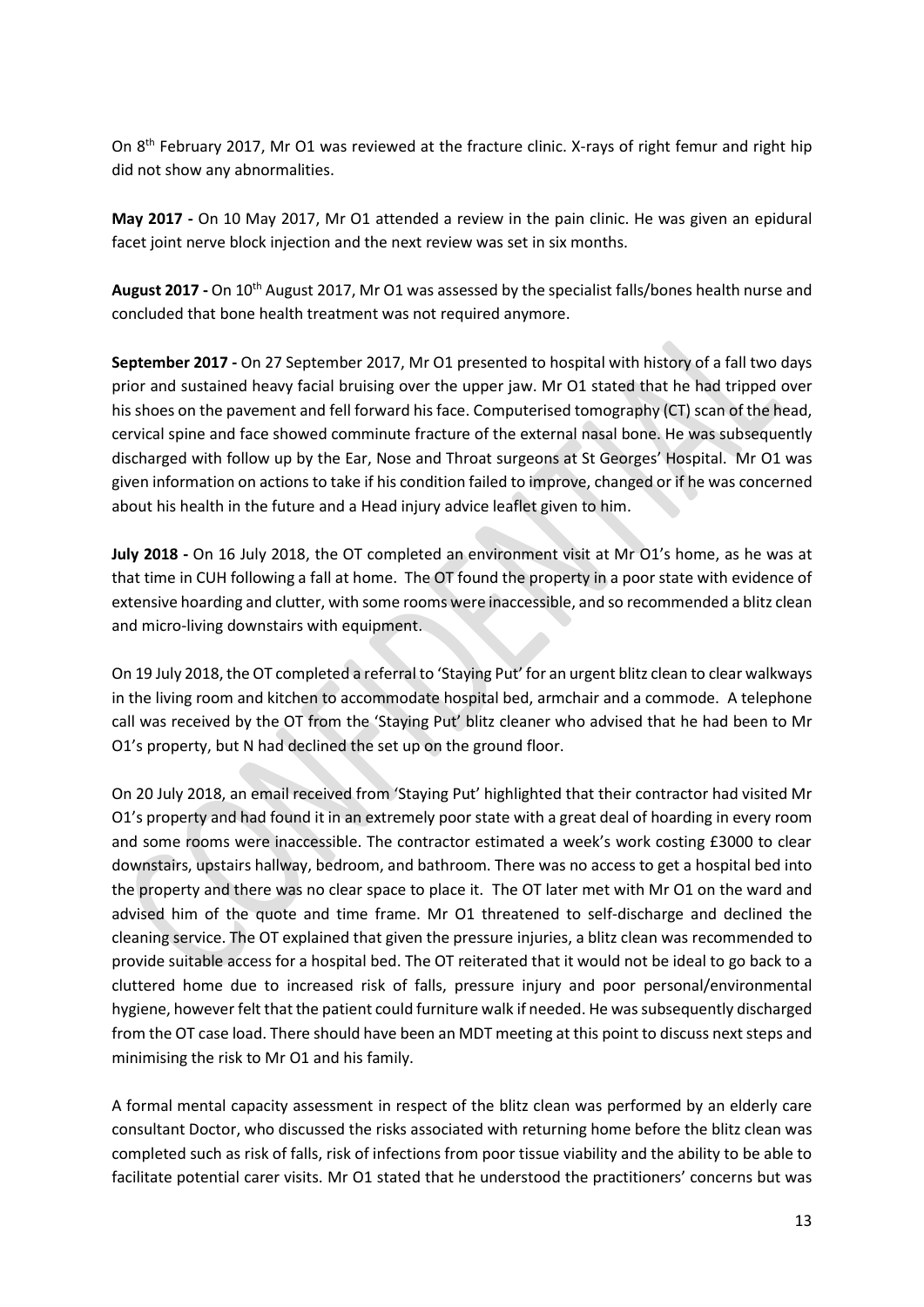willing to take the risk. He was deemed to have mental capacity to refuse blitz clean and to selfdischarge.

A memory assessment was completed with Mr O1 which demonstrated an Abbreviated Mental Test Score (AMTS) of 9 out of 10 showing that there was no impairment of memory or cognition.

Mr O1 proceeded to discharge himself from hospital against medical advice in the presence of his nephew. He demonstrated mental capacity to make that decision. He declined functional assessment, despite the high risk of exacerbating the pressure sores as he did not have a suitable bed or mattress in place at home. He declined a package of care, smoking cessation and alcohol support services. He also declined the District Nurses (DNs) referral for his clot prevention injections and blood glucose monitoring. He confirmed that he had a blood glucose machine at home. Mr O1 was deemed to have mental capacity to understand the risks of not accepting support/ equipment. He signed the selfdischarge form against medical advice. The discharge summary letter was sent to Mr O1's GP clearly stated the on-going safeguarding concerns and requested for Mr O1 to be referred to the GP huddle and to podiatry. However, as per Mr O1's decision, the DNs referral was not sent as it was assumed that he was able to get to the surgery for his wound to be dressed. Consequently, Mr O1 was never followed up in the community by the nursing team, neither was he followed up by the GP despite safety concerns clearly highlighted in the discharge summary and the request to refer him to the GP 'huddle'. No safeguarding concern was raised at this point.

**October 2018 -** Following Mr O1's admission to CUH in October 2018 there is a note stating that collateral history was obtained from N via a telephone call. N confirmed that she was aware of her husband's poor condition and was also aware of the safeguarding referral made by LAS. She informed that a blitz clean was meant to have been done in July, but they could not afford £3,000 as they depended on social benefits, hence they refused. N stated that she was trying to clear out the house, but it was too much for her. She described her husband as very stubborn and did not want to come to hospital and she didn't know what to do.

The ASC notes evidence that Mr O1 did not have the funds to pay for the blitz cleaning at his property and this appears to be the main barrier for him not accepting help. In order for the work to be done enforcement action by the Council had to be taken so that a charge could be put on the property for the costs of this action. This could have been an option that was considered as a blitz clean was never going to be the solution given the poor state of the property which required huge amounts of work which Mr & Mrs O1 could not finance. They accepted the need for this to be addressed and agreed to the enforcement route.

On 16<sup>th</sup> October 2018, during a ward review, Mr O1 was informed that the Hospital Social Worker was working to secure funding for blitz clean and therefore it was important for him to remain in hospital. Risks associated with going back to a cluttered environment were explained and he was advised against self-discharge even though he had mental capacity in that respect. Mr O1 stated that he understood but was willing to go home once infection cleared even though blitz clean was not yet done.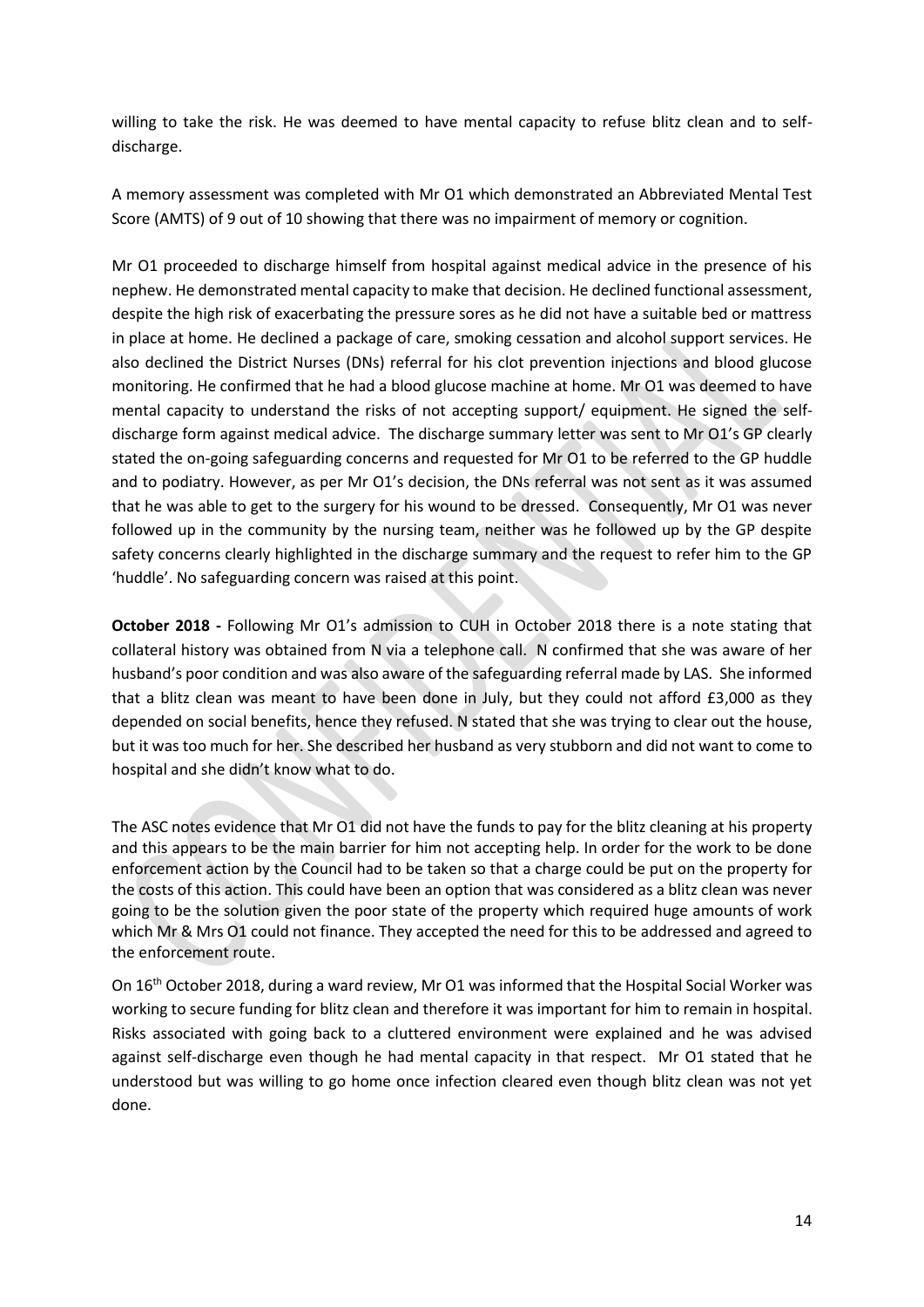**8 November to 8 December 2018 at Addington Heights care Home -** On 8 November 2018, the DN attended the Care Home for an initial face to face consultation with Mr O1 and completed an initial wound assessment for necrotic wounds on the right hand and heel. A management plan for daily dressings was agreed. Between 9 November and 8 December 2018 (when Mr O1 self-discharged from the care home) Community Nursing Services and the GP were closely monitoring Mr O1 at the Care home and taking all appropriate action including referral to a Tissue Viability Nurse. During this period Mr O1 disclosed to the DN about his complex home situation and described it as highly cluttered. He also spoke about his wife and daughter's ill health.

**January 2019 –** Notes from 5 January 2019, describe how Mr O1 was brought to hospital following a call to the local ambulance service by his family. It was documented that on arrival, skin was coming away from his body and his body temperature was below normal. The house was described as being in a "horrific state", with rubbish all over the place, mould, damp in all rooms and was rated by the London Fire Brigade as level 9 on the 'Clutter Score'. Mr O1 was bedbound. It appeared that Mr O1 had been given water from a cup where dead flies were seen floating. He was forced to stay on the floor because the daughter wanted to sleep on the only bed available in the house. The bed was reported as being covered in mould and dirt as well. N reported to have given Mr O1 whisky and reported compliance with medication. However, many medications were still in boxes. N reported that they could not get him up and they called another family member to help but Mr O1 was in too much pain, so was left on the floor. She stated that Mr O1 did not like hospitals. Note is made that a Safeguarding concern was raised.

# **4.6 Pertinent Information from the Police IMR**

During the period in scope for this review Mr O1 was a victim of robbery in 2014; he called police in respect of a number of other issues in 2016 and 2017 and had also been a witness to a commercial robbery in 2008 and reported a fraud in 2007.

There are extremely thorough notes/ evidence in the IMR in terms of all the considerations Police gave to Mr O1 and his family on the number of occasions when they had contact with the Police. These considerations included perceptions of vulnerability and considerations of welfare or other concerns. N had called police in 2001, 2010 and 2011 to report a number of issues. There are no police records of E having come into contact or calling police at any time.

# Police notes of the circumstances surrounding Mr O1's admission to hospital in January 2019.

Police received a call from Croydon University Hospital (CUH) reporting that Mr O1 had been admitted into their care via the London Ambulance Service (LAS) and that he was in a very serious condition. He was suffering from various pressure wounds believed to be caused by severe neglect. Police officers attended CUH and spoke to medical professionals who explained the circumstances of Mr O1's admission.

Police were initially unable to speak to Mr O1 as he was too unwell but in the early hours of the 6 January 2019, they attended his home address where they found N and their daughter E. They were both described as being in a dishevelled state with multiple disabilities. Officers noted that N appeared to be suffering from dementia and E appeared to have learning difficulties. The premises were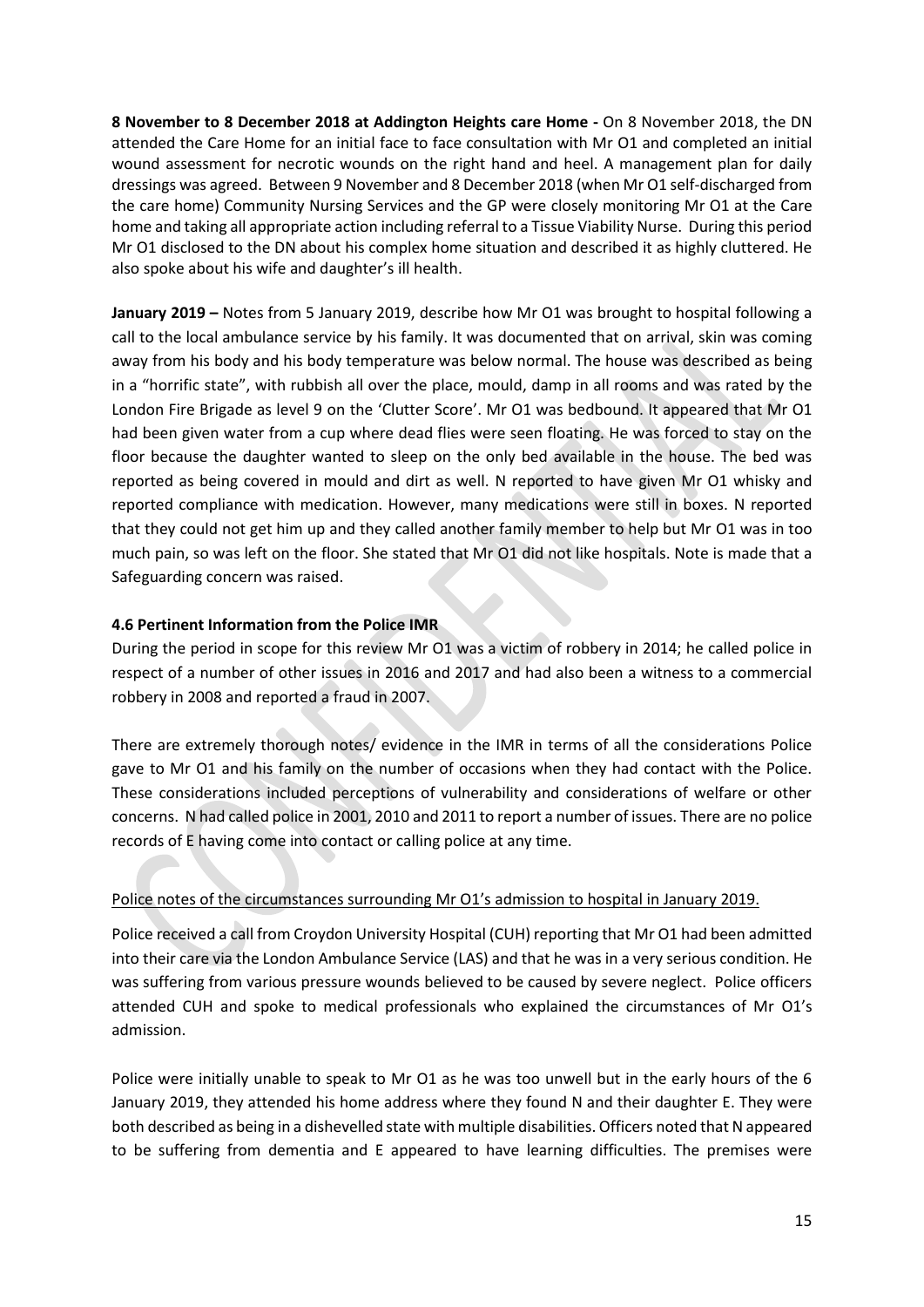described as smelling strongly of urine, extremely cluttered with rubbish everywhere and evidence of hoarding. The incident was recorded as a crime and Merlin<sup>1</sup> reports were completed.

Police again attended the home address at 13:40 hours to check on the welfare of the occupants. Due to concerns, entry was forced under Section 17 PACE<sup>2</sup>, N and E were inside, in appalling conditions. Adult Social care attended and assessed the property as inhabitable and arranged alternative accommodation.

There were early concerns raised by police regarding the level of multi-agency and professional support provided to Mr O1 on the lead up to his admission to CUH.

# Police Notes following Hospital Discharge and admission to Albany Lodge Nursing Home

When Mr O1's condition improved and following his discharge to Albany Lodge Nursing Home, he was visited there by Police - he stated that he had little memory of his time prior to his admission to hospital and was not very forthcoming about his home situation and at times appeared confused. He was not happy with police being involved and felt that the situation was between his family and ASC to deal with the issues at home such as hoarding, personal hygiene and the general state of the property.

On 10 July 2019 the police investigation was closed as undetected by a supervisor and no further action was taken. The OIC concluded that there was no evidence to suggest that ASC or other partner agencies were negligent in their duties and that Mr O1's self-neglect was the main contributing factor in this case. N and E had no formal care responsibilities and were therefore not accountable, having their own complex needs. Sadly, on 15 May 2019 Mr O1 passed away and the cause of death was recorded as COVID 19.

# **5. Outcome of Safeguarding Adults Concerns and Enquiries**

It should be noted that only one previous safeguarding concern had been raised in respect of Mr O1's family and this was in October 2018. That 'Concern' did not progress to a Safeguarding Enquiry as, at that time, Mr O1 accepted the need for support.

**Safeguarding Concern and Enquiry in January 2020** The outcome clearly states, **"**In light of this failure to intervene in situations that are dangerous to the person concerned or to others it is my recommendation that neglect, and acts of omission is substantiated This lack of follow up and the missed opportunities when Mr O1 returned home appear to be the result of a systemic failure of practice and processes within Adult Social Care and therefore, I recommend that organisational abuse should also be substantiated".

Practice issues were identified within partner agencies: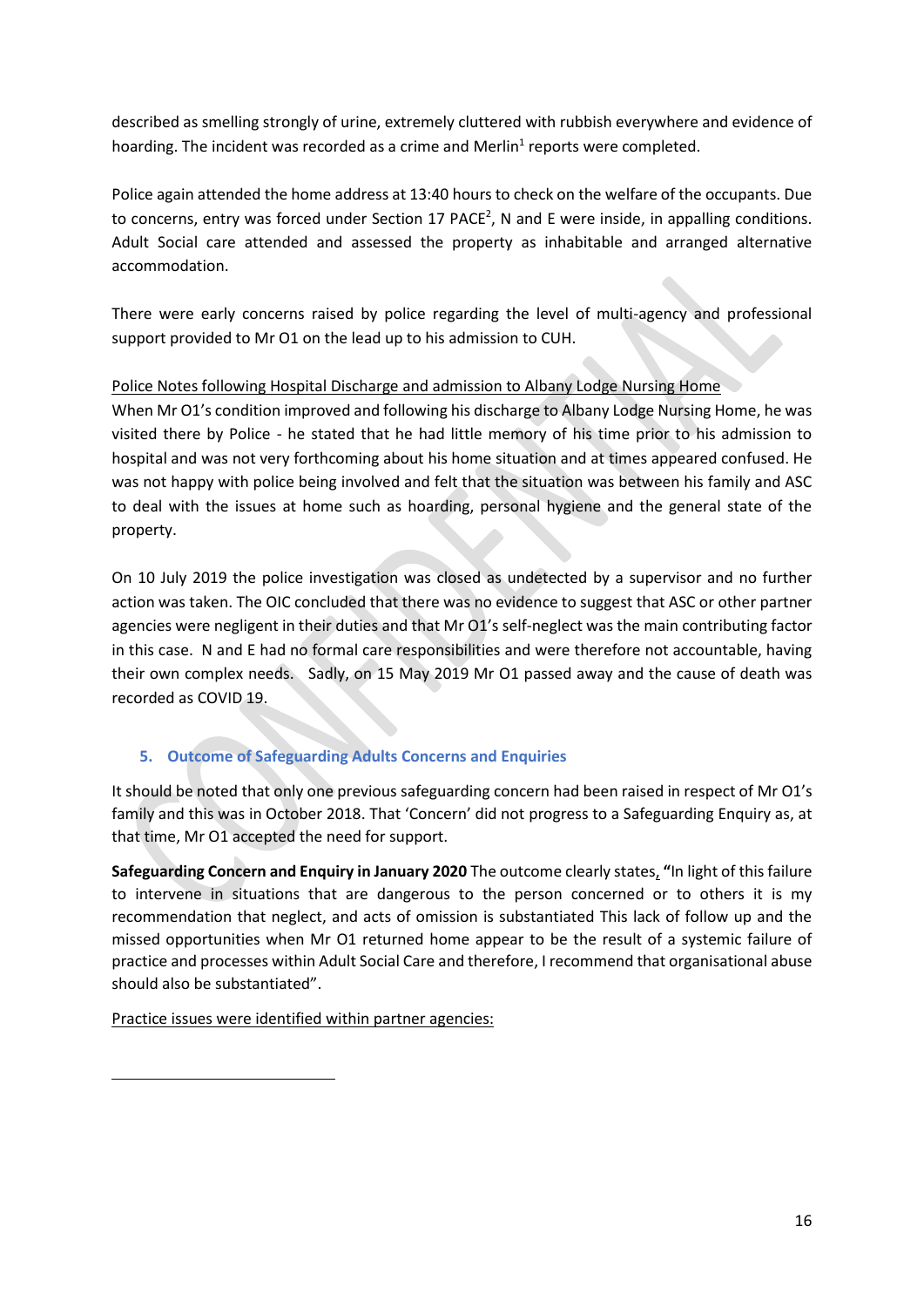- District Nursing Service A referral for further district nursing input was not deemed to be necessary as Mr O1 appeared to be mobile and able to get to the GP surgery to be seen by the practice nurse. The Head of Community Nursing identified that the initial assessment completed by the District Nurses could have identified concerns about Mr O1's home environment. The nurses did not at any point ask why Mr O1 was in Addington Heights. 'B' feels that if the nurses had showed greater professional curiosity and made fewer assumptions, they may have been concerned about Mr O1 discharging himself. They would then have had a responsibility to make contact with Thornton Heath Health Centre to advise that Mr O1 had self-discharged and ensure that the practice was made aware of his need to be seen by the practice nurse. There is no evidence to suggest that the DN service was neglectful in their care of Mr O1. However, if they had undertaken the actions as suggested above this would have been viewed as good practice and may have improved the outcome for Mr O1.
- Addington Heights Care Home **-** The staff at Addington Heights agreed to contact Thornton Heath Health Centre to advise them that Mr O1 is returning home. They were informed that Mr O1 was no longer registered with them due to his change of address to Addington Heights. They were also informed that Mr O1 would need to re-register at the practice. It is unclear if this information was shared with Mr O1 prior to his discharge. There is no evidence to suggest that Addington Heights were neglectful of Mr O1. However, it would have been good practice for them to share the information about Mr O1 being de-registered with the DN service. The DN's could then have communicated with their health colleagues at Thornton Heath Centre and flagged up the need for follow up by the practice nurse.
- Thornton Heath Health Centre **-** Mr O1 was registered with the practice since November 1987. He had not been seen at the practice since 2016. Mr O1 was removed from the patient register on 12 November 2018 due to an address change and registration with Parkway Health Centre.

The NHS England Standard General Medical Services Contract 2015/16 document<sup>3</sup> sets out in chapter 13 the conditions for registration and de-registration. One of the conditions is when a patient registers with another practice. As Mr O1 did register with Parkway Health Centre there appears to be a valid reason for Mr O1 to be removed from the practice list. Following Mr O1 self-discharging the professionals involved failed to communicate with the practice and share with them the significant risks to Mr O1's health and the need for practice nurse follow up. If this communication had taken place the practice may have considered further actions, and these may have improved the outcome for Mr O1.

# Recommendation regarding the outcome of the Safeguarding Enquiry and to reduce further risk:

Due to the lack of follow up and a number of missed opportunities it was recommended that both neglect and acts of omission and organisational abuse are both substantiated against Adult Social Care. As detailed a number of practice issues and learning from partner agencies who were also involved with Mr O1 have been identified.

• Adult Social Care **-** A recent restructure of older people services has resulted in the formation of 6 locality teams. This restructure has meant that each of the teams are smaller and presumably any

<sup>3</sup> July 2015: *NHS England Standard General Medical Services Contract 2015/16* : Gateway Publications Reference: 03679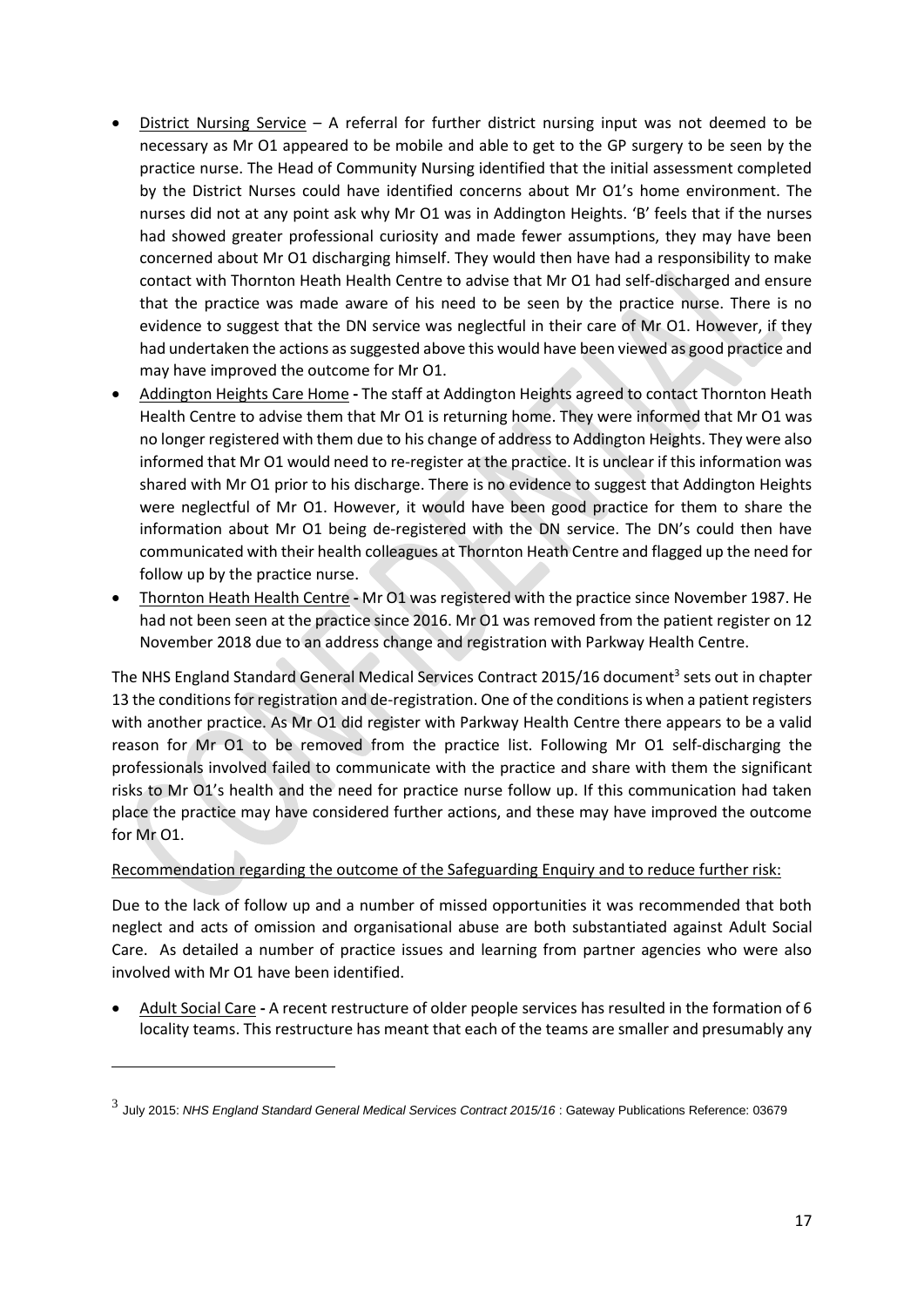waiting lists are more manageable. Older people senior management to consider the following recommendations:

- $\circ$  Review the waiting list system in the locality teams to ensure that consistent and robust processes are in place to reduce the risk of an individual being on a waiting list where there are clear concerns around self-neglect and hoarding.
- o Develop clear processes around the interface between hospital social work team and locality teams around case responsibility.
- o Ensure that there is clarification around the process for self-neglect cases that are identified in the hospital and require follow up in the community to be identified and flagged up to the responsible locality team.
- o Learning from this enquiry to be disseminated within team meetings.
- $\circ$  Individuals involved in this case to be provided with supervision which allows for critical reflection on the case.

The barrier to the blitz clean being undertaken and the lengthy timescale resulted in Mr O1 losing patience and returning home appears to have been due to issues with obtaining funding. In the future all the social workers in the hospital need to have a clear understanding of the process for obtaining funding for a blitz clean. If it is not possible for the hospital SW to carry out this work, there needs to be a seamless transfer to the relevant locality team. Other recommendations were also made at that time in terms of all community staff need to be conversant with the self-neglect and hoarding procedure, training for staff on self-neglect and hoarding; the contact team to complete a piece of work so that the team record contacts appropriately to include reason for contact and the outcome, all Social work teams to always ensure that clear information around the reason for temporary placement is undertaken and agencies are notified of risks posed if the adult returns home.

- District Nursing Service **-** the team requested to develop their professional curiosity and ask questions about an individual's home background; not to make assumptions and be thorough in their information gathering. It was also identified that there was a lack of sharing important information between the social worker, Addington Heights, CUH and the DN service. The Manager stated that if the DN's had been made aware of the home situation they may have been more concerned about Mr O1 returning home and as a result may have contacted his GP surgery to ensure that there was follow up.
- Addington Heights **-** The registered manager at Addington Heights has acknowledged that there is learning for them in this case. She accepts that staff should have followed up once they were aware that Mr O1 was no longer registered with Thornton Heath Health Centre and could have contacted the DN service who would then have had a professional responsibility to follow this up. The manager has also stated that she has advised staff to be more curious around the reason for admission for a short term placement and ensure that they are aware of potentially hazardous home environments.
- Thornton Heath Health Centre **-** Current NHS guidance allows practices to de-register patients who they have been advised have registered with another practice. This poses a risk to those returning home from respite care or a temporary placement who may not be aware that whilst they were in the placement, they have been de-registered by their own GP. This may result in vulnerable adults returning home without being registered with a GP and lacking the support from another to successfully complete the re-registration process.

#### **6. Analysis of Key Events - Findings**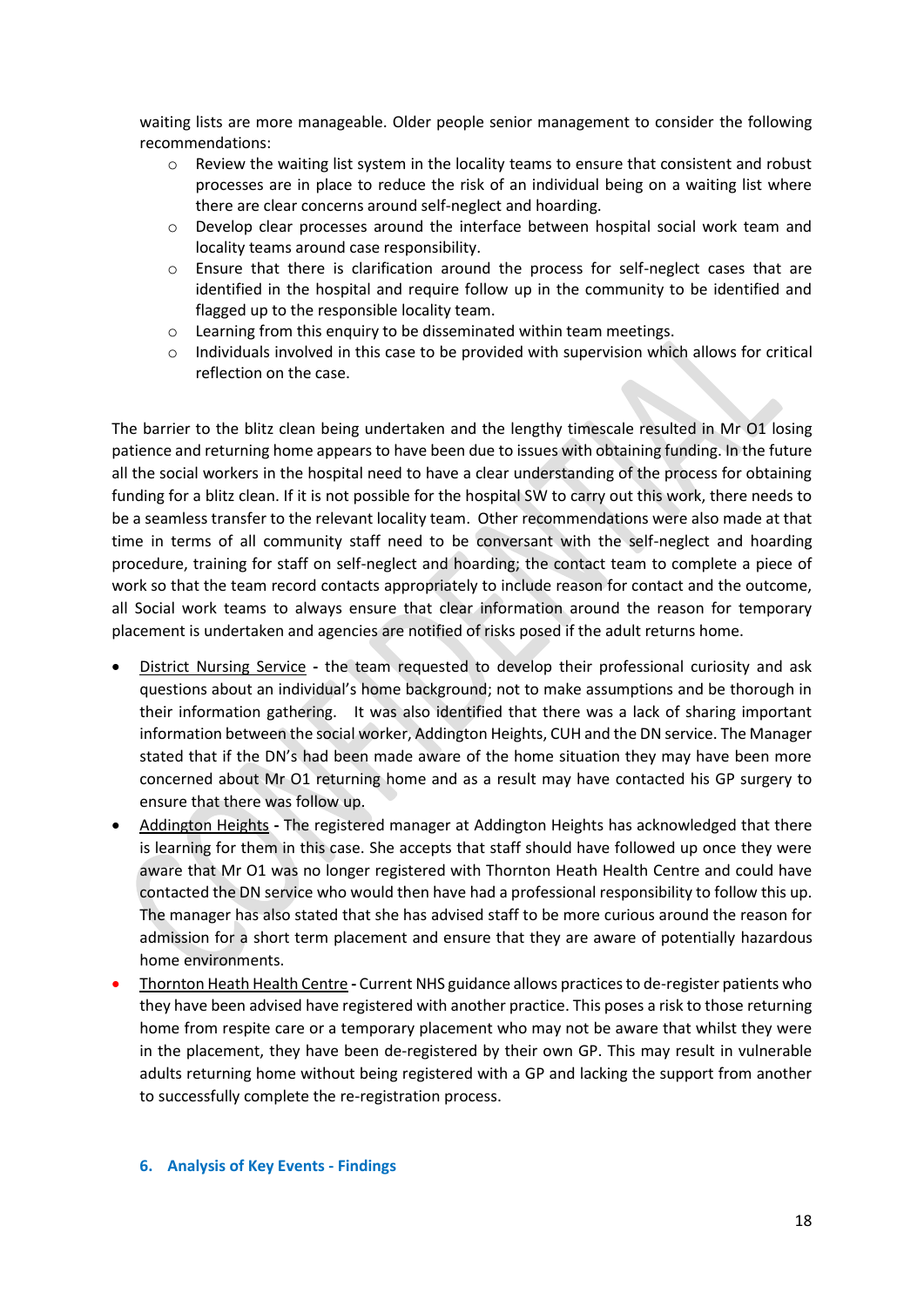#### **6.1 The period leading up to significant contact with Mr & Mrs O1 in July 2018**

During the period September 2014 to July 2018, there were a number of missed opportunities to engage well with the L family. During this time the hoarding issues might have been addressed by professionals through commissioning voluntary sector activity. Had a trauma informed approach been considered at this point, in work with the family there would have been many opportunities to support the family with changes in small steps which may have made their accommodation safer and contributed to their abilities to protect themselves. Indeed, work with the family at this stage might have identified the issue raised of a potentially coercive and controlling relationship which Mr L had with his wife and daughter; and when support could have been provided to help him understand and change his behaviours.

# **6.2 Intervention of Adult Social Care**

When a referral was also made to the ASC Community Team for urgent follow up with the 'L' family on 27 July 2018, it was placed on the ASC Older People North team's waiting list. This combined with a previous home visit evidences a lack of professional curiosity in this matter which could have been developed, had a second visit been arranged to the family home by the Older People 'North' Team.

Adult Social Care and a Hospital Occupational Therapist visited the family home in August 2018 to assess what could be provided on Mr L's discharge from hospital. Support was declined and it was evident that professionals assumed that Mr O1 understood the risks. Use of a risk assessment would have been good practice and may also led to a requirement to undertake a Care Act Assessment.

When a worker from the OPN team went to visit N at home in October 2018 and was not able to gain access, and despite a follow up call by a Social Worker who telephoned N - receiving a response from her stating that she would not allow anyone in 'because her husband would not do so' - there was no further follow up, supervisory or management discussion nor oversight around this case. N also remained on the OPN waiting list. Given that at this point everyone is seemingly at risk in the household, there is no evidence that other professional advice was sought e.g., Environmental Health Officer and no Mental Capacity Act (MCA) Assessments were undertaken? Again, there seems to have been no professional curiosity applied about the possibility of a coercive and controlling relationship between Mr L and his wife.

Given that there is expertise in Croydon's ASC teams about self-neglect; ASC could and should have referred the matter to a 'funding panel' at the earliest in July 2018 and certainly at this point, as the ASC notes evidence that Mr O1 did not have the funds to pay for the blitz cleaning at his property and this appeared to be the main barrier for him not accepting help. There were other options which could have been considered – e.g., funding panel consideration or for there to be further case work with the family and these were not followed through. There is some evidence in the information provided for this Review by CHS that a discussion had taken place about funding, so it appears to be widely known that there is a process for consideration where individuals do not appear to want to fund essential services.

Later that same month, when the hospital Social Worker contacted 'Staying Put' team advising that Mr O1 was going to an interim care home placement; that a referral to the OPN team has been made to address the home environment and that the blitz clean is no longer required, the Referral to the Staying Put team was then closed. The rationale for the Social Worker closing the request for blitz clean (or indeed other support for the family about clearing their home environment) is not apparent as this was why Mr O1 agreed to the placement. Additionally, others in the family were substantially at risk. There is no evidence of a 'think family' approach, neither is there evidence of professional curiosity, especially as the daughter also had mental health needs. A clear plan should have been put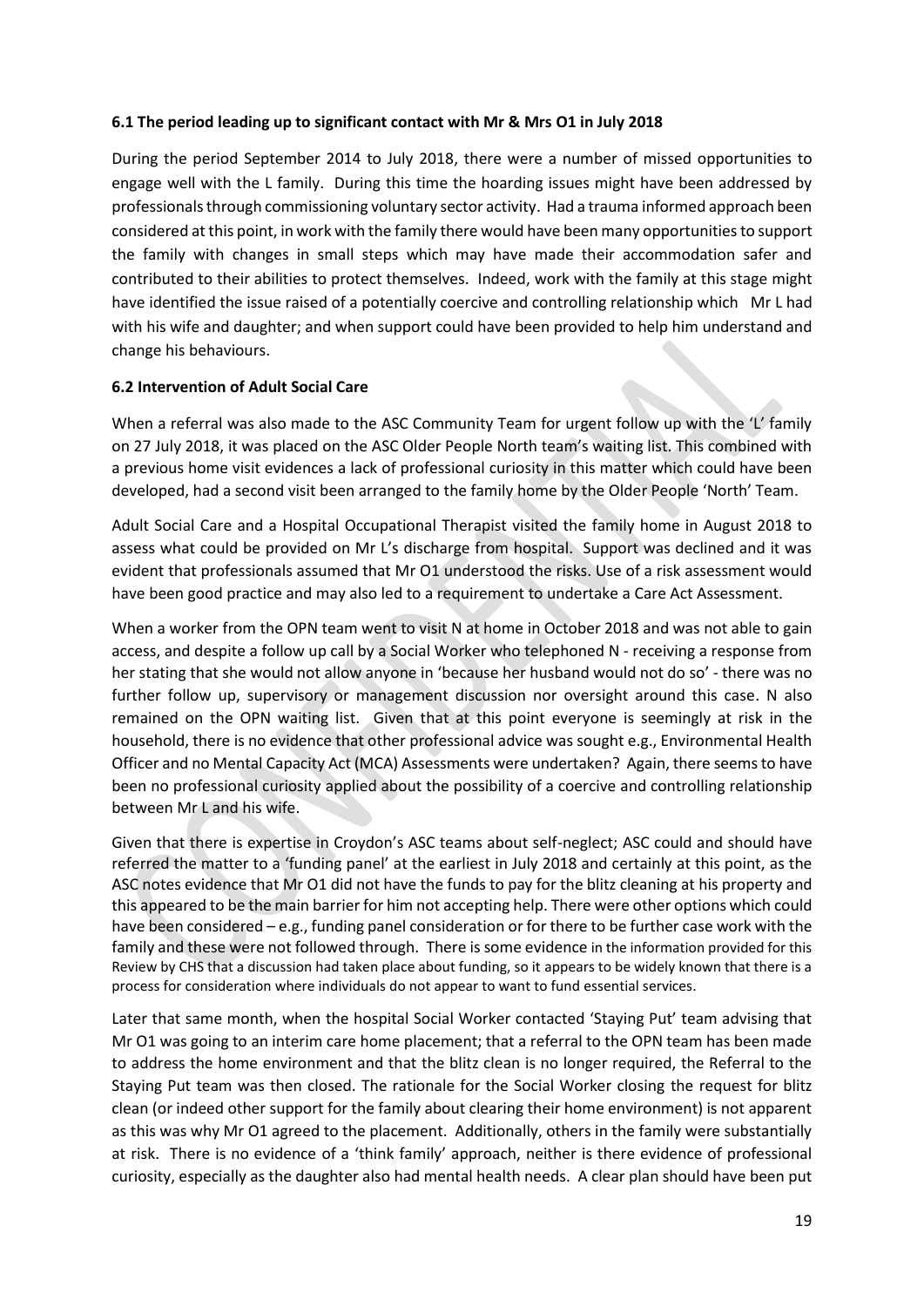in place with coordinated conversation and agreed actions by all the teams involved with various family members at this point.

When the referral of a safeguarding concern about Mr O1 was closed on 31 October 2018, a decision made that the case does not need to progress to a  $(5 42 - 2)$  Safeguarding Enquiry – it was made on the basis of Mr O1 then engaging with a worker, accepting the need for help and agreeing to a period of short term care. It was stated that long term work with Mr O1 was needed as a protective measure with follow up by the community team. However, it is my belief that the Safeguarding concern should have remained 'open' until Mr O1 was able to return home and work commenced to enable wider engagement in clearing the property with consent, especially as he had terminated contact and support previously.

A referral back to the OPN team on 1 November 2018 was made following closure of the safeguarding concern for follow up, and to 'Staying Put' for possible sources of funding for a clear up at the family home. The OPN Social Worker then emailed the Team Manager raising a concern about the case coming back without a 'blitz clean' having been completed. However, no action was taken. This raises the issue that the team which works with vulnerable people at home have no narrative about the successes or otherwise of a blitz clean. Further that there was no evidence that a trauma informed approach might be more effective alongside support of a cleaning agency. Additionally, the matter seems to be caught up in process here and a person-centred approach is lost. Again, a MDT meeting might have better enabled more appropriate action to be taken.

On 5 December 2018, the hospital SW contacted the 'In Touch' team to ask if they have a budget to fund the blitz clean. Despite telling 'Staying Put' to close the request for the blitz clean the Social Worker was still trying to find funding. There was no discussion with the supervisor in respect of the correct channels to obtain funding and it is not known whether the Social Worker was aware that Panel decisions could be made to waive the need to charge for such service, in certain circumstances. There seems, on the evidence to be poor communication between the hospital social work team and the OPN community social work team.

On 17 December 2018 – The hospital Social Worker contacted Addington Heights Care Home and was advised that Mr O1 had self-discharged on 8 December, the hospital SW then closed the case. This points to both a lack of management oversight and delays in respect of the work with Mr O1 as he had left the Care Home to return home some 9 days earlier. This matter should have warranted a full discussion between the Social Worker and Manager given the complexities of this matter. Had this been the case, the Manager would have likely discussed a transfer of case and need for urgent allocation due to high level of risk and completion of a full Care Act Assessment.

Mr O1's brother had contacted ASC expressing concern about the state of his property and MR O1's alcohol consumption on 18 December 2018. However, the case records denote that the contact is recorded as 'information and advice', with no further contact outcome and there was no action taken. There was clearly inattention by the Contact Worker to the full records on the AIS system which would have included information about Mr O1, his admissions to hospital, the interim placement in the care home and self-discharge. This should have been escalated to the Contact Team Manager for further advice and intervention. The outcome record was inappropriate. It should be noted that Mr O1 was still 'open' to the OPN Waiting List and thus at the very least, the contact note should have been escalated to the OPN team.

There is evidence that throughout there were opportunities to engage with Mr O1; that he had some insight into his behaviour and If ASC and other agencies had put in the work and communicated well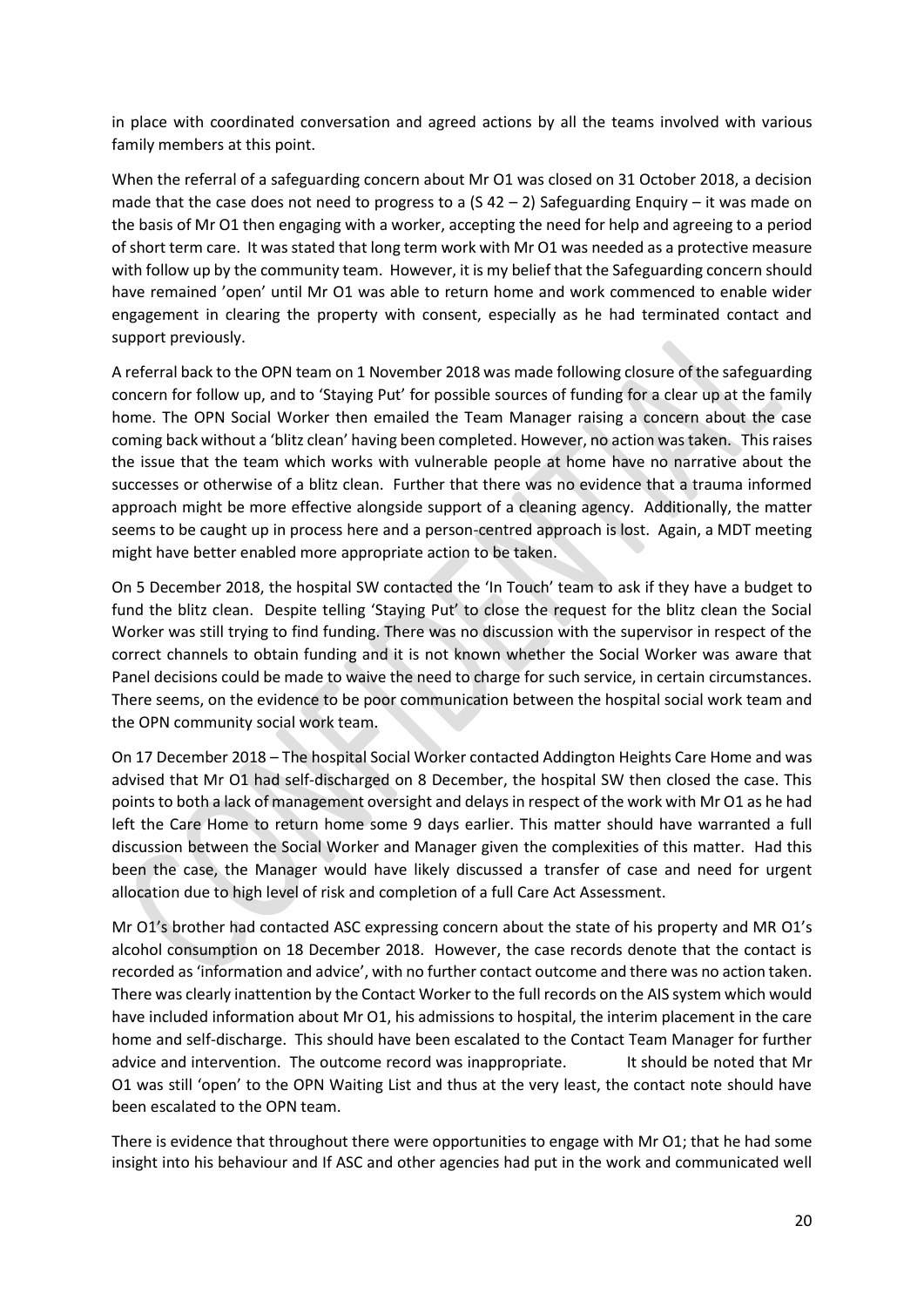across and between agencies; there would have been an opportunity to commence protective actions which might have meant that Mr O1 could have remained safely at home.

# **6.3 Intervention of GPs**

There had been significant non-attendance by an elderly gentleman (Mr O1) with a number of comorbidities which might have been followed through better, though it was noted that Mr O1 was often not agreeable to the GP visiting him at home. It was stated that overall Mr O1 would attend some GP and Hospital appointments but not all. There was no evidence at the time that the GP Practice had protocols in place which would enable a busy GP practice to identify people who were potentially at risk and difficult to engage and enable them to be more proactive to follow through.

Further a concern wasidentified that discussion could only take place at a GP led 'Huddle' if the patient had offered consent. This does not fit with the necessity to raise safeguarding concerns and it is possible that had MR O1 been the subject of a 'Huddle' discussion, safeguarding concerns in respect of MR O1 may have been referred earlier.

Overall, lack of consideration of mental capacity is an issue and if this had been considered and then a referral of a safeguarding concern been made to ASC at this point, there may have been a case for ASC to use inherent jurisdiction to protect Mr O1 from harm and at the very least this should have been considered and documented.

The fact that the GP with whom Mr O1 was registered when living at home, de-registered Mr O1 when he moved to temporary respite care at Addington Heights Care Home was in accordance with local procedures. The GP Practice was unaware that Mr O1 was only moving to the care home for a short term period. However, when the Practice advised, on being told that Mr O1 was returning home, that he would have to re-register, no-one took account of the fact that he would have needed proactive support to re-register.

On 7 December 2018 - Addington Heights Care Home contacted Thornton Heath Health Centre to advise that Mr O1 was returning home. They were advised that he is no longer registered and further advised that Mr O1's family would have to register Mr O1 on his return home. It is unclear if this information was communicated to Mr O1. There was no record in GP notes that Addington Heights confirmed to the Thornton Heath Health Centre that Mr L had returned home. In fact, as Addington Heights had permanently registered Mr L with their GP Practice, it would have been assumed by the GP Practice that Mr O1's residence at Addington Heights was permanent. When Mr O1 returned home, neither is there a record at Thornton Heath Health Centre that they had been informed that he had returned home (and would therefore have needed to be registered again with the GP Practice).

# **6.4 Intervention of South London & the Maudsley NHS Mental Health Trust**

It is important to recognise that although Mr O1 was not receiving mental health services, his daughter, still living in the family home, was. It is good professional practice always to 'think Family' and this means that professional curiosity should extend beyond the person to whom a service is being directly provided. In this case the issue of hoarding and the unkempt property was absolutely an issue to be raised by SLaM professionals supporting E.

#### **6.5 Intervention of Croydon Community Health Services and Croydon University Hospital**

It should be noted that the CUH Discharge summary for Mr O1 did not specify that he was moving to Addington Heights for a temporary placement, which was the reason that he was registered with a new GP practice on arrival there. Neither was Addington Heights Care Home aware of the poor state of his property, and as a result this was not conveyed, nor did it feature in a discussion between the Care Home and the District Nurses. However, the Care Home was aware that the placement was short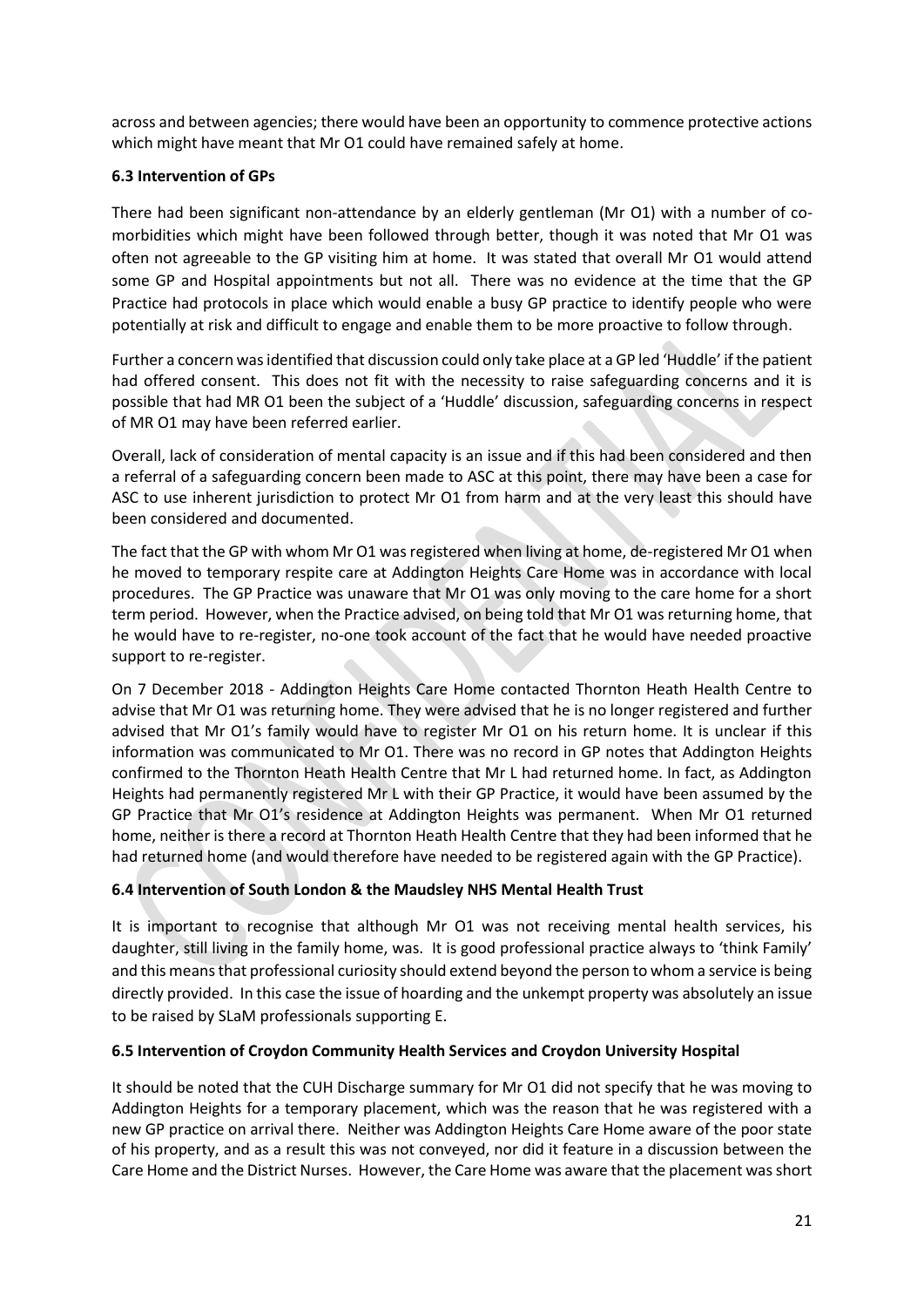term. Information provided as a part of the Discharge Summary was not comprehensive and environmental and safeguarding concerns not shared with the care home. This is an inadequate referral to the Care home, and does not reflect an holistic assessment, especially as the referral was for an interim placement.

On 16 July 2018, the OT completed an environmental assessment at Mr O1's home (he was at that time in CUH following a fall at home). Given that the OT found the property in a poor state with evidence of extensive hoarding and clutter, with some rooms were inaccessible (s/he recommended a blitz clean and micro-living downstairs with equipment); a Safeguarding concern should have been raised at this point and was not.

On 20 July 2018, an email received from 'Staying Put' highlighted that their contractor had visited Mr O1's property and had found it in an extremely poor state with a great deal of hoarding in every room and some rooms were inaccessible. However, following the OT discussion with Mr O1 he then threatened to self-discharge and declined the cleaning service; and was subsequently discharged from the OT case load. There should have been an MDT meeting at this point to discuss next steps and minimising the risk to Mr O1 and his family.

A formal mental capacity assessment in respect of the blitz clean was performed by an elderly care consultant Doctor, who discussed all the risks with Mr O1. This was good practice, though when Mr O1 stated that he understood the practitioners' concerns and was willing to take the risk, it would have been appropriate for a MDT meeting to have been convened to discuss concerns and agree what supports cold be put in place to minimise the risks further.

During MR O1's temporary residence at Addington Heights Care Home, Community Nursing Services and the GP were closely monitoring Mr O1 and taking all appropriate clinical action. During this period Mr O1 disclosed to the DN about his complex home situation and described it as highly cluttered. He also spoke about his wife and daughter's ill health. There is no record as to what happened as a result of this information from Mr O1 – again this would have been an appropriate time to convene a multidisciplinary meeting.

# **6.6 Interventions by the Care Home**

On 7 December 2018 when Addington Heights Care Home contacted Thornton Heath Health Centre to advise that Mr O1 was returning home, they were advised that he was no longer registered and further advised that Mr O1's family would have to register him on his return home. It is unclear if this information was communicated to Mr O1 or his family or indeed whether there was still a contact with Croydon Adult Social Care services where they might also have been informed. It is therefore important that all Care Homes commissioned to provide temporary respite care are required to ensure that residents have the necessary support to re-connect with the GP services or indeed to re-register (if appropriate) when they return home.

#### **7. Learning Points – Key Issues presented by each agency.**

# **7.1 Key issues identified by ASC.**

At the time of Mr L's death, another Safeguarding Adults Review was taking place in Croydon in respect of similar issues about self-neglect. That SAR approved recommendations in respect of Adult Social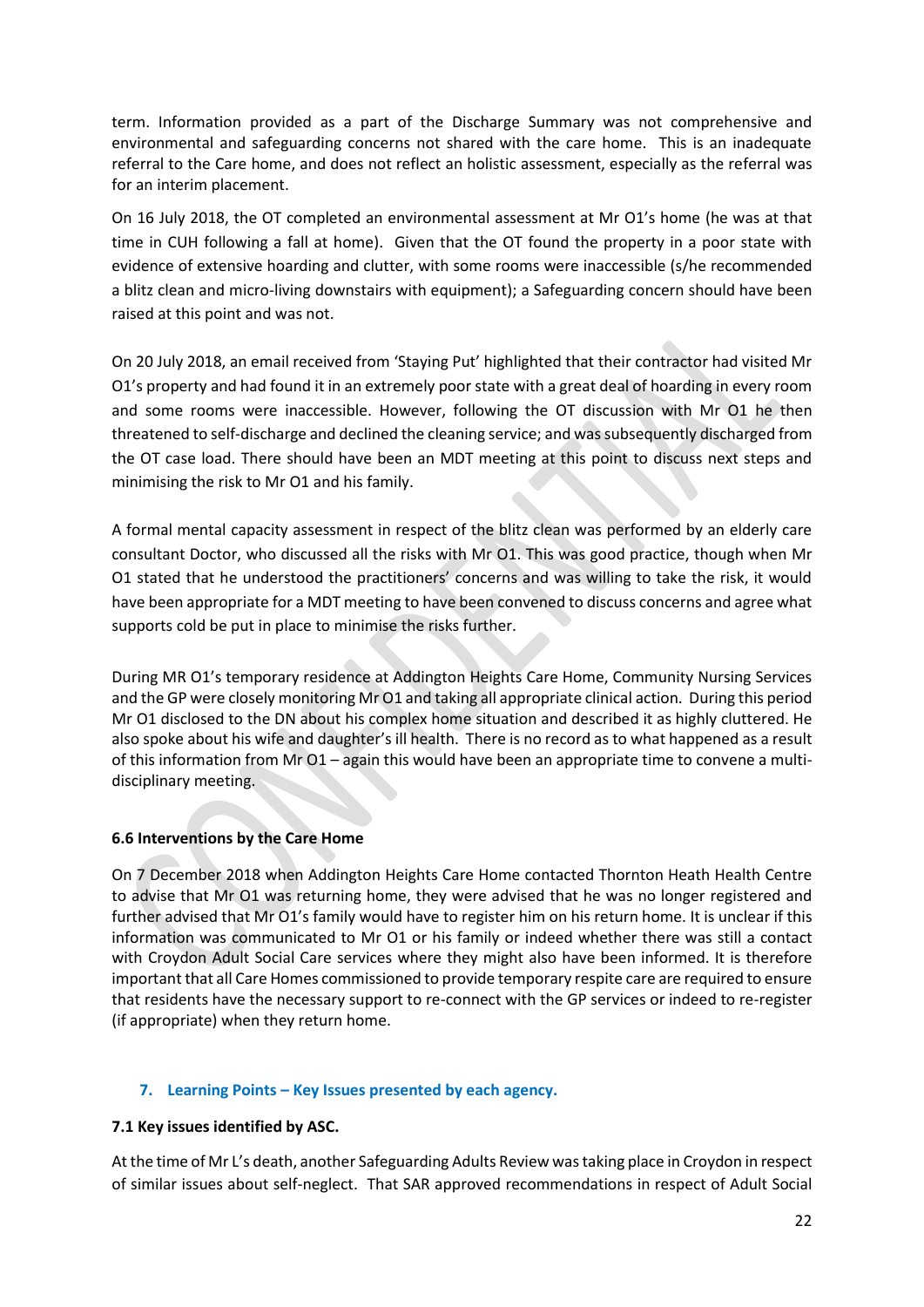Care and its organisational systems. As a result, and at the start of 2019, Adult Social Care began making significant changes to practice in the Locality Adults Social Care teams, strengthening management capacity and beginning to reduce waiting lists for team action. This evidences actions which have already taken place, and which are in part covered in some of the recommendations in this Review. The detail of this is covered in Section 8 below.

- It was inappropriate to place an urgent case of a person's self-neglect on the OPN Team waiting list, despite safeguarding concerns being raised by the LFB regarding the state of property on Mr O1's admission and his subsequent self-discharge in July 2018.
- The OPN Waiting List was vast and could not be safely managed and/or prioritised.
- There was a lack of follow up when the Social Worker duty visit identified concerns with the property in October 2018**.**
- There was a lack of understanding by the Social Worker in the CUH Hospital Team of processes for securing funding for blitz cleans.
- There was inadequate sharing of information with Addington Heights by ASC and via the Hospital Discharge Summary. Addington Heights care Home was unaware of Mr O1's home environment and previous safeguarding referrals in December 2018.
- There was a lack of follow up by the OPN team when Mr O1 self-discharged home from Addington Heights in December 2018 despite the OPN Team Manager being aware of the need for action and accepting responsibility to follow up.
- Following discussion with the Contact Team the wrong outcome was recorded in notes which evidenced a further failure to act on information provided by the family – in December 2018.

# **7.2 Key Issues identified by the GP Practice.**

## Learning for all agencies around assessing risk.

From previous consultations Mr O1 had come in with his wife and it would have been good practice to know if he still had the continued support from his wife or a relative or carer. Prior to December 2018 his diabetes could have had better control but unfortunately due to the fact that he did not always attend appointments this was not achieved. The Practice advise that they respected Mr O1's rights and acknowledge that discussions held at the huddles across health and social care minimise the risks associated with this.

# Roles and responsibilities, opportunities for proactive joint working.

The patient was referred to other teams not just in primary care but in secondary care as well. He was known to the complex care team. Patient had a lot of involvement from other agencies, but improved joint working could have contributed to better outcomes. On 22 February 2019 the GP had concerns about the quality and detail of the discharge summary from the hospital but there was no evidence to suggest that this was followed up. Good practice would have been liaising with discharging ward to raise their queries relating to the discharge summary and to use existing processes such as the quality alert system to encourage wider learning. There was also evidence that the clinical record held by the acute hospital was not updated with the new GP practice therefore there was a delay in receipt of the discharge summary.

# Managing high risk cases in the community – multi agency support/protection plans and contingency plans.

The practice has regular meetings with multi-disciplinary teams where complex cases are raised and is effective in managing patients such as this. The effectiveness of the MDT is also dependent on the patient's engagement especially if they are deemed to have mental capacity. In this case patient seemed to prefer not to engage and chose when he wanted to be compliant. The presumption of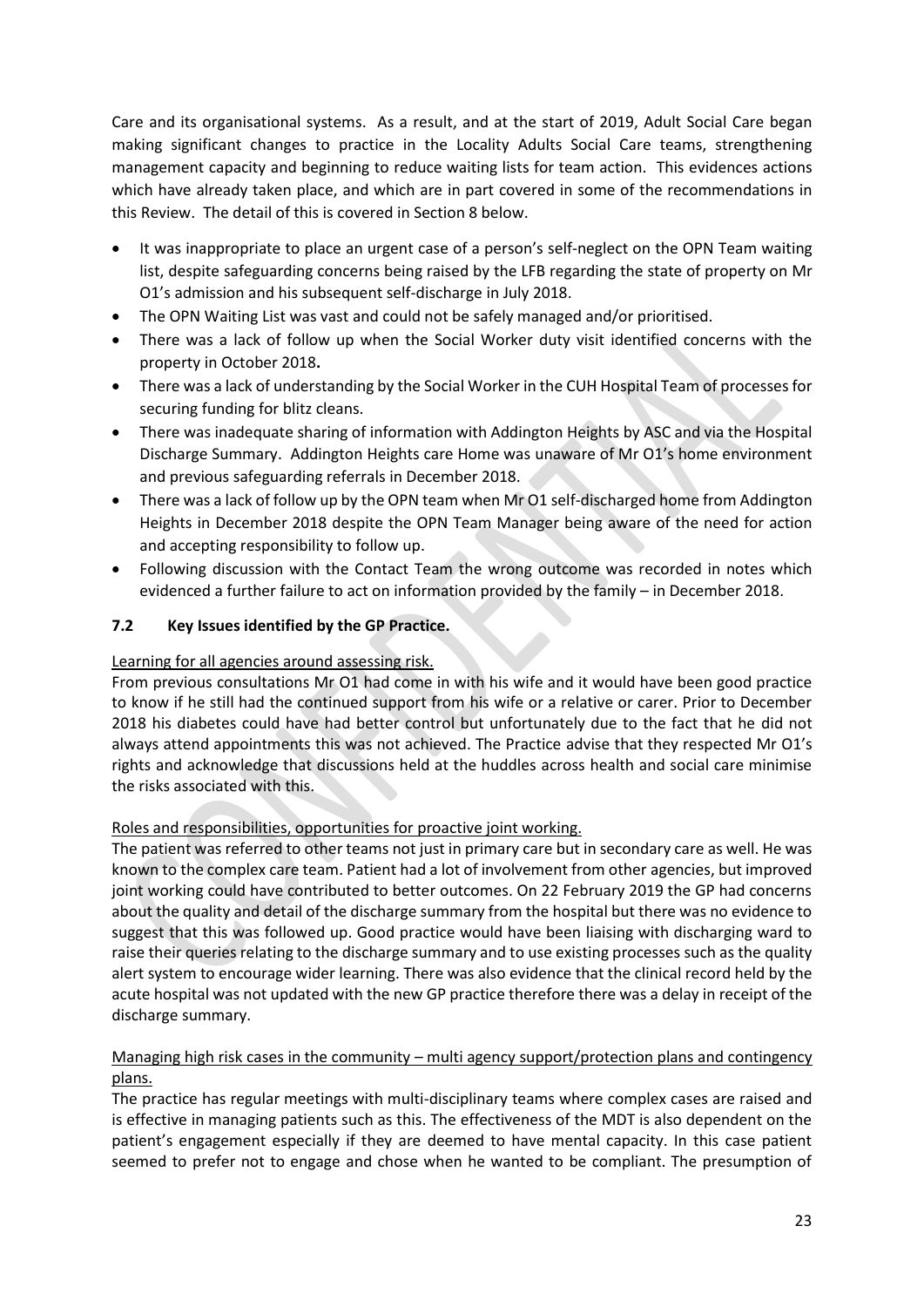mental capacity was applied as the chronology does not reflect evidence of a formal mental capacity assessment and whether his wife has lasting power of attorney was not explored.

# Mental Health and Self Neglect – approaches to long term planning.

The practice was not aware of any mental health issues or self-neglect. However there has potentially been missed opportunities to identify and highlight the risks associated with poor compliance to health needs. Self-neglect covers a wide range of behaviour neglecting to care for one's personal hygiene, health or surroundings and includes behaviour such as hoarding. (Care and Support Statutory Guidance, p.234). On 20 July 2018 the chronology highlighted that the discharge summary makes reference to hoarding which is an indicator for self-neglect or concerns relating to poor mental health. This was a missed opportunity for clinicians to refer safeguarding concerns relating to the hoarding which could have led to the involvement of adult social care.

# To consider looking at structures and processes.

The practice team is very good at identifying patients who may be at risk of harm or need extra support. Patients are being signposted to link workers and self-help groups, and the wider MDT team (the community psychiatric team member, district nurse, community pharmacist, social worker, Age Uk etc). It presents an opportunity to intervene at a much earlier stage as another health professional who will have the skill set and knowledge of the resources that are available to support the patient is involved. Following admission in July, a referral for consideration of the huddle was made but Mr O1 did not respond. The GP Practice feels that Mr O1 would have benefited from a multidisciplinary approach for his care; he would have had a care needs assessment, the befriending service and more people to come in contact with him and report any symptoms that may have been there.

There is a view that it is difficult to know if the Practice could be infringing on a patient's privacy when they suddenly stopped responding to invites and there was no confirmation in the notes of a lack of capacity.

# **7.3 Key Issues identified by SLaM**

# Learning for all agencies around assessing risk

On a number of occasions appointments with the mental health team were missed by E as her father phoned to cancel them and would not permit home visits. A more assertive response may have been useful in order to investigate the risk at home. A 'think family' approach to risk management may have been useful where the patient was seen within a context of her family and ongoing risk e.g., hoarding and self-neglect. It is unfortunate that discharge to primary care was being considered at the same time as identifying evidence of neglect. A useful reflection, stated by SLaM is that the L family were close, and rarely 'allowed people in'. N was described as difficult and was always arguing with her daughter. Mr O1 always accompanied his daughter to her mental health appointments.

# Roles and responsibilities, opportunities for proactive joint working.

It was identified in October 2018 that both E and her mother displayed signs of self-neglect, no consideration was given to raising a safeguarding adult concern and yet the concern could potentially have triggered a section 42 Safeguarding Enquiry. An enquiry may have prompted professional curiosity which appeared lacking for the most part. Mr O1 identified that his wife was hoarding; that the place was a tip, and hence did not want home visits – the extent of hoarding should have been pursued for fire safety reasons if nothing else.

Managing high risk cases in the community – multi-agency support/protection plans and contingency plans.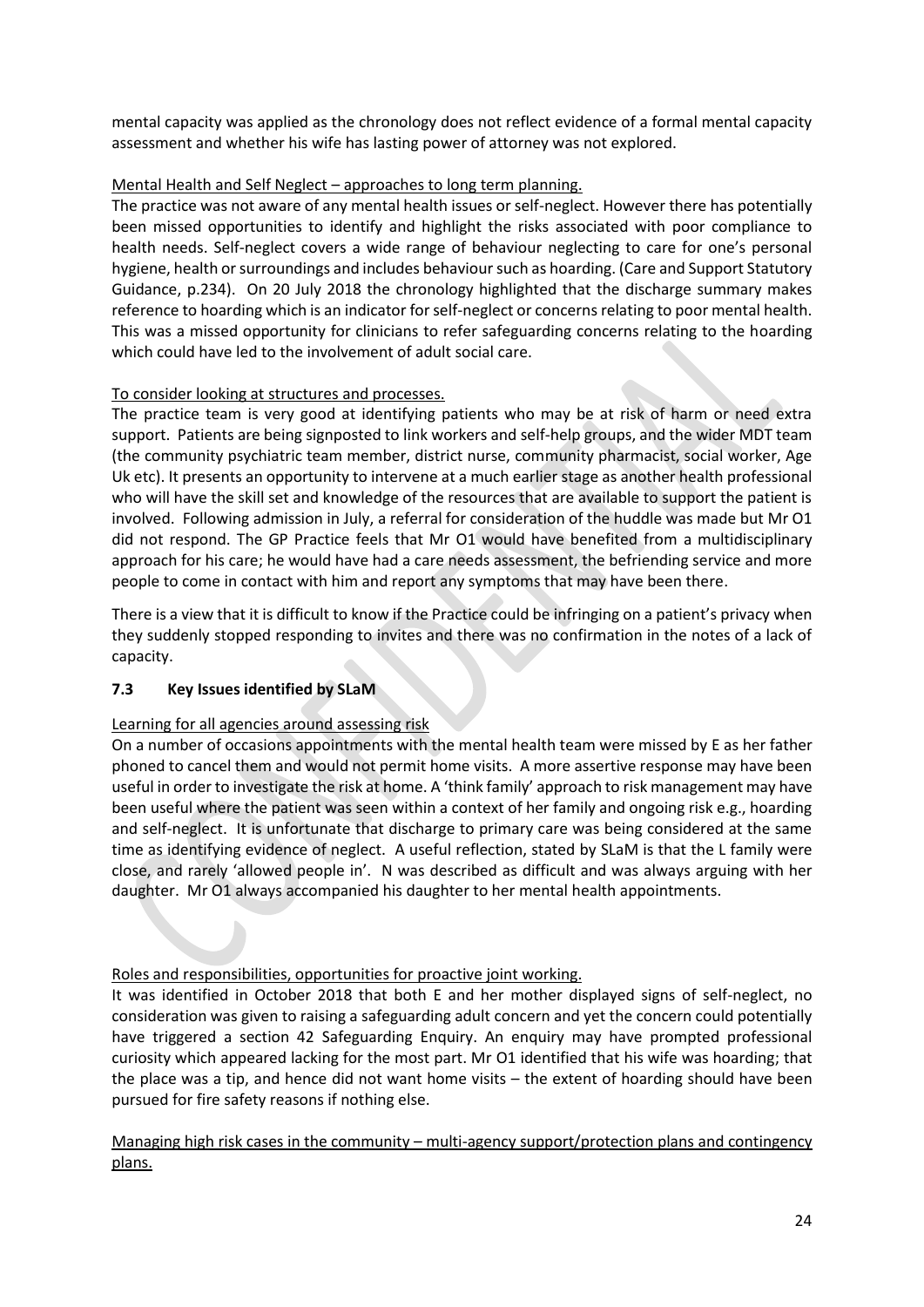There was little evidence of multi-agency working in the years leading up to the incident where Mr O1 was found on the floor and admitted to CUH. Relatively good liaison with the GP in terms of physical health. Post incident there was much clearer evidence of joint planning and liaison.

# Mental Health and Self Neglect – approaches to long term planning.

Absence of planning in regard to managing self-neglect. A missed opportunity to undertake a mental capacity assessment shortly after the incident occurred could have identified ongoing risk of selfneglect and forward planning for E. Slam understanding of her capacity to identify risk and seek help may have been useful given the circumstances.

# To consider looking at structures and processes.

It would be useful to consider the circumstances that transfer to a more intense service would have been appropriate. Non engagement with the service and prohibitive access to the patient by the family e.g., not allowing home visits may have required a more assertive approach. A more fluid approach to responding to changing need would have been useful at an earlier stage.

A transfer to the 'Promoting Recovery Team' following the incident led to more intensive assessment and support until the point of discharge to the GP. The decision to discharge to the GP appeared to be clinically appropriate and was accompanied with the required discharge letter and recommended plan.

The manager for the Croydon Primary Mental Health Team has informed that they have implemented a system where if a patient does not attend a written pre planned appointment a home visit is triggered. This should go some way to ensuring that non-attendance is acted upon in a prompt and decisive manner.

# **7.4 Key Issues identified Croydon Health Services**

# Lack of understanding risk of self–neglect/hoarding

Mr O1's circumstances highlight the fraught boundaries between personal responsibility, public obligation and the complexities with Mental Capacity Act 2005 especially with people who selfneglect. It highlights the difficulty of respecting an individual's right to choose yet respect autonomous decision making at the same time trying to keep them safe from harm.

All agencies must be persistent and creative when it is clear the cause of self-neglect is complex. In Mr O1's case it was not a lifestyle choice and had grave consequences.

However, there were many missed opportunities where professionals could have intervened in a timely manner. The evidence from this IMR suggests that there is an urgent need to have a coherent and consistent understanding of the risk and safeguarding implication of hoarding between and across agencies. Additionally, balancing patient's rights when they have mental capacity against duty of care when decisions pose a risk to self and others.

# Poor Multi-agency working.

Practice in respect of Mr O1 has shown that no single agency could address his care and support needs. However, it appears nothing compelled or even required health and social care services to work collaboratively within and across their own provisions to provide direction and resolution and as a result, opportunities to intervene in an integrated way were missed as, CHS passed referrals to ASC rather than seeking practical help from ASC on the patient's behalf. If the MDT meetings were strengthened, this would have provided an integrated response to Mr O1's deteriorating situation.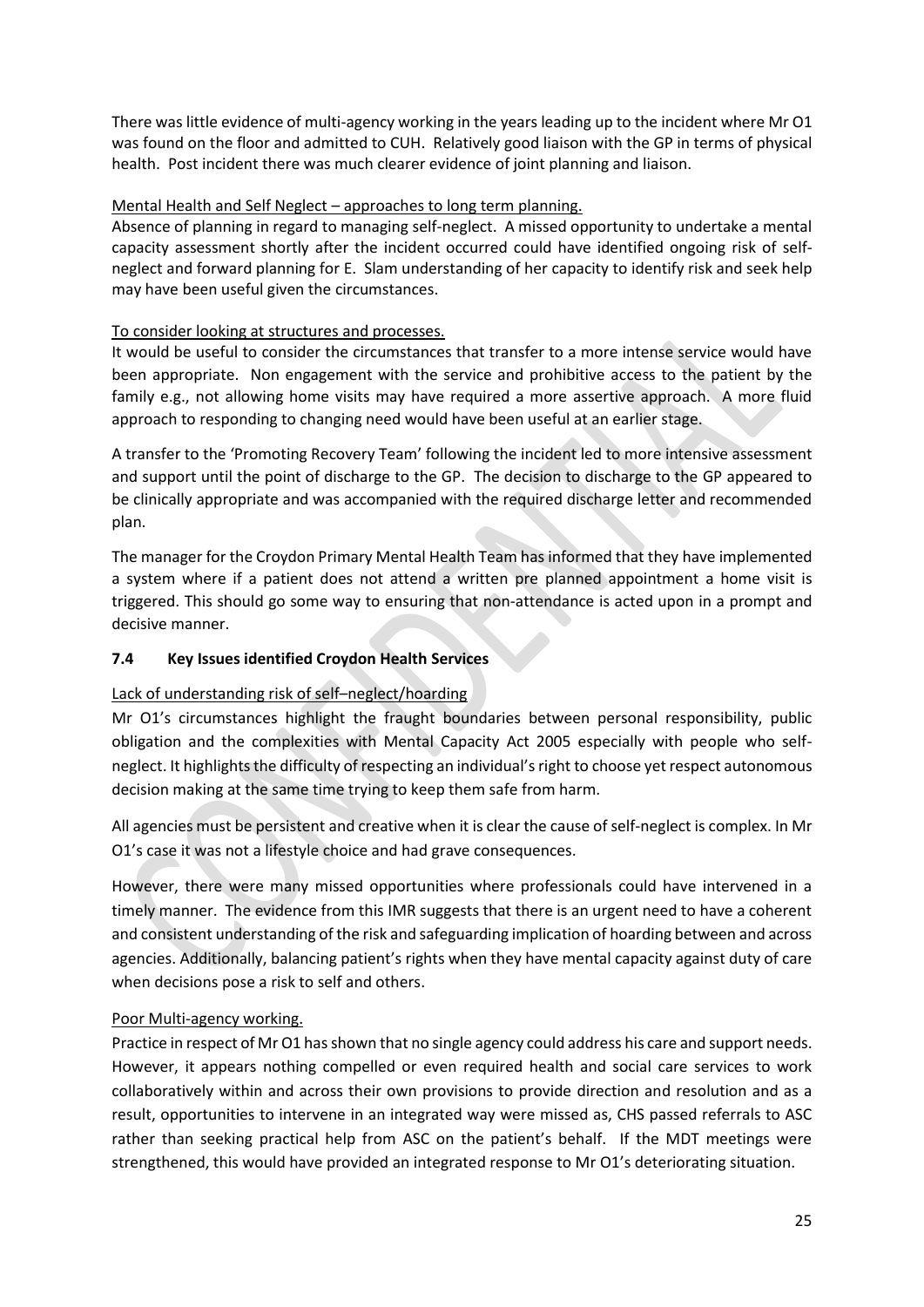## There was a lack of management oversight and action.

This case shows that working with people with multiple and complex needs across agencies has to hinge on coordinated assessment, case management and working with the risk of harm together. There was lack of ownership – a leading coordinating manager who should have been tasked to oversee and kept the patient fully engaged to prevent the same risks which resulted in hospital admissions. Case management for patients with dual diagnosis such as Mr O1 could have offered better opportunities for person centred engagement and risk management. Involvement of the CHS safeguarding service would have strengthened case discussion/supervision, management oversight and follow up of Mr O1's case.

## Lack of understanding the available legal rules and protocols.

Mr O1's case raises questions about the importance of understanding people who self-neglect but who have mental capacity to understand the risks but still choose to self-neglect, and considerations to be in terms of support needs. Mr O1 was believed to be making unwise decisions, declining blitz clean and returning home. It highlights the dilemma of respecting an individual's rights to private life at the same time duty to try to keep them and others safe from harm.

## Lack of continuity, lack of follow up.

There was failure to follow through on decisions. Mr O1 had multiple safeguarding referrals sent to ASC but still the same agencies continued to raise the same referrals without querying the outcome of the previous referrals.

## Lack of professional curiosity

There is evidence that all practitioners who came into contact with Mr O1 did not exercise concerned curiosity and challenge hence failed to explore family dynamics or to probe more as evidenced by the case of the District Nurses who did not ask why Mr O1 was in Addington Heights and did not ask about his home situation which was an important aspect of his care. Again, there was lack of concerned curiosity with the professionals who cared for Mr O1 in hospital as they never queried the outcome of the previous safeguarding referrals with the ASC.

Given that Mr O1 had mobility issues and sometimes spent days to weeks on long lie, there was lack of professional curiosity and challenge to find out who was buying him alcohol "was this out of love, or fear or oblivious to the fact that he was alcoholic. Was the wife and daughter alcoholic too?" All these concerns remained unanswered.

# Poor communication

There is evidence of poor communication with the family though the family made some calls to the practitioners offering information they regarded as important for Mr O1's physical welfare. The family had every right to be fully informed about the progress of their loved one which would also have provided an opportunity to build a rapport and involve them in the patient's care. Once was established, it may have been easier to solicit N and E's views regarding treatment and discharge plans as it is evident in Mr O1's clinical records that the family were not involved until the very last admission in 2019 when N sought a placement for him. This may also have given N more confidence to know what to do in case of medical emergencies.

# Failure to offer carer assessment.

Given that Mr and Mrs O1's relationship was estranged, and that E was struggling with her mental illness, and her behaviour was upsetting. It appears the family was not coping, yet the professionals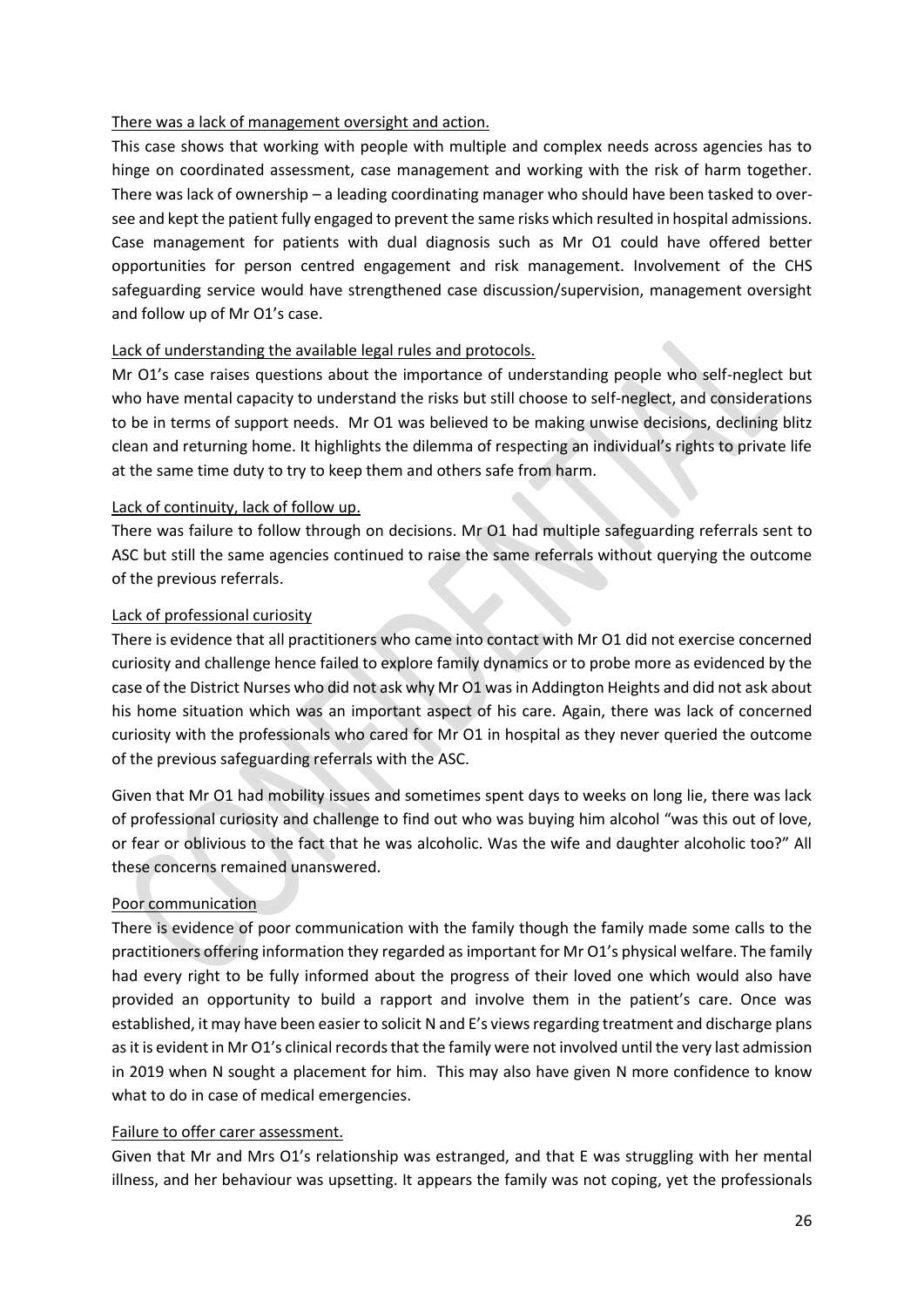who were supposed to have helped them disregarded important information given by N. This case shows usthe importance of engaging the patient and family members in the risk management process and plan which could have helped the practitioners in a way to gain an overview of family strengths, risks, relationships and needs. This could have mitigated the risks incurred by Mr O1.

# Conformity to organisational procedure

In this case there was a sense of practitioners conforming to organisational procedures. Practitioners could have tried different approaches such as use of advocates or concerned others or maintained contact with Mr O1. CHS could have shared information with ASC for initial inquiries which means that regardless of whether Mr O1 had mental capacity or not, his behaviour though at the time might have appeared as an informed decision, the decisions were detrimental to the quality of his life and that of significant others, his well-being and safety and this should have been escalated to the ASC and guidance sought regarding people with capacity who refuse services and are at risk rather than conform to organisational procedures.

# Failure to escalate.

It is evident in this case that there was failure to follow through on decisions. For example, the long term plans to refer for case management or to the GP huddle would have been a safety net against non-compliance. There was failure to escalate concerns with either CHS SGA team, senior managers for example the matron, who would have escalated to the relevant Head of Service, Director of Nursing/Safeguarding, Designated Safeguarding Lead for the CCG/NHS Trust and the CSAB Chair when Mr O1 self-discharged from hospital before blitz clean of his property was resolved and also when there was no outcome of the previous safeguarding referrals.

# Non-engagement

There is evidence that Mr O1 disengaged with services as highlighted by discontinuing vital medications and refusing follow up services in the community. There was a range of interlocking factors that made it harder for Mr O1 to become and stay involved with services for example, his mobility issues, home environment, alcohol dependency and complexities of his physical health.

# Lack of information sharing

There is evidence of good practice of information sharing as was indicated on discharge summary sent to the GP and to Albany Lodge Care Home on the 28 January 2019. The discharge summary explicitly stated that there was an-going safeguarding concern and what the concern was. However, there was no evidence of information about the on-going safeguarding concern on referral letters to the DNs and incontinence services.

It was also identified that there was a lack of sharing of important information between the Social Worker, Addington Heights, CUH and the DN service. She has stated that if the DNs had been made aware of the home situation they may have been more concerned about Mr O1 returning home and as a result may have contacted his GP surgery to ensure that there was follow up.

# **7.5 Key Issues identified by the Police.**

Good practice has been highlighted in the use of the 'Merlin' system to record information about vulnerable adults. In particular it is important to note that following police contact with all members of the O1 family in January 2019 three separate Merlin reports were created so that each individual's needs could be assessed, and their safeguarding concerns documented.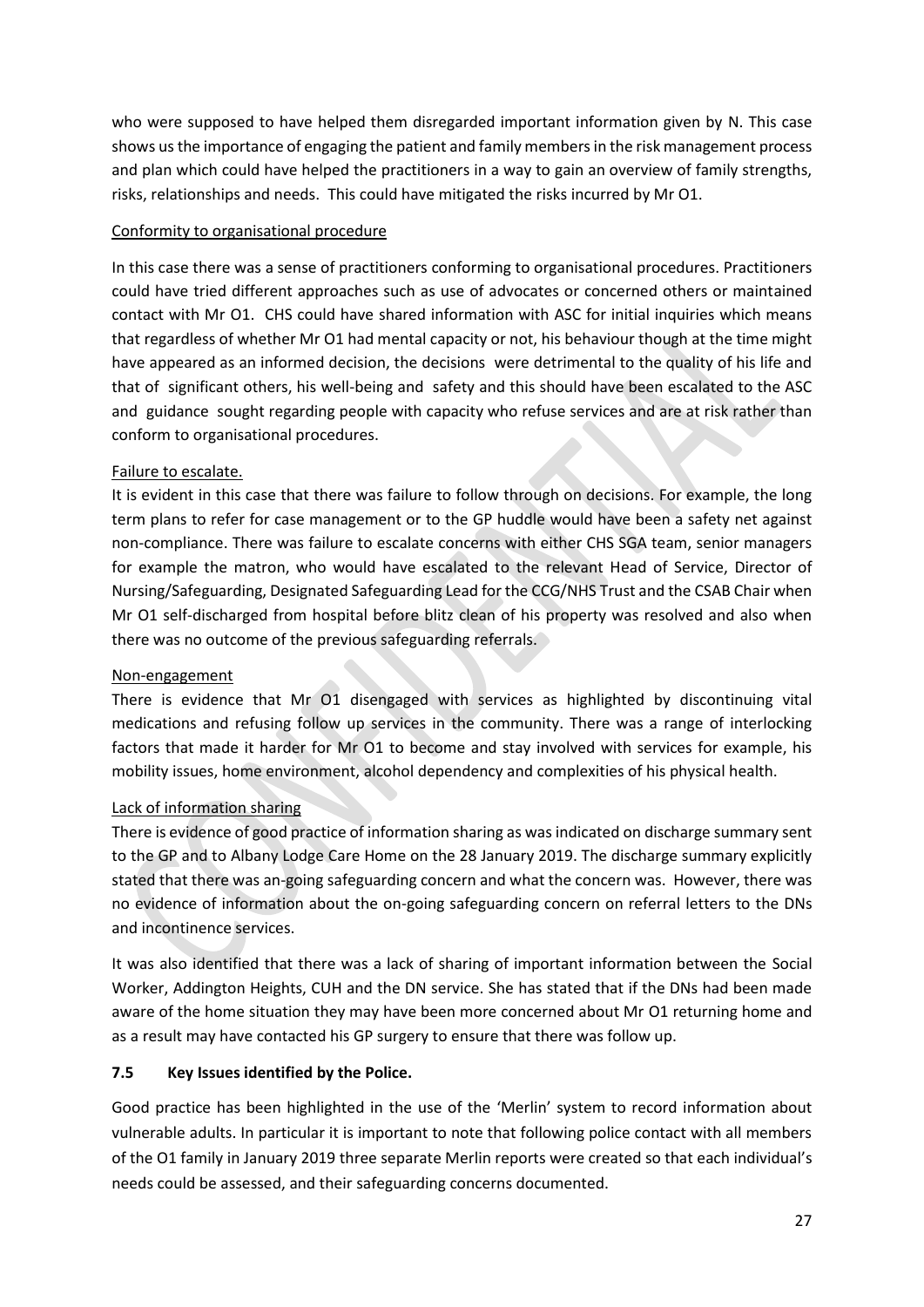Officers attending the CUH where Mr O1 had been admitted on 6 January 2019 and also attending the home used their own professional judgement and assessed that there were urgent safeguarding concerns, that N and E did not have the capacity to appreciate the full extent of the neglect against Mr O1 and that they were not in any immediate danger. They were left at the address with urgent referrals ongoing and subsequently a decision was reviewed by a supervising officer who deployed officers back to the home address. A crime scene was then established, and new accommodation was secured for N & E. This was good practice as the secondary risk assessment was made just a few hours after the initial assessment and concerns acted upon immediately.

From an MPS perspective this case highlights the importance of a joint multi-agency approach and the Police worked hard to obtain copies of and review all third party material in order to make an informed decision around a potential criminal investigation. Investigators commented upon concerns which were raised in respect of other agency reaction to the potential neglect of Mr O1 prior to police involvement. No criminal charges were laid, and it was agreed that the matter was for other agencies to scrutinise and comment upon. The parallel enquires relating to the Local Authority S.42 enquiry and the way in which multi-agencies worked together was felt to be good practice and enabled all agencies to reflect upon the circumstances of this case and where necessary make recommendations to deal with and implement change.

## **8 What has changed since 2020?**

- **8.1** In response to an earlier safeguarding adult review and appropriate for referring to within this SAR, there have been considerable changes since 2020. The Head of Service for Older adults in Croydon has set out that:
	- The **Integrated Care Network+ Multi-Disciplinary Team**: enables health and social care professionals to meet at least twice a week in each locality and discuss cases that require joint working, additional input, idea sharing and risk escalation.
	- There is a **S42** (Care Act s42 Safeguarding Concerns and Enquiries) **Consultation Panel**: scheduled to meet each Tuesday to discuss cases social work teams think that the S42 team should take on for full enquiry (i.e. post initial triage). Ad hoc additional meetings can be scheduled as required if a case cannot wait.
	- **All Self Neglect cases are now referred to the S42 panel:** even if the decision by the social worker and Safeguarding Adult Manager is not to progress to S42 (2) Enquiry. This gives another oversight on each Self neglect case.
	- A **Risk and Vulnerability Management Panel:** meets monthly, chaired by the borough's Anti-Social Behaviour Team. This Panel has ability to help in some self-neglect cases from a housing, environmental health, London Fire Brigade and Police perspective
	- **Waiting List management:** A tool developed in older people services, which enables managers and advanced practitioners to keep track of who is on the waiting list, how long have they waited, and the level of risk
	- **MIND and "Clouds End"-** These are Agencies that can be commissioned for a more psychological approach to people who hoard, help reduce accumulation and declutter at individual's own pace. This service is commissioned several times a year on difficult cases where ASC is '*stuck'* with more traditional offers.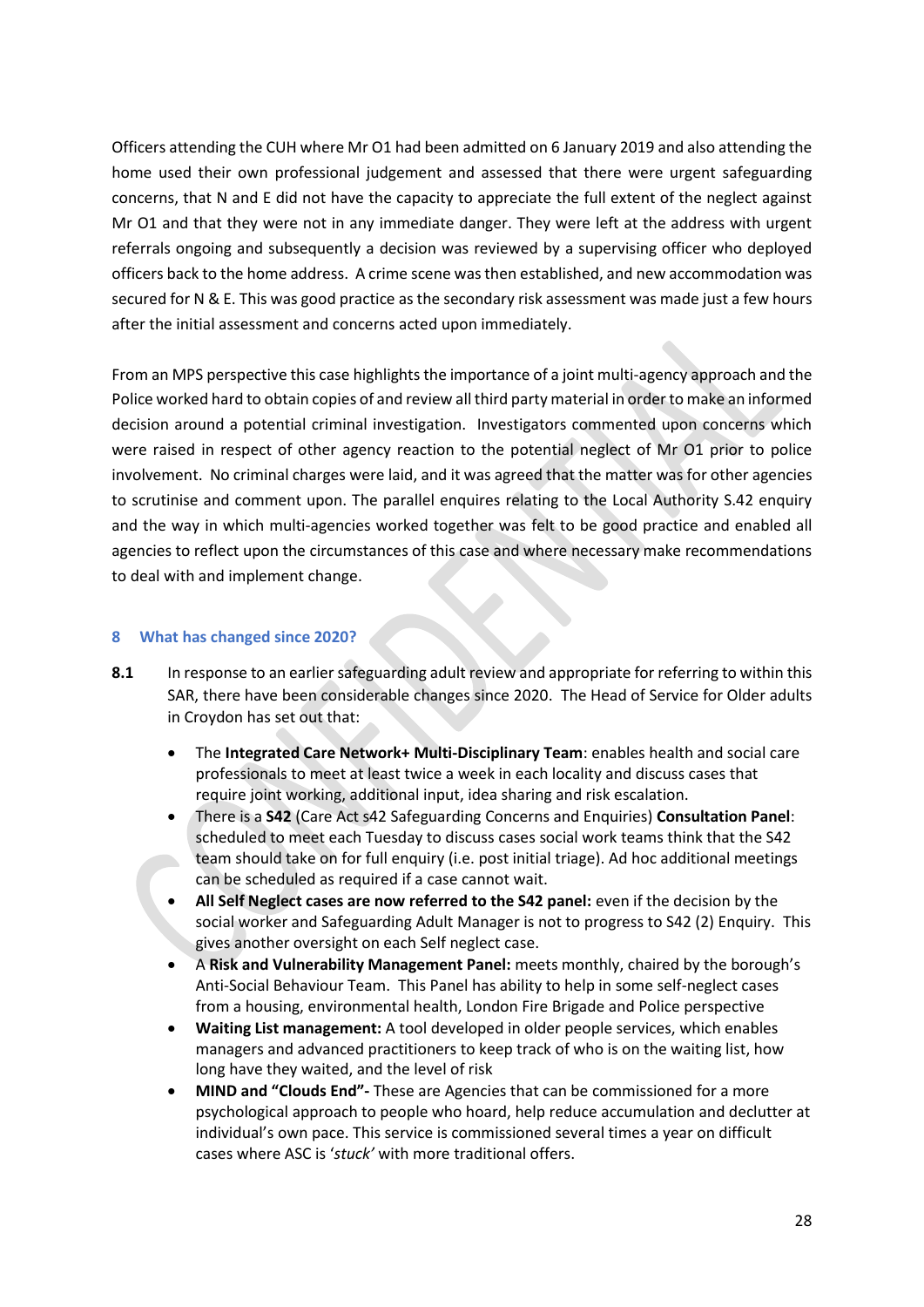- **Safeguarding Oversight** there has been a fundamental review of how safeguarding activity is tracked in real time by managers within adult social care
- **8.2** A Briefing is attached at Appendix 2 which sets out in more detail the changes which have been made over the last year to 18 months.
- **8.3** Following the Learning Review (detail in Section 9 below), some examples of good practice have also been identified and these are included at Appendix 3.
- **8.4** Thornton Heath medical practice have already as a result of the learning from this matter:
	- Adopted the practice of putting major alerts on notes for mental health review for patients that are hoarding.
	- Now make everyone aware of the fact that for the 'Huddle' meetings if there are safeguarding concerns, the patient can be added without their consent.
	- Look out for the triggers for a mental capacity assessment to be carried out.
	- Continue ensuring that 3 contacts are always made for patients which must be by different forms other than telephone or letter.

# **9. Findings from a separate Learning Review event on 5 July 2021**

This section considers the comments made within the Learning Review - this was an event facilitated by the Independent Author, attended by all key partners who were involved in the provision of services to Mr O1, his wife N and daughter E. Notes from this event are included at Appendix 4.

It was agreed that the outcomes of the Review presented by the Independent Author had reflected appropriate findings and learning. All 21 participants felt that in similar circumstances this could happen again. However, there was absolute clarity and unanimity in respect of what happened, how practice could be improved and indeed that practice across many agencies has changed since the death of Mr O1. Key points included in the feedback included:

- The need for all to be clear about the process for GP registration and temporary resident support, for people on short term placements in care homes.
- The need for one agency to take overall responsibility for coordinating work in cases similar to that of Mr O1 and his family.
- That practice of staff who are working with individuals who are difficult to engage, needs to be supported with good quality safeguarding supervision.
- There needs to be better understanding of Information Sharing Protocols across all agencies, especially to enable discussion without consent where individuals may need safeguarding intervention.
- Improvements are needed to ensure better understanding of the application of the Mental Capacity Act.
- Embedding learning from this and other SARs is important, and this needs special attention where there is (currently) a huge turnover of staff. That this may need additional resources.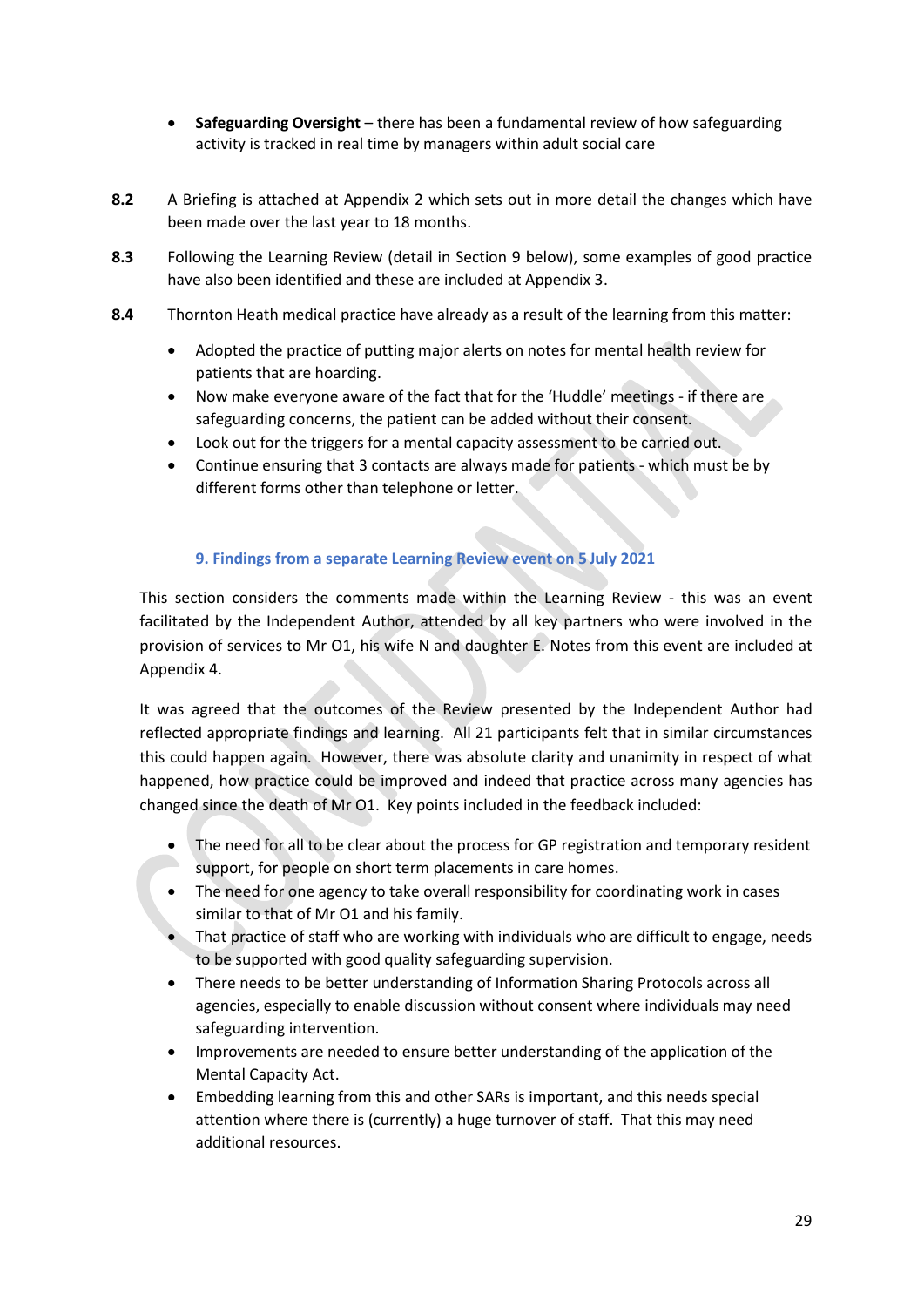- Commissioners within ASC and the CCG need to have clear expectations of care homes in relation to facilitation of information handover for those receiving short term care or who are subject to Discharge to Assess protocols
- Commissioners need to review the offer of a wide variety of services which can be offered to people who self-neglect and hoard and to people who find engaging with statutory services difficult. Commissioners need to ensure that operational staff within the statutory agencies understand all the different services which can be offered and how to arrange them, following assessment of need.
- The new Integrated Care Network approach can offer opportunities for better joined up working across agencies.
- Important to note the Council's Section 114 Notice in 2020 and its impact of a 15% reduction in staff, and a knock-on effect on both the statutory and the voluntary sector; affecting funding and ability to recruit.
- All professionals should understand that safeguarding is everyone's responsibility.
- Supporting people who self-neglect needs a much greater degree of coordinated interagency support and activity.
- Agencies need to concentrate on improving good practice and not always bringing in new ways of doing things

## **10. What contributed to the effectiveness or lack of effectiveness of multi-agency responses?**

Lack of effective multi-agency responses to Mr O1 and his family features significantly throughout this review. In my opinion this was caused by insufficient attention to systemic leadership across all partners at the time; or certainly to ensuring that front line practitioners had the ability and the systems which enabled them to work proactively together to share and manage risk for a family which touched a number of different agencies.

There were many opportunities, cited in this review, when a multi-agency or multi-disciplinary meeting could and should have taken place which may have ensured a better outcome with good preventative work going in to support Mr O1, N and E. In Section 7 CHS quite clearly have stated that "Practice in respect of Mr O1 has shown that no single agency could address his care and support needs. However, it appears nothing compelled or even required health and social care services to work collaboratively within and across their own provisions to provide direction and resolution and as a result, opportunities to intervene in an integrated way were missed as, CHS passed referrals to ASC rather than seeking practical help from ASC on the patient's behalf. If the MDT meetings were strengthened, this would have provided an integrated response to Mr O1's deteriorating situation."

Solutions presented to supporting Mr O1 were stop-gaps e.g., temporary residence in a care home whilst his home was cleared and the offer of a 'blitz clean'. No work was undertaken to try to understand the cause of some of the issues. Indeed, had practitioners been more professionally curious, there may have been the opportunity for partnership working with a trauma-informed approach to practice, which may have resulted in improved outcomes for the whole family.

Within the IMRs there was not a specific reference to whether the Human Rights Act had been considered. Specifically, whether the reasons for professionals not intervening in Mr O1's decisions to self-discharge (both from hospital and care home) and to decline any other suggested interventions, was because of MR O1's right to privacy and private family life. Neither was there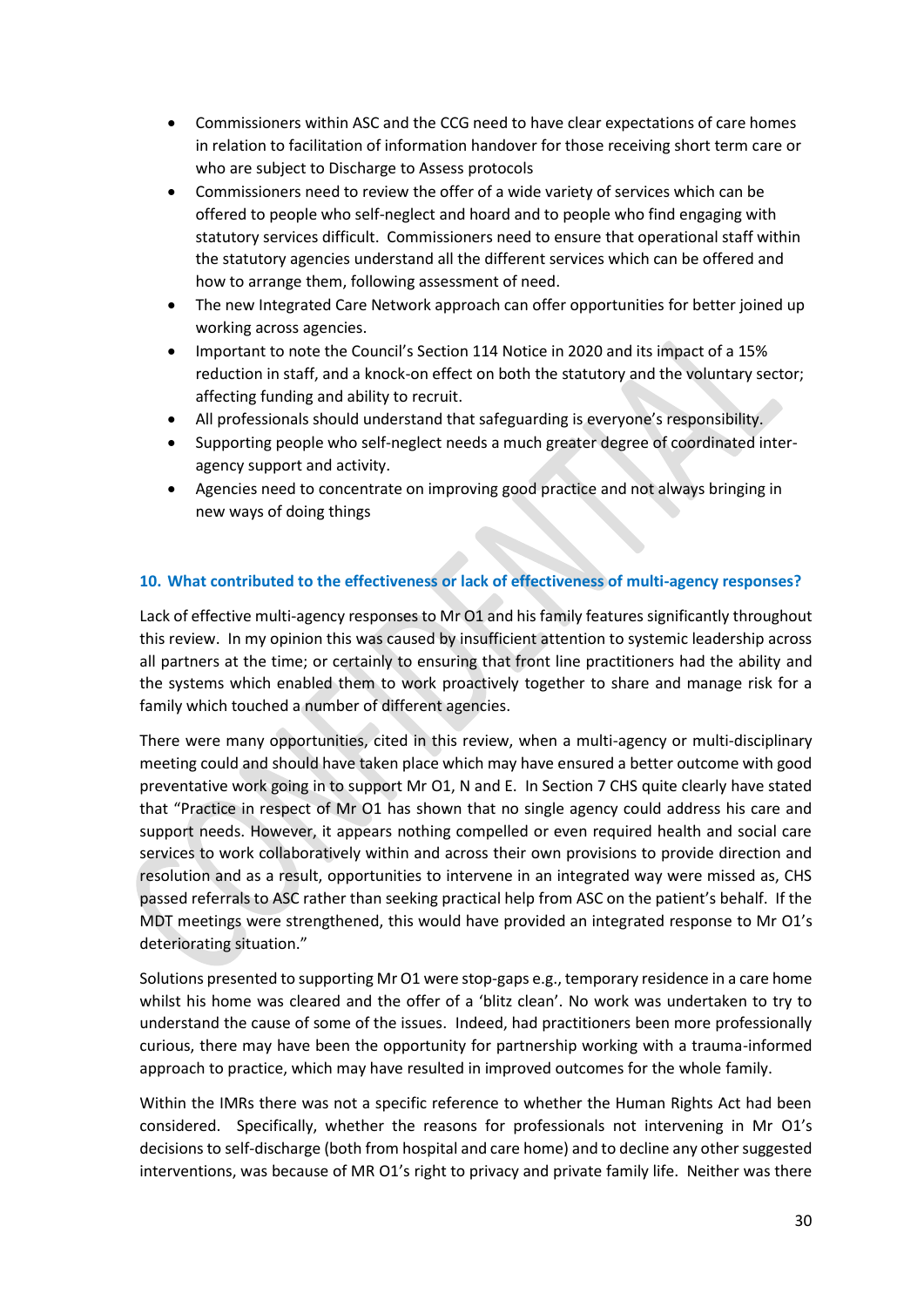consideration of this in relation to Mr O1's right to life and the L family's right to live safely without fear, when subject to what may be described as coercively controlling familial relationships. This issue was picked up in the learning by Croydon Health Services (mentioned in the first paragraph of 7.4 on page 25).

## **11. A review of partnership and collaborative working**

There was evidence from discussions at the SAR Panel and at the Learning Review, that at senior strategic level there is good partnership and collaborative working. However, the evidence from this Review, of the issues considered in respect of Mr O1 and his family, suggests that at the front line, collaborative working was not as good. Although, discussions and submitted documentation by Adult Social Care, showing changes which have taken place since 2019 shows that a good deal of work has taken place to create organisational systems which better facilitate collaborative working. The challenge, as safeguarding interventions across the system increase, and as resources available reduce, is to ensure that all partners in the local Croydon system regularly review the effectiveness of organisational structures and seek assurance that this facilitates good, professionally curious practice on the ground between staff and across organisations. Recommendations in this regard are set out below for the Croydon Safeguarding Adult Board (CSAB).

## **12. Recommendations for the Croydon Safeguarding Adults Board**

Learning for all agencies around assessing risk & risk assessing practice. The CSAB should take overarching responsibility for ensuring that that there is a shared understanding across all agencies on what constitutes risk within the context of safeguarding.

The CSAB is recommended to agree a single risk management strategy and protocol which is shared by all partners and sets out practical steps which front line practitioners in all agencies can take, when working with people who are at risk of harm, abuse and neglect. In particular:

- the strategy should focus on supporting those who have been assessed as having capacity to take unwise decisions.
- The strategy should have an ethos of 'Think Family' to ensure that when different agencies are working with individual family members, they consider and investigate the circumstances of others with whom the person lives.

# Escalating high risk cases within ASC.

The CSAB should seek assurance that the measures put in place by ASC since the time when Mr O1 died are reviewed. In particular, it would be helpful to undertake an audit or deep dive into safeguarding practice to obtain assurance that risk management protocols and staff responses to working with people who are deemed to be at high risk, are effective.

The CSAB should also consider seeking assurance about high quality safeguarding supervision for front line practitioners across all agencies.

#### Communication between agencies.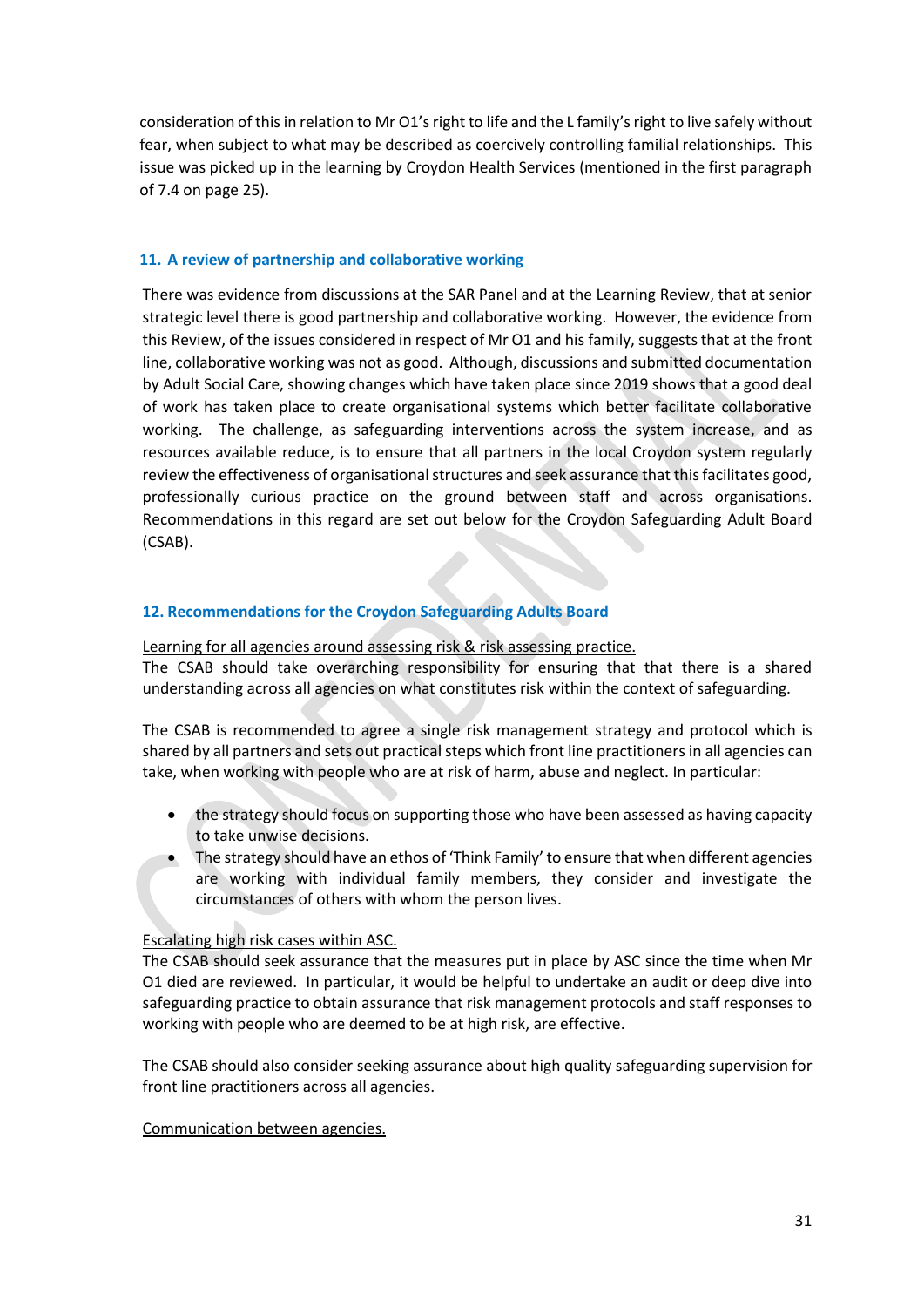The CSAB is recommended to consider that a focus of its Annual Peer challenge event should be an audit of multi-agency safeguarding practice to demonstrate the effectiveness of interagency communication.

This should also feature in work to analyse the outcomes for people of safeguarding interventions, with learning on what does and does not work from a customer perspective with interagency communication. This is key application of 'Making Safeguarding Personal' and should be used to address any future changes which may need to happen.

The CSAB should reinforce its Information Sharing Agreement, signed by all partners, and seek assurance that partners are also reinforcing this in individual agencies.

## Practice of social work process and management of self-neglect where people are considered to have capacity.

There is evidence that the CSAB has done some considerable work on promoting good practice for working with people who self-neglect. This work must feature regularly as part of the Board's assurance. This is especially important as there has been a significant reduction in staffing and turnover locally within ASC. Programmes to both seek assurance and enhance legal literacy for practitioners on the Mental Capacity Act need to feature regularly and every partner organisation, not just ASC, must provide assurance to the Board that Training on the MCA and practice is continuously improving.

## GP Registration for people who are vulnerable, at risk, and who may have fluctuating capacity, no capacity or be unable to take steps to self-register

The CSAB should seek assurance that there is acknowledgement of the complexities of GP registration within the current nationally agreed system and protocol. Further that all agencies within the area consider that people who are vulnerable are registered with a GP Practice on discharge from any service and where they are unable to progress this for themselves, are supported proactively in doing so.

The CSAB should consider escalating this issue with NHS England & Improvement and consider other measures where improvements can be made in this area through potential changes in regulation or protocol.

# **13. Recommendations for individual agencies**

The quality of IMRs was particularly good for those that were submitted by partner agencies, such that the learning and recommendations already suggested by agencies should be included in this Safeguarding Adult Review. Additionally, the outcome of the Safeguarding Enquiry as set out at Section 5 above raises issues which chime with those included in the analysis of key events in Section 6.

The specific areas of focus for the SAR are:

- 1. Identification and learning for all agencies involved with Mr O1 around assessing risk.
- 2. Identifying how high risk cases are escalated within Adult Social Care.
- 3. How all agencies working with Mr O1 communicated with each other.
- 4. Examining social work practice and process when working with people who self-neglect and managing this practice where people are considered to have mental capacity.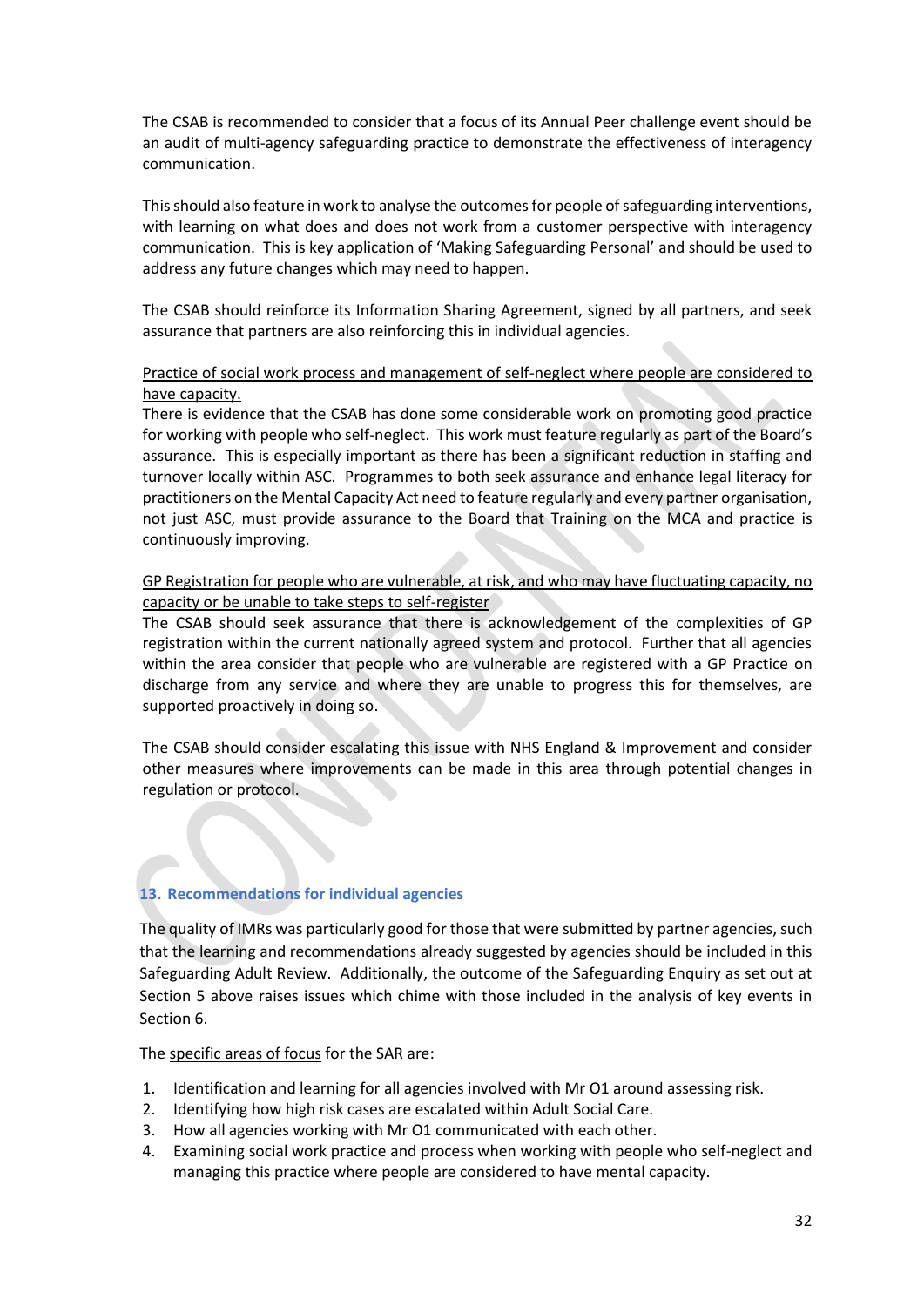5. Examining how practitioners assess risk for people using services and how this is practiced.

Thus, recommendations take account of these together with any other issues which have evolved in the course of writing this Review.

## **13.1 Adult Social Care**

ASC did not submit information using the IMR format and thus the learning was not identified by the IMR author. ASC were, however, clear that the way services were organised at the time did not facilitate good integrated working with health services.

- ASC have reorganised the way services are provided recognising that improvements needed to be made in managing risk and waiting list management. It is recommended that ASC regularly review the waiting lists for services and provide assurance to the CSAB on how these are managed, and people are protected from harm, abuse, and neglect. (A briefing on current changes within ASC is provided at Appendix 2).
- ASC needs to address both internal communication within teams and external communications with other agencies, particularly when supporting people who may be deemed to have capacity to take unwise decisions and where they may self-neglect or come to harm. ASC should play a major part in developing the Board's Risk Management Strategy and Protocols alongside other partner agencies and evidence to the CSAB that the strategy and protocols are applied.
- ASC to provide assurance to the CSAB in terms of how high risk cases are escalated appropriately, and importantly achieve good outcomes for people to whom this strategy applies.
- ASC needs to provide evidence and assurance to the CSAB in terms of how the legal literacy of its staff is promoted and in particular how the application of the Mental Capacity Act improves through effective case outcomes and training and development for its staff.
- ASC identified that there needs to be learning to improve 'strengths-based practice'. It is recommended that ASC arrange specific learning and development for staff who undertake Care Act Assessments and that this should also feature in staff induction.
- ASC identified that there needs to be learning to improve the application of professional curiosity; to achieve this it is recommended that ASC assure the Board that time is available for assessment staff to critically reflect on their practice, for them to have the opportunity to develop these skills in professional supervision and team discussion.
- ASC Commissioners identified the need to review commissioning guidance for care homes where people self-discharge and to improve alternative offers for practitioners to recommend, when working with people who self-neglect and hoard. It is therefore recommended that ASC Commissioners, working alongside CCG Commissioners agree a joint commissioning strategy to support delivery; in particular that new commissioning offers are shared with operational staff.

#### **13.2 GP Practices across Croydon**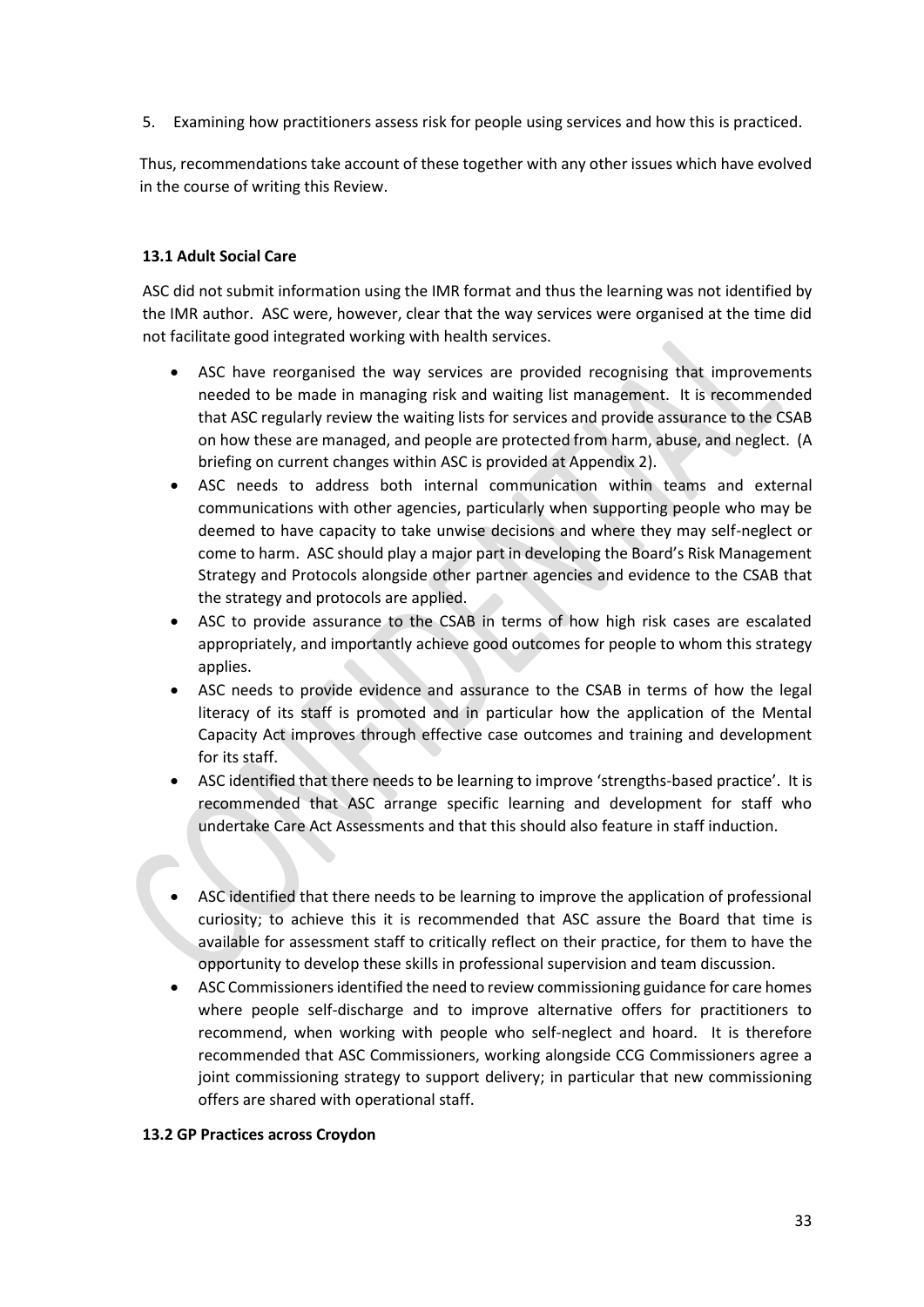- GP Practices to have a more robust communication protocol with patients at risk where there are issues with non-compliance, non-attendance at appointments and other engagement issues e.g., consent for discussion at a 'Huddle'. If there is a safeguarding concern, then GP Practices must discuss the patient at a 'Huddle' or other appropriate meeting and refer a safeguarding Concern to ASC as appropriate.
- GP Safeguarding Leads to have oversight on the monitoring of compliance, particularly in respect to managing patients who do not engage and present significant risks.
- GP Practices to work with the CCG in respect of developing better integrated patient records across the borough.
- GP Safeguarding Leads to have assurance that all practices have a good understanding of the process for referring safeguarding concerns to Adult Social Care; that this assurance should be provided to the CSAB.
- GP Practices to ensure and provide assurance to the CSAB that for GP Safeguarding Leads there is adequate training and understanding by all practitioners about the application of the Mental Capacity Act.

# **13.3 SLaM**

- SLaM should put in place a Self-Neglect Protocol with adequate training for all staff, which ensures that a proactive and preventative approach to addressing self-neglect is delivered.
- SLaM should review internal patient non-engagement protocols in the light of this SAR and review protocols in respect of issues raised about the family context for patients (similar to those identified in this review for E). In particular, SLaM to undertake a review of the internal zoning system and its impact on triggering home visits when patients do not attend appointments.
- To provide assurance to the CSAB that all SLaM staff understand how to refer Safeguarding Concerns to improve safety for patients and family members and that the internal safeguarding protocols should influence all other protocols such as zoning.
- To ensure that all actions taken in respect of safeguarding and non-engagement of individuals are transparent and actions are documented.
- A holistic 'think family' approach should be embedded into risk formulation identifying strengths and weaknesses within patients' support networks.
- To further develop the 'Think Family' approach to consider the impact of coercive and controlling relationships in domestic settings and to provide staff with effective learning in this specific area.
- SLaM to undertake an audit of identified Self Neglect concerns and the effectiveness of interagency planning to address risk, with the aim of providing assurance to the CSAB that self-neglect is identified and acted upon in an holistic manner.
- SLaM to commit to ensuring that safeguarding supervision is provided by borough safeguarding leads and that all staff are required to participate. Team Managers, in both one to one supervision or team supervision to improve competency in decisive, informed, and accountable safeguarding decision making.

#### **13.4 Croydon Health Services**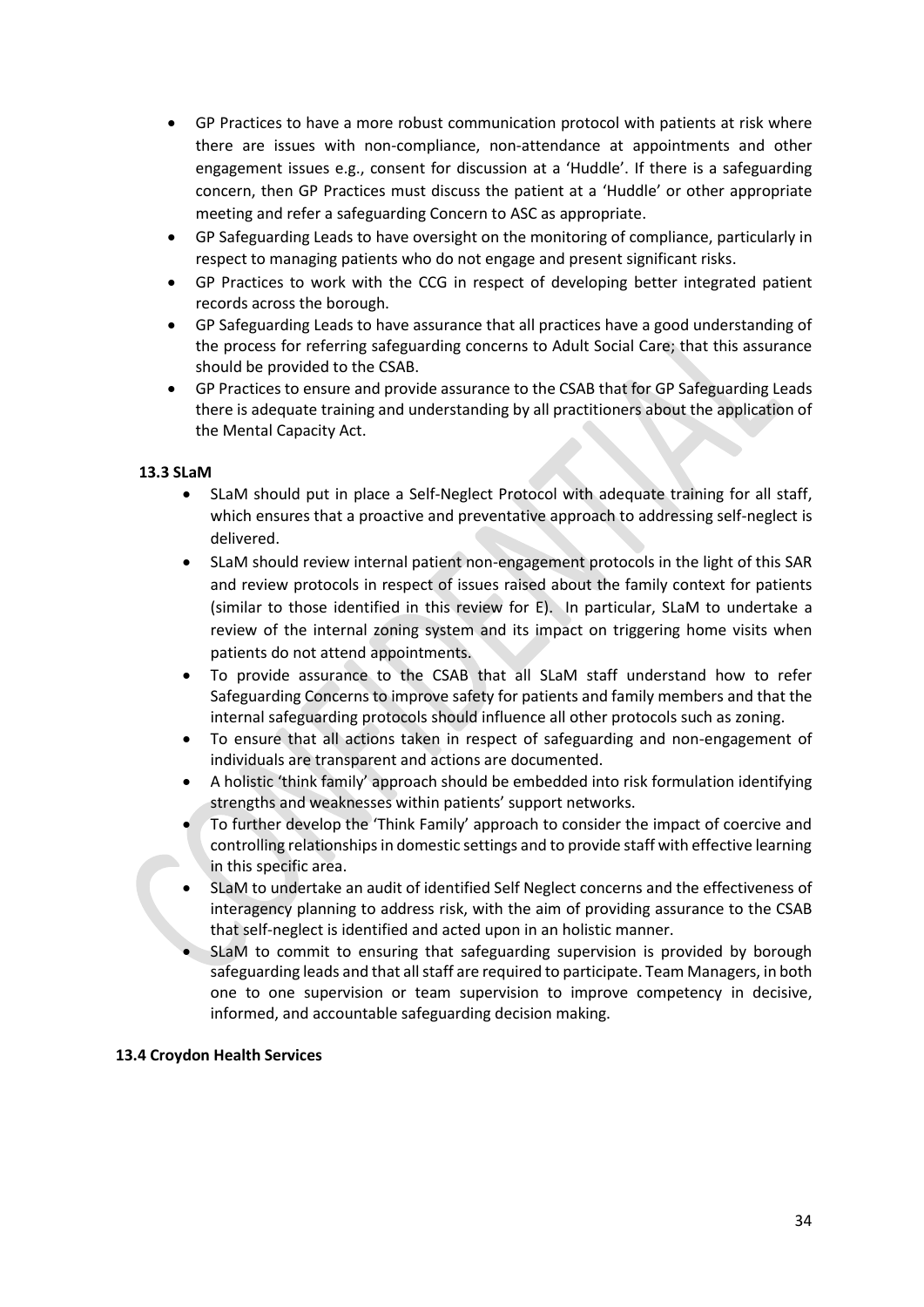- All practitioners must understand organisational safeguarding protocols and policy at an agency level and must utilise support of the Safeguarding Team to follow up, escalate, be supervised and ensure seamless delivery of safeguarding adults at risk. Such assurance must be provided to the CSAB.
- CHS to ensure that placing a flag on patient's electronic record should be a standard operating procedure in all cases where patients self–neglect so that the practitioners are aware of these risks. This system should also be used to inform GPs.
- All practitioners who provide a direct patient service should have training in mental capacity assessments and guidance on how to respond to people, with capacity, who refuse services and are at risk and may be taking unwise decisions.
- All practitioners should receive safeguarding training according to the 'Adult Safeguarding: Roles and Competencies for Health Care Staff: Intercollegiate Document (2018)'. Safeguarding training should highlight cases of neglect and self-neglect and the impact of coercively controlling relationships within the family on the safety of all individuals.
- In respect of complex cases, all practitioners should seek appropriate internal legal guidance and/or advice from Croydon Adult Social Care Safeguarding team, especially where there may be a need for inter-agency coordination for multi-agency assessments and responses.
- CHS and the integrated safeguarding team should review its Safeguarding Toolkit to ensure that a self-neglect protocol is included. This protocol should include information on understanding hoarding what support can be offered to patients to begin to address this. This should be shared across the health and social care system in the borough with a view to developing a system wide protocol on hoarding to be used by all agencies.
- CHS should ensure that all its staff understand and are able to exercise professional curiosity in all cases, particularly where neglect or self-neglect is an issue. This is elemental to the practice of 'Making Safeguarding Personal (MSP)' and understanding of the toolkit of MSP and Health services should be used in training and in supervision for all practitioners.
- CHS must ensure that all clinicians are reminded to highlight on-going safeguarding concerns on discharge summaries; that all practitioners on Hospital Wards are reminded to highlight on-going safeguarding concerns in referral letters and handover reports.
- All Hospital Discharge plans should include full information, particularly where 'Discharge to Assess' is applied or a person is moved to temporary arrangements such as a care home, prior to returning home.
- CHS to ensure that the quality of information contained within patient Discharge Summaries is audited by a senior professional or clinician within the Trust.
- CHS to copy Discharge Summaries to Patient's GPs and in the case of discharge to a Care Home, for the attention of the local GP.

# **13.5 Croydon CCG**

• In commissioning nursing or residential care home placements, the CCG must ensure that Discharge Summaries from other services are accurate, particularly in respect of whether placements are for the short term (e.g., respite care, Discharge to Assess) or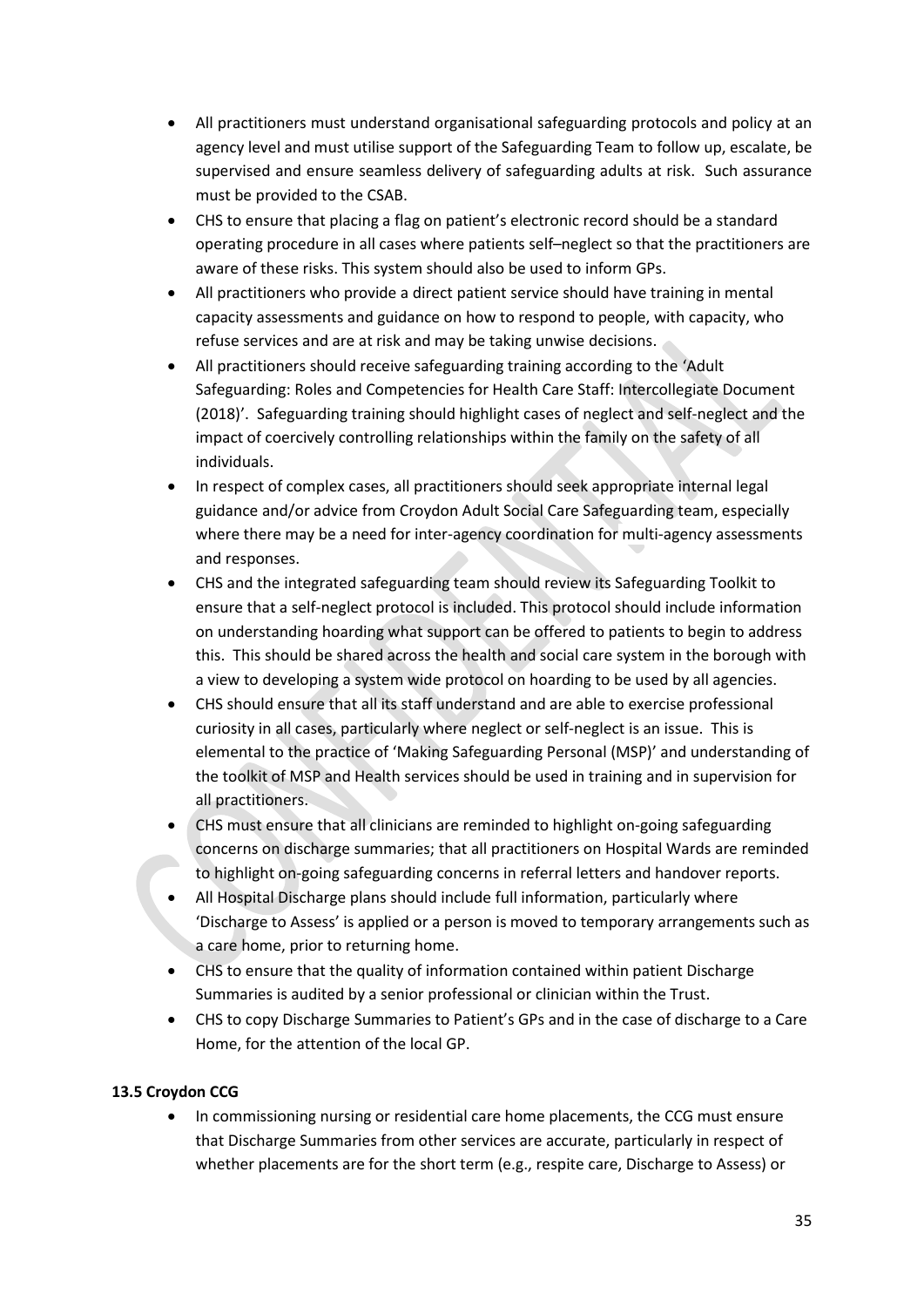longer term. The CCG must ensure that care homes understand that GP registration for those in short term care should only be on a 'Temporary Resident' basis

- The CCG should work in tandem with commissioners within adult social care to develop any new commissioning strategies which will improve outcomes for people residing in care homes (who could be funded by the CCG or by ASC)
- The CCG should ensure that as the new Integrated Care System develops, there are effective joint working protocols which enhance all staffs understanding of safeguarding practice and the necessity to work together to support people who may be difficult to engage.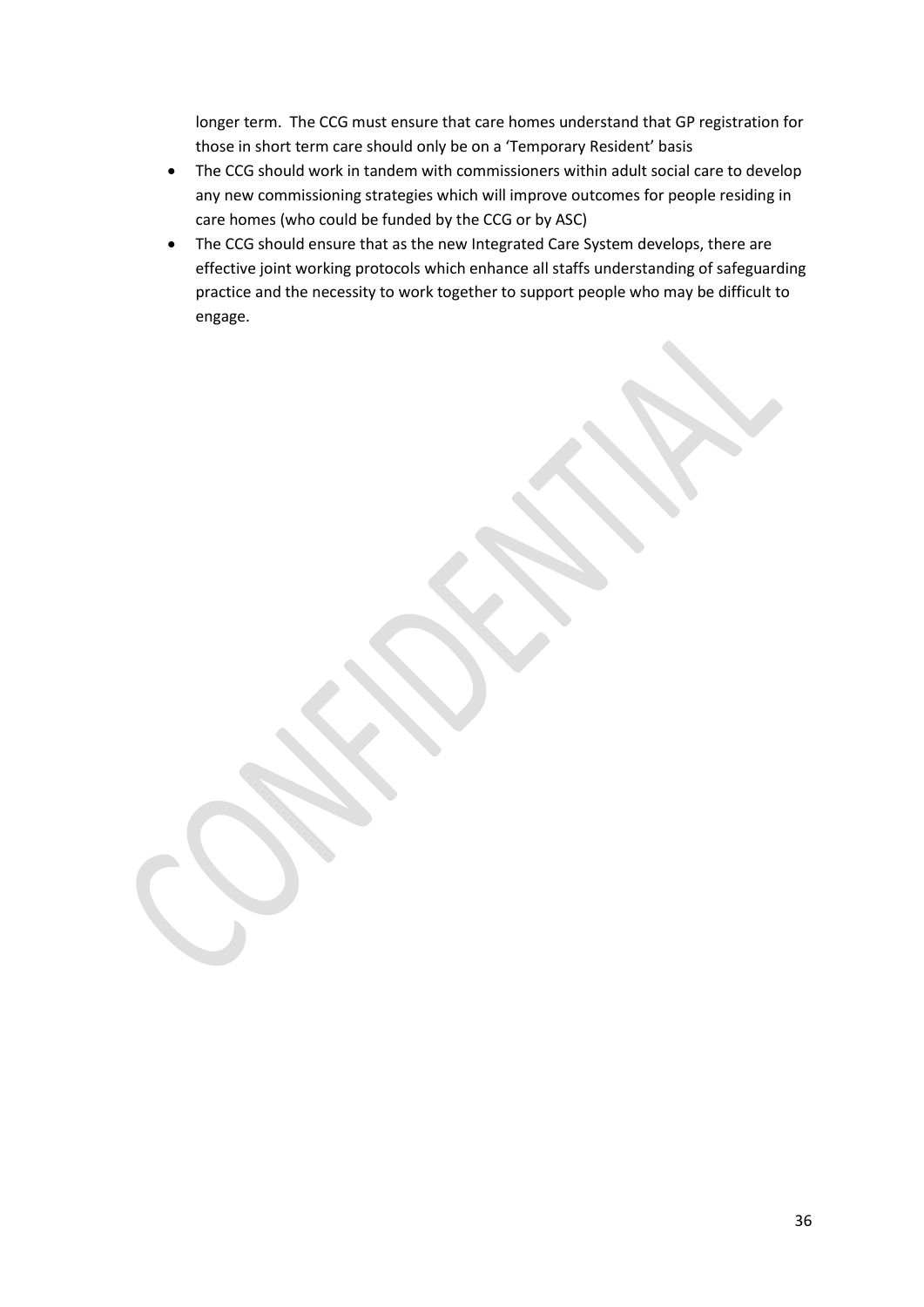#### **14. Glossary**

**Blitz cleans** have in the past been means tested by Croydon ASC in that if the person has the means to pay for the service this was the expectation. Cases could be funded on a case by case basis if a Social Worker presented a rationale for funding to a senior manager.

**CCG** – NHS Clinical Commissioning Group

**Cerner Information system** – the system used for keeping medical records at Croydon University Hospital

**Croydon Health Integrated Safeguarding Team (CHIST)** – is a team within Croydon Health Services that specialises in addressing safeguarding concerns.

**CSAB** – Croydon Safeguarding Adults Board

**CUH** – Croydon University Hospital

**EMIS system** – the system used for keeping patient records in the GP Practices.

**GP** – General Practitioner

**Grade 4 Pressure Ulcers -** Grades qualify the seriousness of a pressure sore or ulcer and Grade 4 identifies extensive skin destruction, tissue necrosis\* or damage to muscle, bone or supporting structures.

**'In Touch' Team** was set up to address concerns about very large waiting lists and growing concerns from those cases which were not being monitored or prioritised. The team worked through the waiting lists to review each case and decide what action needed to be taken. This team is now disbanded.

**LAS –** London Ambulance Service

**LFB –** London Fire Brigade

# **LFB House Clutter index –** [https://www.london-fire.gov.uk/safety/carers-and-support](https://www.london-fire.gov.uk/safety/carers-and-support-workers/hoarding-disorder/)[workers/hoarding-disorder/](https://www.london-fire.gov.uk/safety/carers-and-support-workers/hoarding-disorder/)

**Merlin** is the system the Met uses to record information about missing persons, children and vulnerable adults. This information is risk assessed, graded and if appropriate shared with Social Services.

**'Micro Living'** – The term micro living means to create a one room space for someone to live – e.g., it could be someone moving a bed downstairs, providing a commode if there is no downstairs toilet.

**Older People North (OPN) Team** is the Community Social Work team with responsibility for assessing and providing support for people over 65 years living in the north of the borough.

**RVMP - is** the Risk and Vulnerability Management Panel. Cases are presented when there are concerns in respect of the level of risk, often concerns about the state of housing and where the case requires a multi-agency response and coordination. Attendees include Housing, SLAM, Police, LFB, ASC. This is a multi-agency discussion and actions are agreed.

**SAR** – Safeguarding Adults Review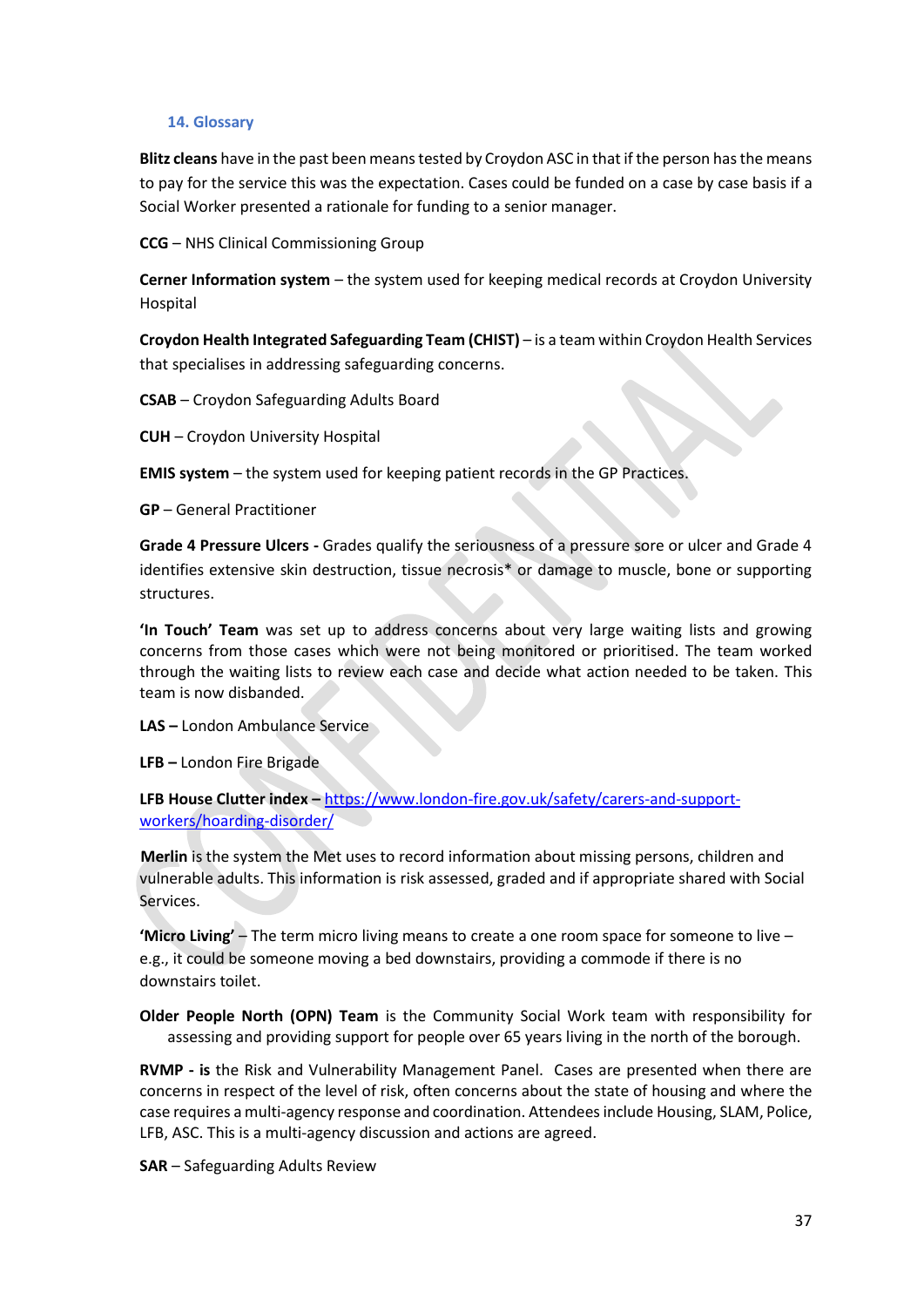**Section 17 (1) Police and Criminal Evidence Act 1984** offers a power of entry to Police who have genuinely held belief that entry is justified to save life or limb or prevent serious damage to property.

**'Staying Put' Service** is a council organisation which provides advice and assistance with the repair and adaptation of owner occupied properties. They have access to grants to undertake this work

## **15. References**

# **a. Other Croydon Safeguarding Adults Reviews (SARs) where issues of concern were in respect of self-neglect**

## <https://www.croydonsab.co.uk/about-us/safeguarding-adult-reviews/>

SAR VB undertaken in February 2020 had recommendations also have resonance with the recommendations arising from this review:

- Croydon SAB: To be assured that GP practices do not deregister vulnerable individuals on the basis of non-contact only
- Croydon SAB: To monitor the waiting list, numbers and the ongoing time delay and indicators of how many referrals have been identified as being on the wrong list.
- Croydon SAB: To progress the proposed action set out in the self-neglect report.
- Croydon SAB: To raise awareness of and to monitor the use of the RVMP including audits to measure outcomes.
- Croydon SAB: To review the implementation and impact of the new Croydon Adult Support (Front Door) project.

*Brian Boxall (Author of SAR VB) discusses an article in his report by Deborah Barnett in March 2019:* 

*Safeguarding Adults: Self-Neglect and Hoarding Toolkit sets out the spiral of self-neglect People who self-neglect and refuse care, services, and treatment are essentially self-harming. Refusing essential services will eventually result in discomfort and pain. Self-harm is described as a coping mechanism for those hoping to deal with the anxiety and overwhelming distress of loss, abuse, or neglect. The Safeguarding Adults: Self-Neglect and Hoarding Toolkit; Careknowledge.com refers to social isolation and self-neglect being a toxic mix and will only result in increasing deterioration in physical and mental wellbeing. Added to the risk to personal wellbeing are:* 

*Fire risk, Falls risk, the risk from poor housing structures and lack of repairs, the risk from falling objects, Nutritional risks, Risk from insanitary conditions and risk to others. Without sensitive and lawful intervention, over a prolonged period of time, there is a definite possibility that these behaviours will result in the death of the person concerned. The behaviours can represent a continuum of deterioration towards a fatal final outcome and all public sector services have a duty to do everything that is within their lawful capability to support the person in a manner that is appropriate and proportionate to their needs, to prevent this potential outcome.*

There are also many SARs commissioned by SABs across England where self-neglect is identified and where agencies in Croydon have the opportunity to learn from the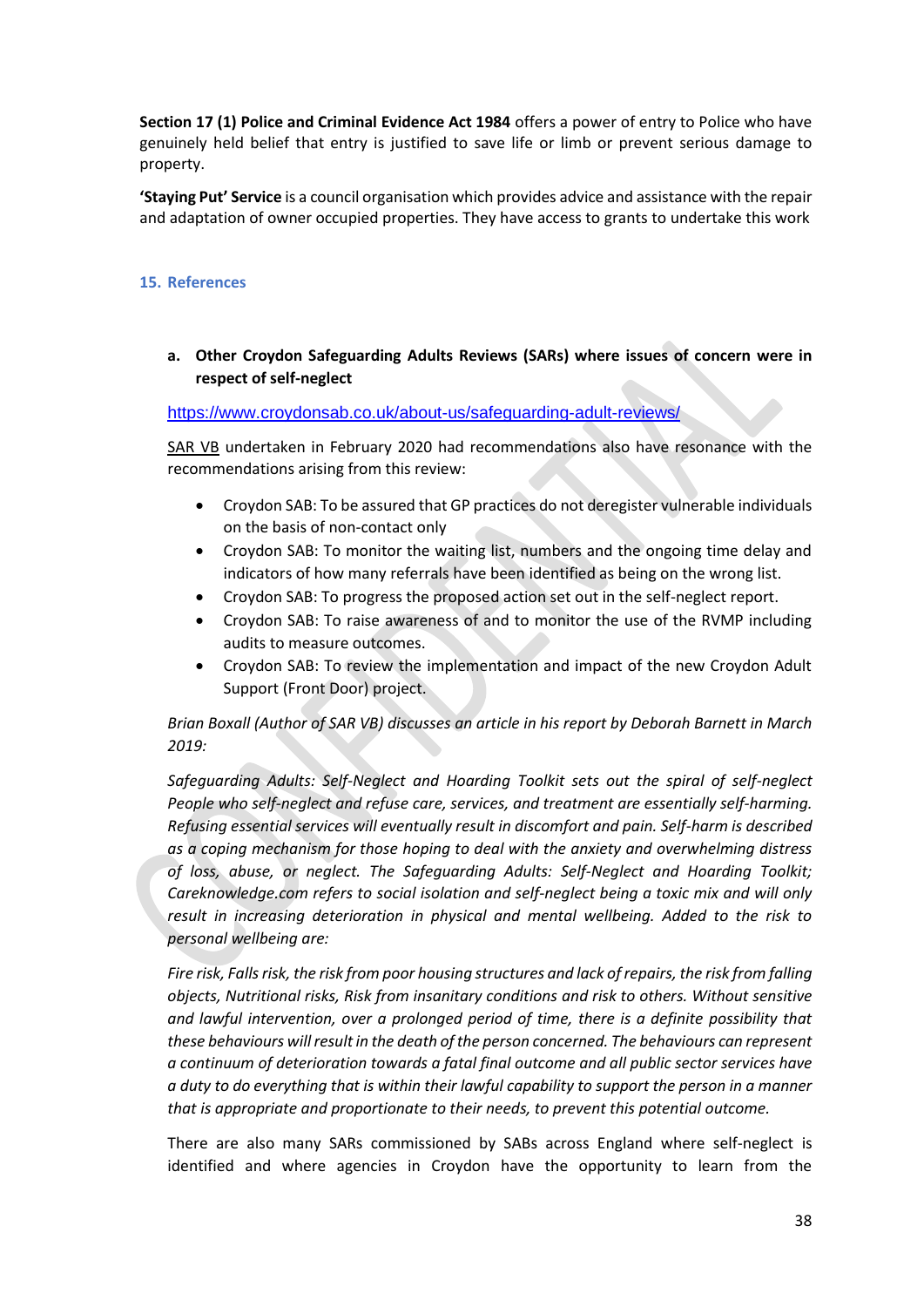recommendations made. The forthcoming development of the SAR Library will provide an opportunity for similarly categorised SARs to be used in learning and development.

SAR Catherine undertaken in 2019-20 had some similar recommendations:

- CCG to ensure the GP practice reviews the use of letters when they have had no contact/response from elderly individuals with a MH history
- SLaM to ensure discharge policies reflect the most recent NICE guidance
- CSAB to be assured that the VB SAR recommendations have been progressed.

#### **b. Examples of Good Practice and Guidance**

The example below – although it relates to homelessness is helpful in that it shows how such an approach can support better engagement and better outcomes for people.

Katy Shorten and Lydia Guthrie on Trauma Informed Practice [https://www.local.gov.uk/psychologically-informed-and-reflective-practice-safeguarding](https://emea01.safelinks.protection.outlook.com/?url=https%3A%2F%2Fwww.local.gov.uk%2Fpsychologically-informed-and-reflective-practice-safeguarding-people-experiencing-homelessness-18&data=04%7C01%7C%7Ca08cd8d841f944927c6908d95332e966%7C84df9e7fe9f640afb435aaaaaaaaaaaa%7C1%7C0%7C637632300396024999%7CUnknown%7CTWFpbGZsb3d8eyJWIjoiMC4wLjAwMDAiLCJQIjoiV2luMzIiLCJBTiI6Ik1haWwiLCJXVCI6Mn0%3D%7C1000&sdata=zj9fKQFwiQP5t46BwDLWsP1HdMPXS1bSgpJ6mmTWMJ4%3D&reserved=0)[people-experiencing-homelessness-18](https://emea01.safelinks.protection.outlook.com/?url=https%3A%2F%2Fwww.local.gov.uk%2Fpsychologically-informed-and-reflective-practice-safeguarding-people-experiencing-homelessness-18&data=04%7C01%7C%7Ca08cd8d841f944927c6908d95332e966%7C84df9e7fe9f640afb435aaaaaaaaaaaa%7C1%7C0%7C637632300396024999%7CUnknown%7CTWFpbGZsb3d8eyJWIjoiMC4wLjAwMDAiLCJQIjoiV2luMzIiLCJBTiI6Ik1haWwiLCJXVCI6Mn0%3D%7C1000&sdata=zj9fKQFwiQP5t46BwDLWsP1HdMPXS1bSgpJ6mmTWMJ4%3D&reserved=0)

The link below is to CSAB Policies & Procedures which links to the Pressure Ulcer Protocol and Flowchart for use by professionals. It also refers to the Croydon Data Sharing Agreement for all SAB partners to adhere to in ensuring that information is shared about persons at risk with appropriate partners when a safeguarding concern is identified.

<https://www.croydonsab.co.uk/information-resources/policies-and-procedures/>

Sweeney A & Taggart D. (2019). *Trauma-informed approaches in adult social care*.

Adults being supported by mental health services often present complex behaviour patterns that have their roots in trauma and corresponding survival mechanisms. This workshop investigated trauma-informed approaches, assisted practitioners in developing different ways of supporting people, and helped individuals to understand and reframe their response to situational or relational triggers.

Wilkinson J. (2019). *Developing and leading trauma-informed practice: Leaders' Briefing (2018)*. Dartington: Research in Practice.

Repercussions of trauma experienced in childhood may persist through adolescence and into adulthood. The intention of trauma-informed practice is an increased understanding of the ways in which present behaviours and difficulties can be understood in the context of past trauma.

The approach offers a framework for a common set of values, knowledge and language across services (eg, social care, health, education, housing and criminal justice). Traumainformed approaches (TIAs) can also be applied to understanding and protecting the workforce from secondary or vicarious trauma as a consequence of the emotional demands of their work.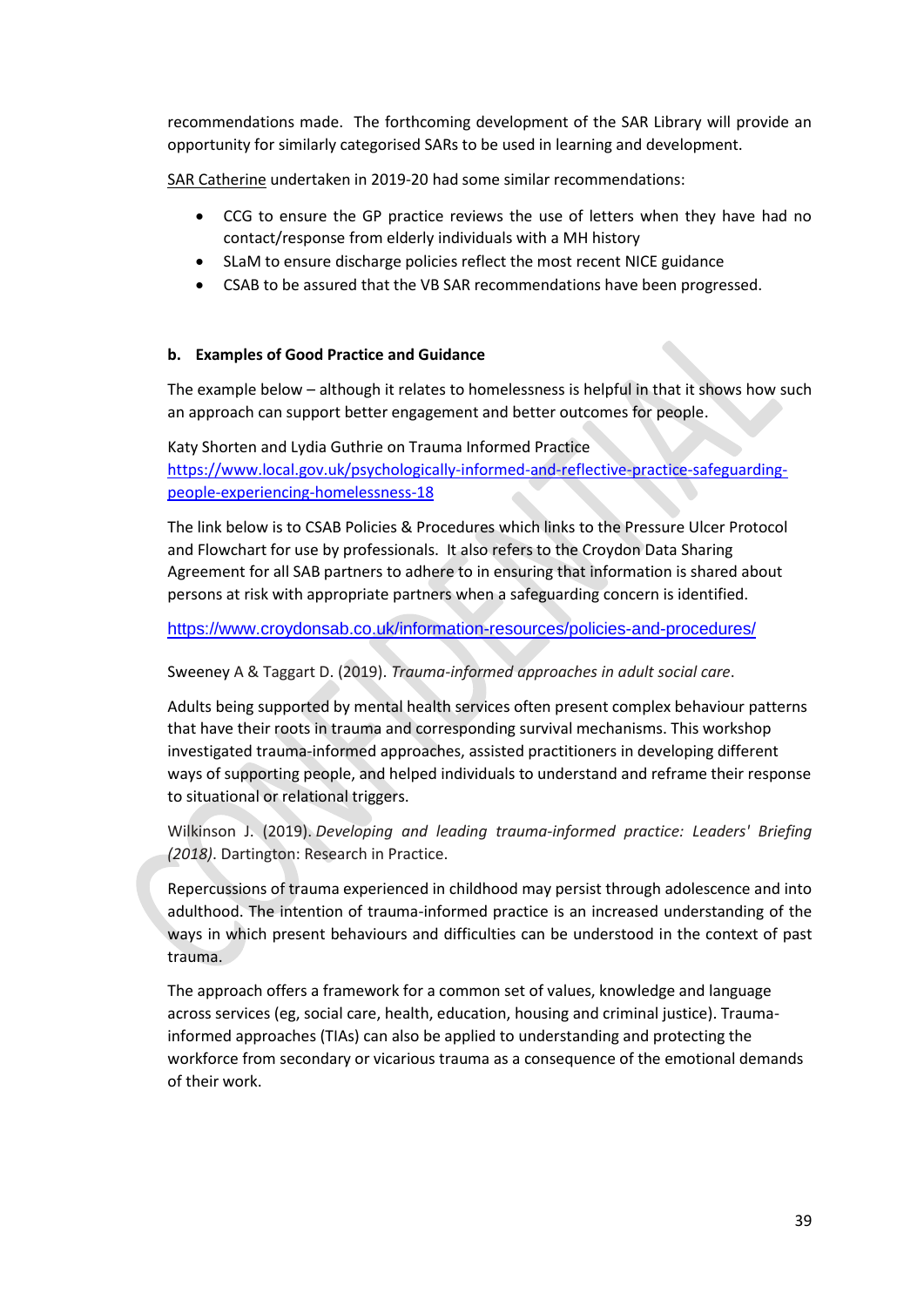#### **16. Appendices**

# **Appendix 1 - Terms of Reference for the Review**

#### **Croydon CSAB Safeguarding Adults Review**

**Terms of Reference – Case O1**

#### **Governance and accountability**

This SAR will be conducted in accordance with requirements set out in:

- [Care Act 2014](http://www.google.co.uk/url?sa=t&rct=j&q=&esrc=s&source=web&cd=1&cad=rja&uact=8&ved=0CDsQFjAAahUKEwjCmuik4ofGAhXoS9sKHUqtAII&url=http%3A%2F%2Fwww.legislation.gov.uk%2Fukpga%2F2014%2F23%2Fcontents%2Fenacted&ei=8I95VcLiKOiX7QbK2oKQCA&usg=AFQjCNGllCcgtGuvyoz9W9GiHGj8PIT-KQ&sig2=AKBFcoXdTIfRCboc0nGT7A&bvm=bv.95277229,d.bGg) and [statutory guidance](https://www.gov.uk/government/uploads/system/uploads/attachment_data/file/366104/43380_23902777_Care_Act_Book.pdf) (DH 2014);
- [Safeguarding Adults Reviews under the Care Act: implementation support](http://www.scie.org.uk/care-act-2014/safeguarding-adults/reviews/) (SCIE 2015);
- London Multi-Agency Safeguarding Adults Policy and Procedures (London ADASS April 2019); and
- Croydon CSAB SAR framework (2018)

## **SAR methodology**

A traditional SAR has been selected as the methodology for conducting this SAR. Details of the methodology can be found in [Safeguarding Adults Reviews under the Care Act: implementation](http://www.scie.org.uk/care-act-2014/safeguarding-adults/reviews/)  [support.](http://www.scie.org.uk/care-act-2014/safeguarding-adults/reviews/)

## **Specific areas of enquiry**

The SAR panel (and by extension all contributors) will consider and reflect on the following:

- 17. Learning for all agencies around assessing risk.
- 18. Escalating high risk cases within ASC.
- 19. Communication between agencies.
- 20. Practice of social work process and management of self-neglect where people are considered to have capacity.
- 21. Risk assessing practice.
- 22. The SAR should cover the time period between 2014 2019.

This SAR will commence in **February 2021,** when the first Panel meeting will take place and will conclude within 6 months.

# **Chair and Membership of SAR Panel**

A chair and panel membership for this SAR has been determined to oversee progress of the SAR:

Panel Chair – David Congdon and Croydon ASC; Croydon CCG; Croydon Health Services, Police; CSAB Manager

The review will seek to hear the perspectives of all key staff and volunteers and Mr O1's wife N.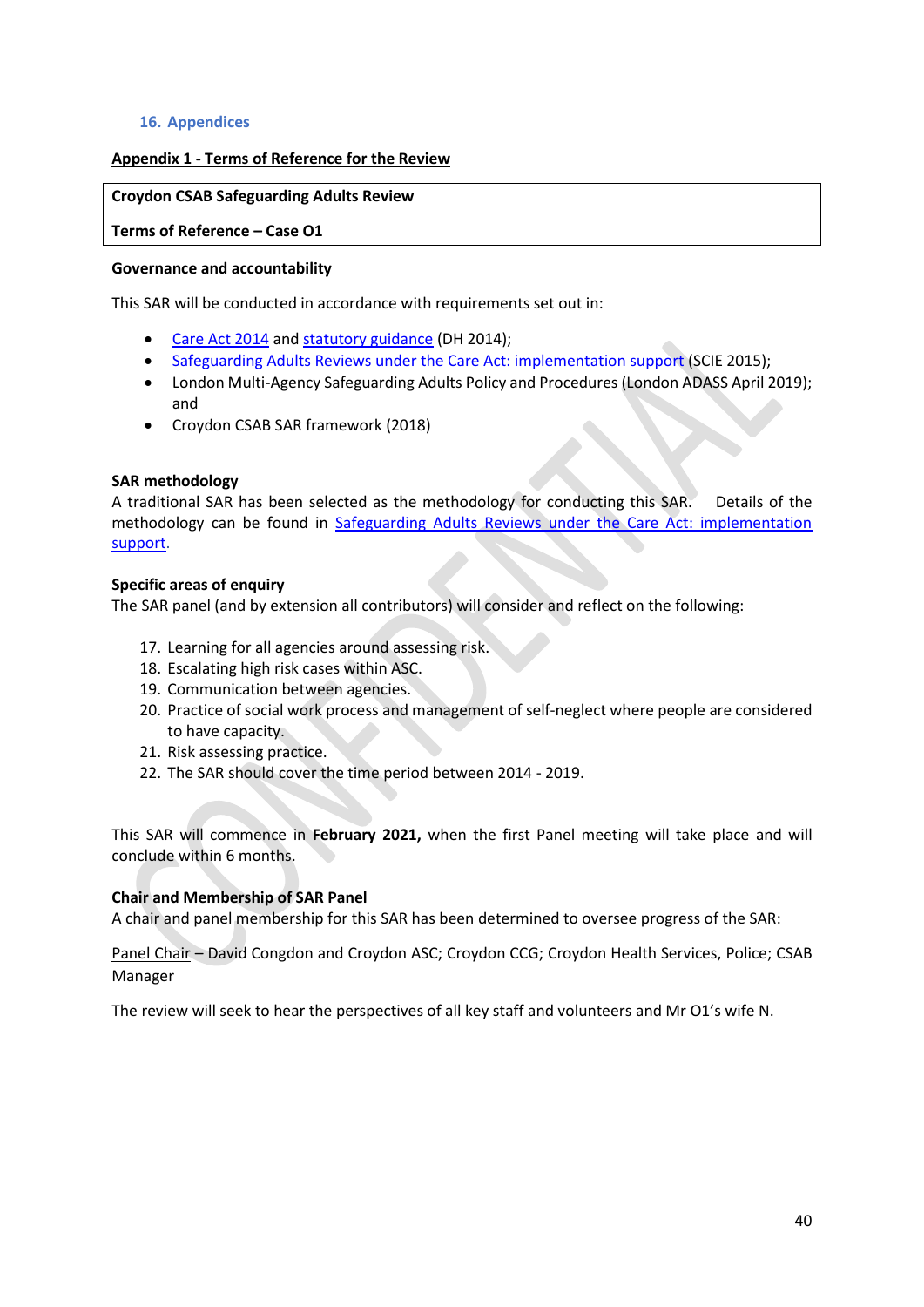# **Appendix 2 - Briefing on Localities / Front Door for Croydon ASC on improvements since 2019**

## **Introduction**

This is a brief paper to support the SAR process in respect to O1. The report sets out briefly the changes that have been implemented over the last couple of years which has led to a shift in culture and structures in Adult Social Care, especially in older people services.

## **Background**

At the time of Mr O1s discharge from Addington Heights the Local Authority had a high waiting list across all areas in adult social care. This was in particular the case in older people services.

In response to an earlier SAR there had been:

- a full review of the waiting list;
- review of the prioritisation process; and
- development of the In Touch Team. The In Touch Team was basically introduced to monitor and review the waiting list.

Although initially this had an immediate impact it was recognised that this was not a long-term solution for the following reasons:

- a) The original focus was on the current waiting list as of March 2017. However, behind it other cases began to build up.
- b) The on-going increased activity at the 'front door', which had a number of consequences including, increase of cases to the older people teams, many cases sent through could have been resolved quickly if there was capacity to do this (either at the front door or within the Older People Teams).
- c) The need to develop a more integrated approach both within the Council and across agencies.

It was felt that there needs to be a systems and cultural overhaul, which has led to a Localities / Community Led Support model underpinned by the Croydon Alliance.

# **Croydon Alliance**

The development of the One Croydon Alliance put in place the foundations for the current Localities model. The One Croydon Alliance basically is a formal agreement to integrate services pathways between the NHS in Croydon and the Council. It has seen the development of such initiatives as the Huddles – whereby a multi-disciplinary team surrounding the GP surgery meet to discuss patients / clients in common who may need a multi-agency response. This has helped to ensure a response to holistic and be timely with a focus on prevention.

#### **Localities**

A key step has been the move into a locality-based model where social workers are in 6 Locality teams aligned to the 6 Integrated Care Networks to enable closer working with the GPs and other services. The older people's social work teams were re-organised from north, south and reviewing teams to 6 integrated care teams and aligning other teams like the Occupational Therapy teams and financial assessment teams to work in a multi-disciplinary way. This has had the advantage of:

- developing a more integrated, multi-disciplinary approach focused on localities.
- more oversight and management moving from 2 managers to 6 managers; and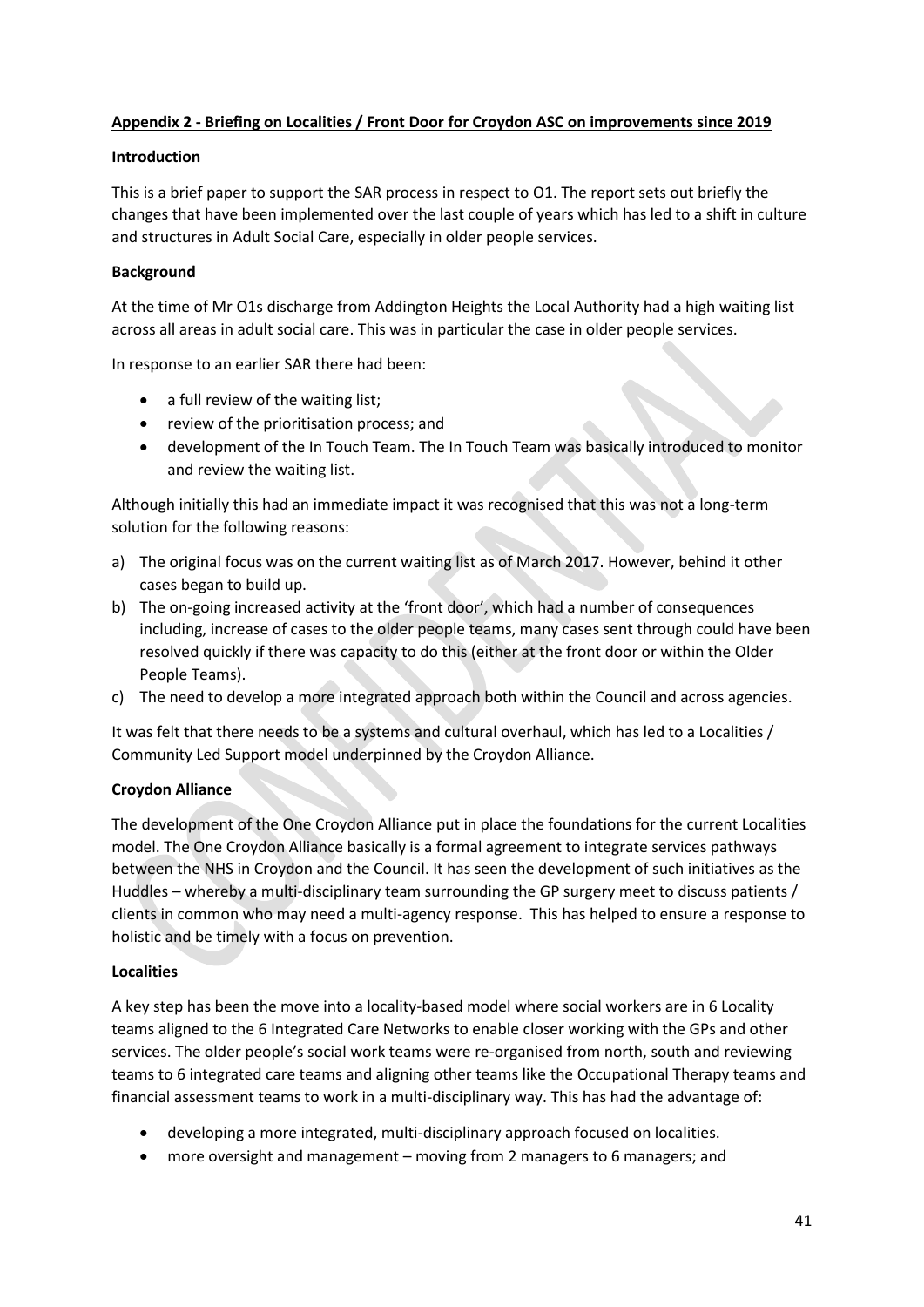• a locality focus on the waiting lists rather than 2 unwieldy waiting lists (North & South) each Locality team is responsible for their own waiting lists.

## **Front Door**

As part of the Localities project there was a full revision of the access / 'front door' arrangements in Croydon. There were a number of ways to access services, which often led to 'hand offs' from one area to another and inconsistency in responses.

In order to simplify this process for the resident the Council brought together different teams that were involved in the first point of contact. This has encouraged a more multi-disciplinary approach to the person, looking at preventative options not always reliant on an adult social care service / package.

A number of models across the Country were explored, the model above was felt to meet Croydon's needs as it focussed on prevention and matched the ethos of Community Led Support.

## **Community Led Support in Croydon**

It was recognised that any structural change needed to be underpinned by a shift in culture. This has been driven by the focus on community led support.

Community led support is a strength base model of social work focussed on conversations and engagement rather than mechanistic approach of assessment and care packages. It is the cultural foundation which underpins the Locality and front door model. Croydon have been embedding this model into practice for the last two years.

- For the first phase we had in place an implementation partner, 'National Development Team for Inclusion (NDTi)'
- There are 25 other NDTi CLS sites around the country with Croydon being the first London Borough.
- Community Led Support (CLS) brings innovation to how we deliver services, designed and delivered by practitioners alongside local partners and members of the community they are serving.
- Its not a new fad but respectfully builds on what is already working, joining up good practice and strengthening common sense, empowerment and trust.
- CLS assists organisations to work collaboratively with their communities and their staff teams to redesign a service that works for everyone, that evolves and is continually refined based on learning.
- All staff across ASC were involved in workshops regarding the design .
- Intially innovation sites, such as Thornton Heath Locality, were identified leading to an uptake across all Localities. Despite key challenges such as COVID and S114 this has still remained at the centre of Adult Social Care culture. In the last few months disability services have moved into a locality model underpinned by Community Led Support.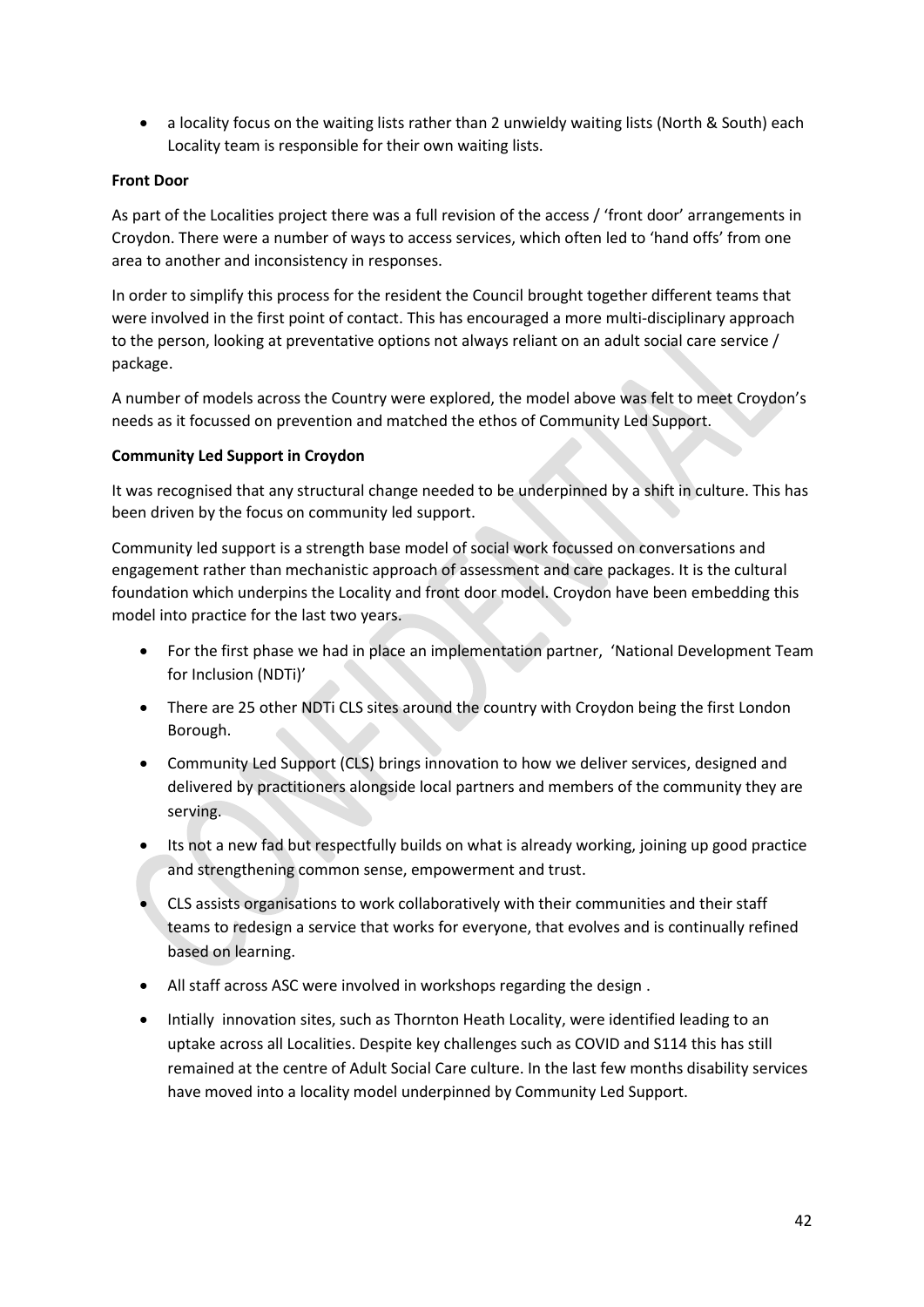# **Waiting Lists**

At the time of O1 being admitted into hospital the waiting list was nearly 1600 across all services in adult social care. With the implementation of the changes outlined above the waiting list was down to 640 by July 2019. By the end of February 2020, just prior to the first COVID lockdown, this had reduced to 147. As a result of the COVID lockdowns and the S114 reductions this has risen to 311 as of 20/6/2021. Waiting lists are now reviewed on a weekly basis by the Adult Social Care Senior Management Team

## **Challenge Panel**

The Challenge Panel is another key monitoring system. Any case that is requiring a new support package or a change in a support package is presented to the daily Challenge panel which is chaired by The Director of Operations / Heads of Service and has been a key tool in driving up performance and ensuring that practice is of a good quality.

## **Adult Safeguarding**

Over the last couple of years Croydon has developed a hybrid model, whereby safeguarding concerns are managed through the teams / front door and enquiries are undertaken by S42 Safeguarding team. This process works as long as the teams progress concerns. This was identified as an issue with 2 previous SARs where a concern sat on a caseload / waiting list and was not discussed with the S42 team.

Steps were put in place in line with the publication of the VB SAR to address, these were being implemented at the time of O1. These are:

- a) A social work post converted to a *planning officer*. It was found that the systems reports were not always accurate and there needed to be capacity to trace and track safeguarding concerns across ASC. Weekly tracking takes place, so the safeguarding unit are aware of every concern / enquiry in the system.
- b) As part of the safeguarding process there has been in place a *safeguarding consultation* where workers can bring cases for direction / decision. This was initially voluntary; however, this now has a compulsory element to it.
	- All self-neglect cases should go to safeguarding consultation.
	- All cases where a concern has been opened for more than 2 weeks comes to safeguarding consultation. These are picked up through the planning officer tracking cases and people are given an appointment to attend where a decision as to how to progress the case is made. If the appointments are not kept and there is a worry of drift the case is escalated to Heads of Service.
- c) Heads of Service are given by the safeguarding unit, a weekly update on the progress of adult safeguarding concerns. The safeguarding team also review and will highlight to the Head of Adult Safeguarding any key areas of concern.
- d) There is a daily meeting between Croydon Adult Support and safeguarding team to look at in-coming safeguarding concerns and agreeing next steps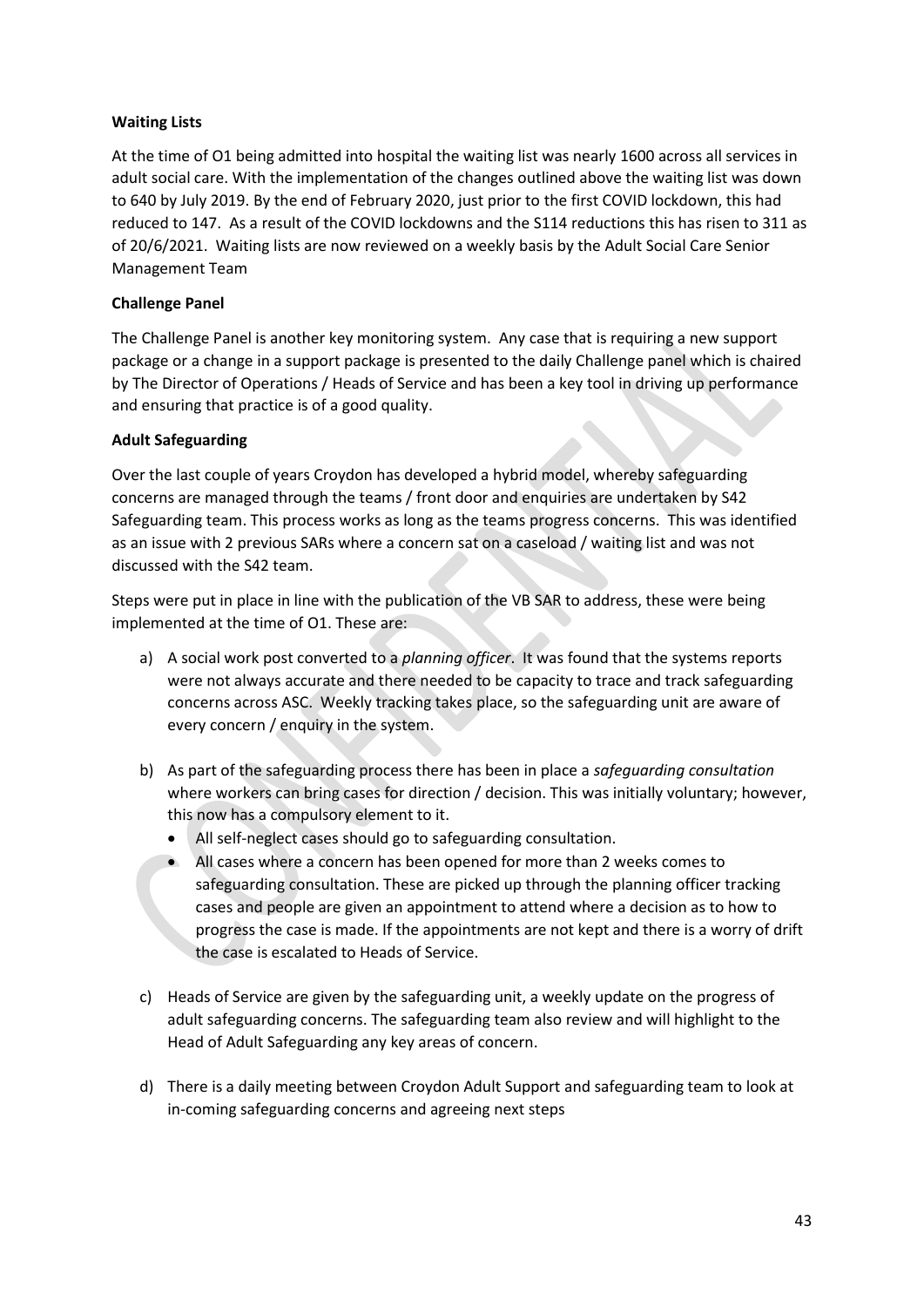Hopefully this has given an overview of some of the key changes in ASC which have improved performance and the outcomes for Croydon residents.

44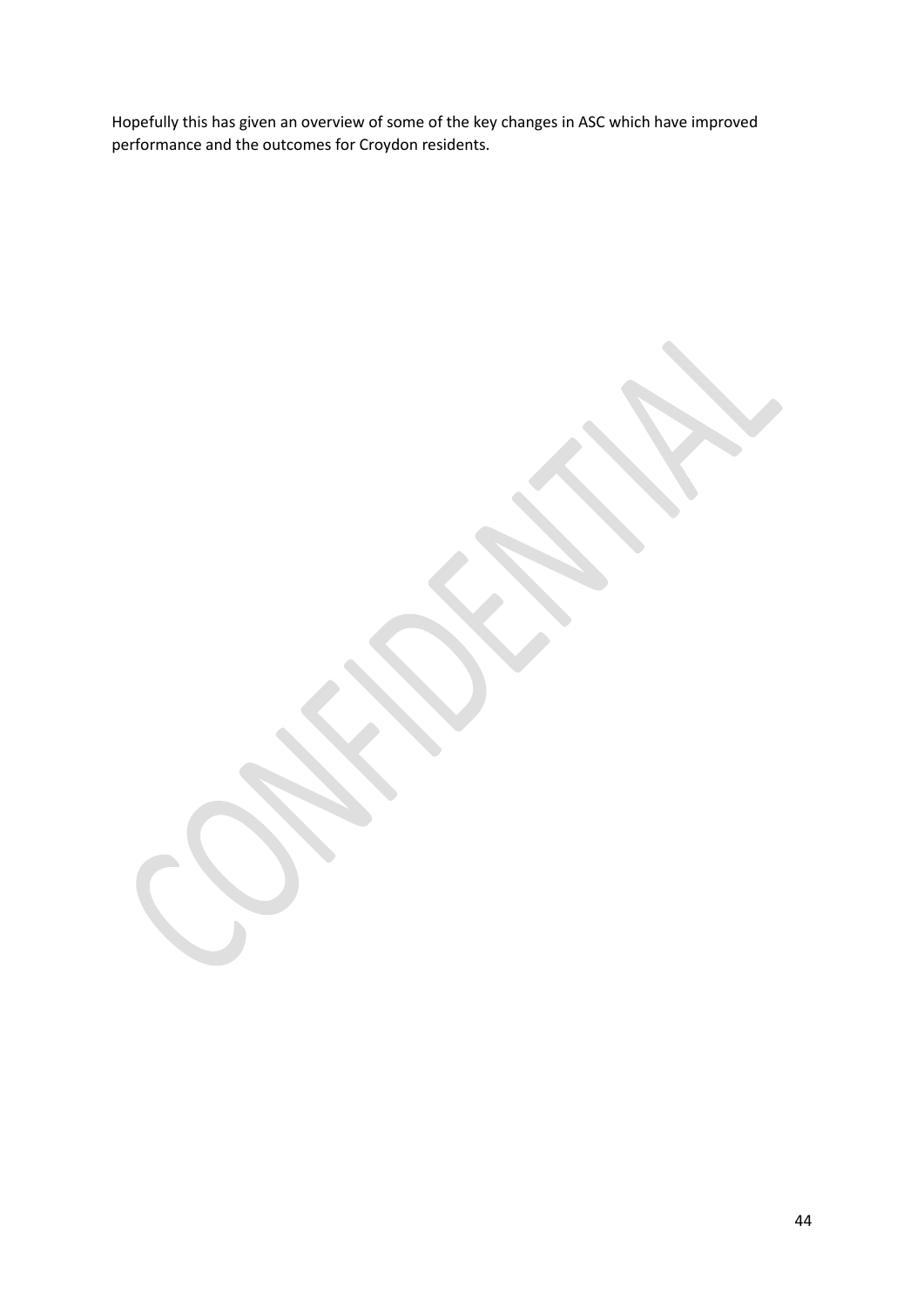# **Appendix 3 – outcome of a learning Review in July 2021**

The aims of the Learning Review were to:

- To outline what the review had found at that stage in the process.
- To listen to the experiences of those working directly with Mr O1 until his death in May 2020.
- To further develop the emergent learning in the light of those experiences.
- To discuss recommendations for changes that could prevent future similar circumstances.

Had anything been missed from the findings and if so, what clarifications could be added?

- There was a belief that at the time there was selective non-engagement.
- Clearly opportunities were missed in Adult Social Care, e.g., time on waiting list. Family owned their home; possibly would have been differences if they lived in social housing.
- Poss. could include mention of resources to help hoarders, e.g., MIND/LB Croydon Hoarding Project (not running currently) and others. (ASC)
- Confirmation that not all cases of respite require a change of GP. However, hospital discharge summary form has been updated so as to be clearer.
- There was still a lack of clarity as to which person/ organisation actually saw the hoarding.
- Commissioners need to be clear about what is required our care homes to send to GPs when people discharge themselves.

What factors influenced how they/their agency were able to work with Mr O1?

- No-one took overall responsibility the obstacle was not about funding, more about finding a coherent approach.
- GP surgeries have procedures they follow for contacting patients.
- There had not been a District Nurse (DN) intervention as Mr O1 was seen at the GP Practice DNs should enquire further regarding safeguarding when people are allocated respite beds and why they are being admitted to these beds.
- To note that Mr O1 was very in control and did not want any help, he was difficult to communicate with and staff need to ask for and to be supported to be professionally curious in such circumstances.
- There was a lack of communication across agencies especially why Mr O1 went into the care home. This led to different decisions being made. It is always Important to have the back story of an individual and a robust needs assessment, and to be aware of their mental capacity.

Do you think this could happen again in Croydon? What has changed?

- Many responded that it could happen again, and turnover of staff was referred to with one participant asking, "How do we embed the learning?"
- Improvements in ASC were referred to especially in terms of managing waiting lists and trackers and improved integrated working with health services. Importantly a move towards strength-based practice
- It was felt that the combination of mental health and mental capacity issues can be particularly challenging.
- It was felt that services can minimise risk through better application of coordinated discussion and professional curiosity.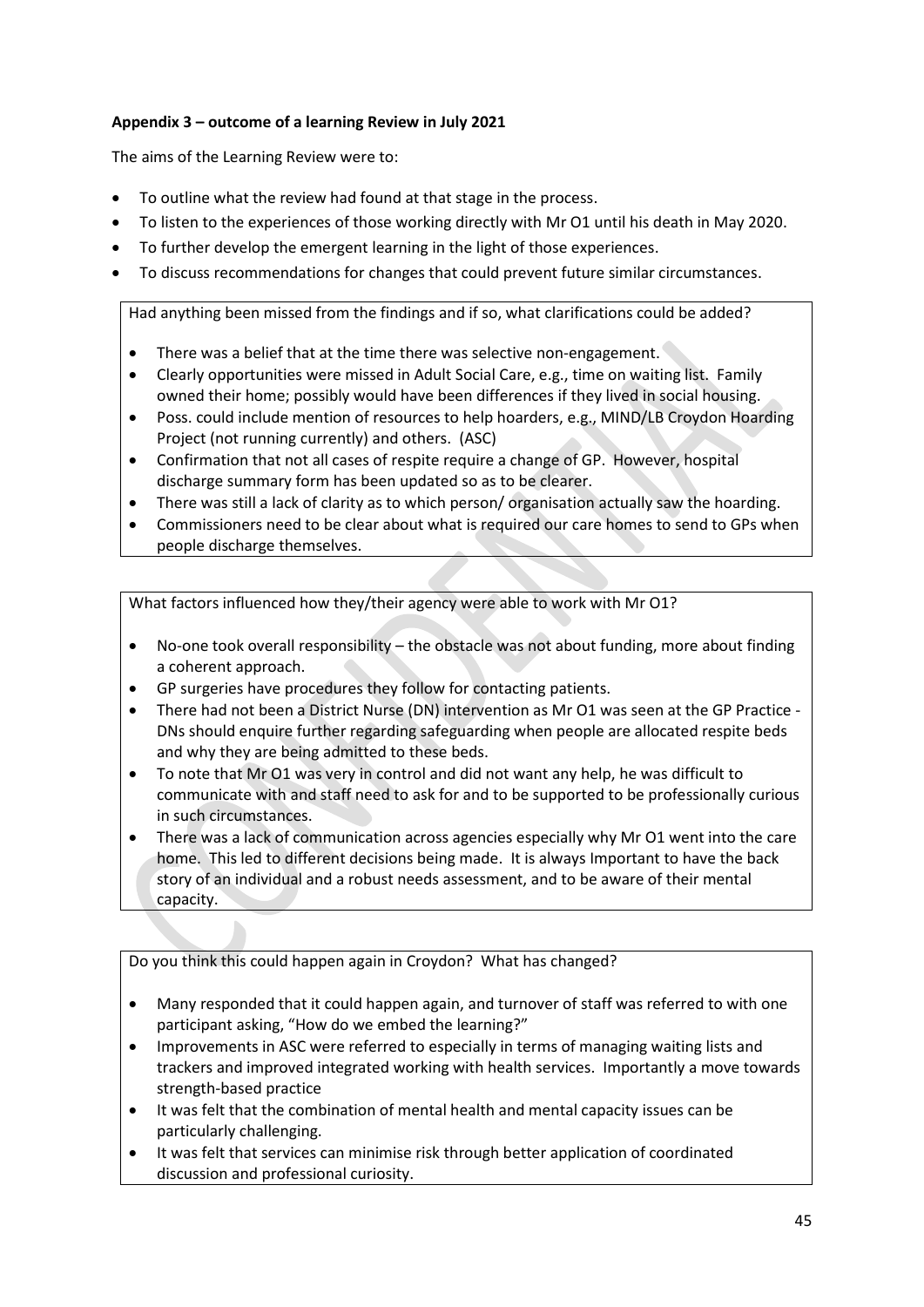- Staying Put team spoke about work they have been doing towards developing a hoarding strategy.
- SLaM rep spoke about a support group SLaM have been running elsewhere. It takes place at a Fire Station. People can drop-in for tea, cake and a fire alarm.
- Re sharing of information, SAR Author reminded the attendees of the Data Sharing Agreement in place across London which is in existence for the CSAB
- There is a need to highlight the impact of the local reduction in resources at the Council and the demand during Covid – the Council lost 15% of staff.
- It is often about implementation of good practice rather than new changes.

What further changes in systems, policy or practice are needed to minimise the risk of recurrence?

- The move to the new system of working of Integrated Care Network+ (ICN+) will be especially useful, with more integrated/multi-agency working.
- One person felt the issues in O1's case were not so much about complexity but more about things not being communicated between agencies.
- There is an issue that different agencies have different recording systems which professionals need to circumvent in complex cases.
- It was still felt non-engagement can be difficult to work with and more work was needed in this area.
- There are lots of things which can be done and offered in between depriving people of their liberty – such as thinking out of the box, doing the simplest of things rather than a complex intervention.
- Despite changes in local systems, need to recognise that its whole system change and so questions must be considered on discharge summary forms – is this permanent or respite?
- CHS Discharge Planning Process checklist [care and support needs, mental capacity and concerns around safeguarding]
- ICN model provides the opportunity to work in localities so more joined up working. The ICNs have multi-disciplinary meetings 2/3 times per week and there are also Huddle discussions. Re Huddles there was a comment made that this case may not have been discussed at the Huddle due to the need for consent).

If you could change two things as a result of this review, what would they be?

- Communication e.g., If ASC, GP, SLaM had known what each other knew, things could have been different. Think ICN+ will help. However, still concerned about resources.
- Could be helpful to look again at the criteria for Huddles.
- Soft skills, professional curiosity, having discussions which empower people. "Signs of Safety" is a useful model.
- Making sure frontline workers actually speak to the person. (There may be many people/agencies involved but has anyone actually spoken to the person?)
- Gentle persistence and building trust.
- We have some examples of good practice. Could we use these to bring out some of the important lessons?
- Handovers between organisations need to improve.
- SLaM could have been more assertive within the home environment with regards to safeguarding. The Light Touch Team to be prompted to be more professional curious.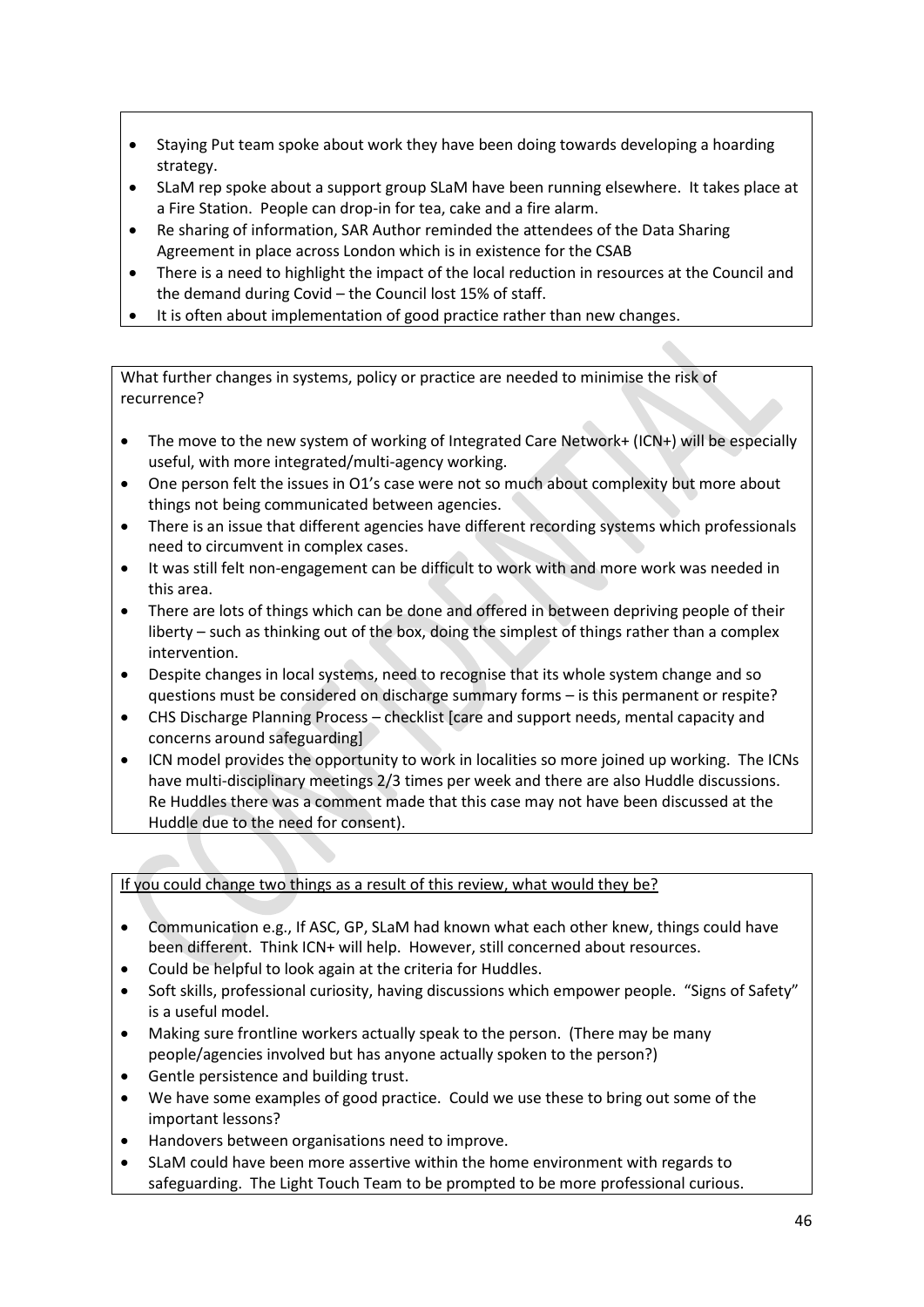- All professionals to understand that safeguarding is everyone's responsibility, are we taking all cases to Challenge Panel? At supervision are cases gone through. The need to think as a family rather than the individual and how to use safeguarding.
- Commissioners need to review guidance in respect of self-discharge procedures and practice in care homes.
- Commissioning review and reflection on what is offered with regards to hoarding and how best to support people and for this to be communicated widely across the Health & Social care system.
- Self-Neglect needs more joined up and co-ordinated work in order to reduce those cases which fall between the gaps.

## Other Discussion

- Need to implement good practice rather than bringing in new things.
- Important for CSAB Ind. Chair to continue to raise the matter of resources in her 1-1s with Chief Exec.
- Group all agreed there was evidence of coercion and control within this case which should have required further exploration.
- Recommendation for the CSAB to be included to reinforce the Information Sharing Agreements with all partners across the borough.
- SLaM has since had two safeguarding leads within the borough which has helped.
- There are examples of good practice taking place now which need to be included in the review.
- Examples given that Southwark has a Hoarding Policy and Lewisham has a social worker specialising in hoarding.
- Mention of the role of the Personal Independent Co-ordinators (PICs), these have been recruited through Age UK and more recently through MIND.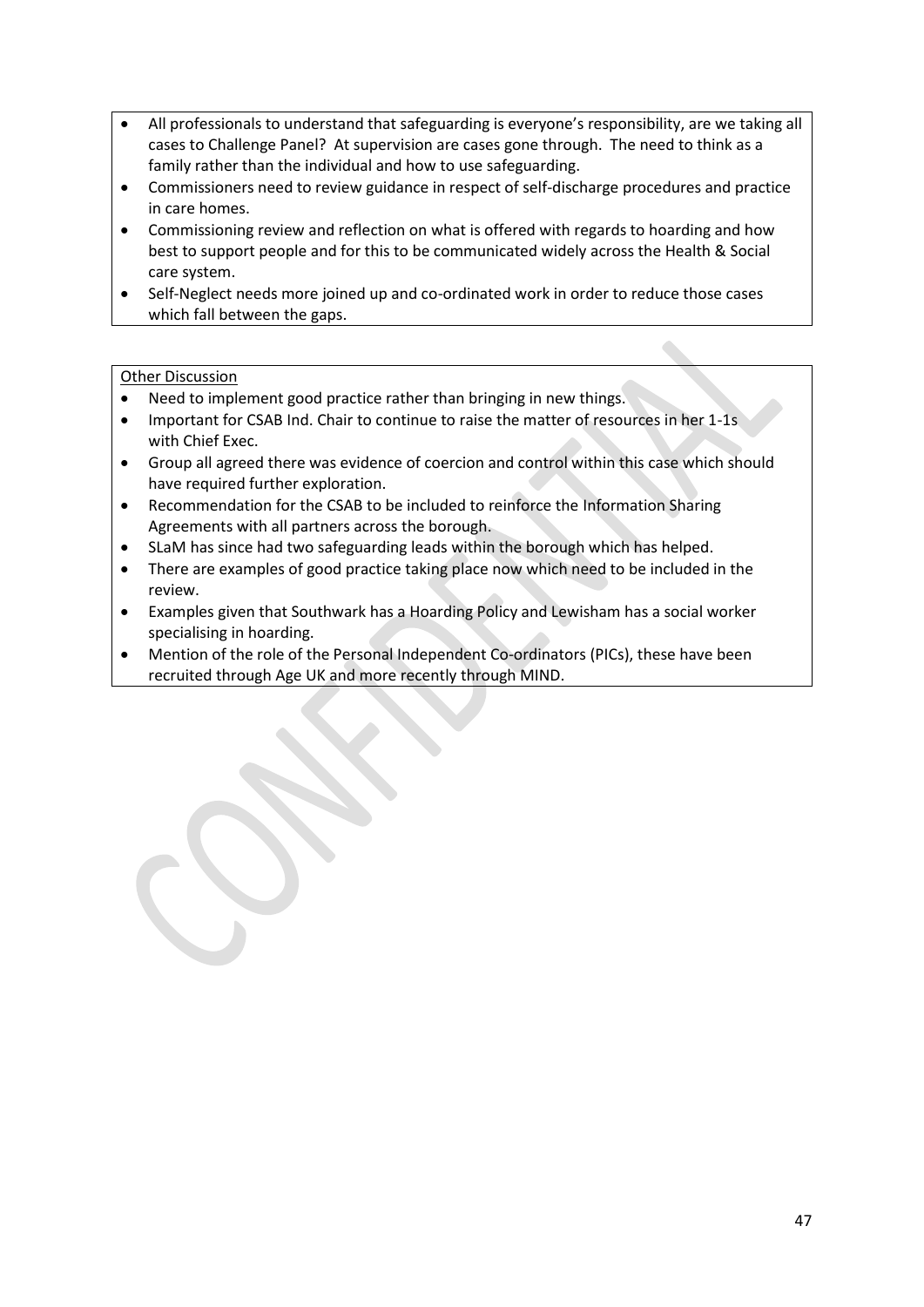# **Appendix 4 - Examples of best practice on working with people who self-neglect and hoard Presented to CSAB on 6 July 2021**

# **Case 1 (2017-2019)**

Mr P is aged 90 now resides in care home. He was born in Guyana and attended school there. He fled Guyana fleeing prosecution by the then government for his political beliefs. Mr P worked on ships which took him around the world before he settled in the UK. He worked in the garment industry and was a trade unionist. Mr P married his first wife in 1958. It is not clear what happened to this relationship. He then had a long term partner who died a couple of years ago. They had 4 children together 2 boys and 2 girls, one girl is deceased.

#### Referral / reason for involvement

Referral received on 2/1/2017 from health visitor raising concerns of self-neglect and hoarding,

#### Summary of work undertaken:

Initial response was through case management - locality teams, several home visits over many months to build a relationship. Referral to mental health older adults due to exhibiting memory issues and paranoia, querying fluctuating mental capacity. Care Act assessment completed, identified needs around self-care and care of environment. Mr P declined any interventions. Family tried to help but Mr P remained very suspicious of anyone's intentions. There was evidence of declining health, falls and increasing paranoia. A S42 safeguarding enquiry was triggered. Consideration was given to a mental health act assessment, however on a welfare visit Mr P was found on the floor and was conveyed to hospital, in his best interest. A Deprivation of Liberty Safeguards (DoLS) assessment was undertaken in the hospital as he was objecting to his stay. A Best Interest meeting took place, and a decision was made to discharge him to a temporary placement. An application was made to the Court of Protection due to his objections – A plan was put in place to support Mr P to return home with a package of care and support services in place. The work entailed:

- Hospital visits, care home visit and visits to his property. Conversations with Mr P's sons and daughter and relatives.
- Court work and Court Reports
- Capacity assessments
- Best interest meetings
- An Independent Mental Capacity Advocate (IMCA) was involved throughout.
- Joint working with Environmental Health team and the Fire Service
- Joint working with Health
- Joint working with Older People Locality Team Social Worker
- Joint working with Care Home
- Joint working with the DoLS team
- Joint working with Best Interest Assessor

A multidisciplinary approach was critical to supporting Mr P and to manage and minimise risks. Mr P's health deteriorated during the life of the court case resulting in an order for him to remain permanently in a care home where he settled and is currently living with family members visiting.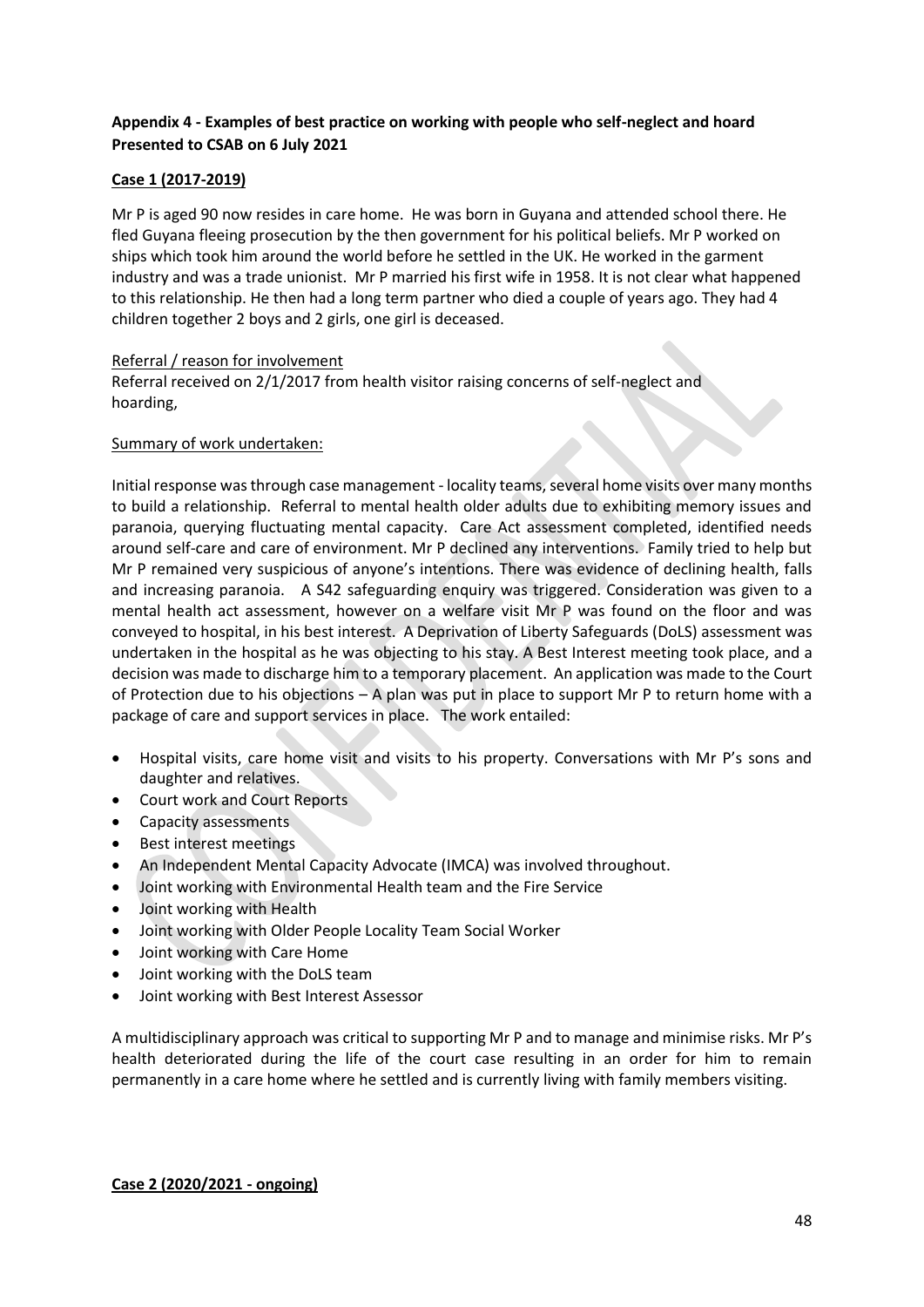#### OVERVIEW & PRESENTING ISSUES:

SD is a 59 year old woman diagnosed with a history of bi-polar disorder (no current medication), diabetes, insulin dependent – administered daily by a District Nurse (DN), with oedema (swelling) in her legs and feet (currently taking water tablets). SD lives in a 1 bed self-contained flat within extra sheltered accommodation. There are historical and ongoing issues with hoarding – following a home visit, property observed as a clutter scale 6 or 7.

Due to clutter and her limited eye sight it had been reported that SD sipped/ingested cleaning fluid as she reported she accidentally thought it was her milkshake as they were both in similar containers/bottles.

SD is not always compliant with her medication e.g., water tablets, as she explained the medication hinders her going out or attending appointments/meetings – as she needs to use the toilet often. SD's history included being victim of domestic violence, marriage breakdown & children removed from her care – unresolved loss & trauma identified.

A safeguarding alert was raised for self-neglect – SD consented to this referral – she is at risk of fire, eviction, ill-health and falls. A referral made to the Fire Service and following their visit they raised the need for a referral for a mental health (MH) assessment. SD's GP is aware of the historical and ongoing issues with self-neglect and has also been requesting a referral to MH in order to assess SD's baseline in terms of her mental health. It is unclear as to how deterioration of MH may present.

Historically SD has been reluctant to engage with carers (presenting as agitated) however, some recent escalation in behaviours toward carers, with 2 recent incidents of being verbally and physically threatening to staff, e.g., threatening to throw hot oil on staff as they entered her property and on one occasion coming to the door with a knife in her hand. During initial visit, client reports she answered the door with a knife in her hand as she was making lunch. Incident reports were requested and provided by the extra sheltered accommodation service. Client expressed her views and wishes, and next steps have been considered in terms of ASC support/involvement.

# ACTIONS TAKEN/PLANNED:

- GP made aware of non-compliance with medication and client's reasoning GP was requested to explore and carry out a medication review & to consider referral to IAPTS or appropriate services for unresolved loss and trauma.
- Referral made to SIT for sensory assessment & requested to provide aids/equipment to support client to identify hazardous products (in order to avoid accidental ingestion).
- MDT meetings with extra sheltered accommodation providers to share clients' feelings/views in regard to incidents reported – e.g., providers state client came to the door with a knife – client explained she was making lunch and felt the providers were intruding in her home and judging her by opening a window without asking/explaining.
- 1:1 meetings & MDT meetings carried out with providers/carers in order to discuss/explore issues, views, potential unconscious bias and how support maybe interpreted by client. Complexities of hoarding; client's social story and how this may be linked to behaviours discussed.
- ASC advocating for client in regard to preventing eviction requesting to work together in order to address/explore underlying issues.
- Joint/multi agency risk assessment planned/developed in collaboration with client, provider/housing/carers, health, ASC and LFB.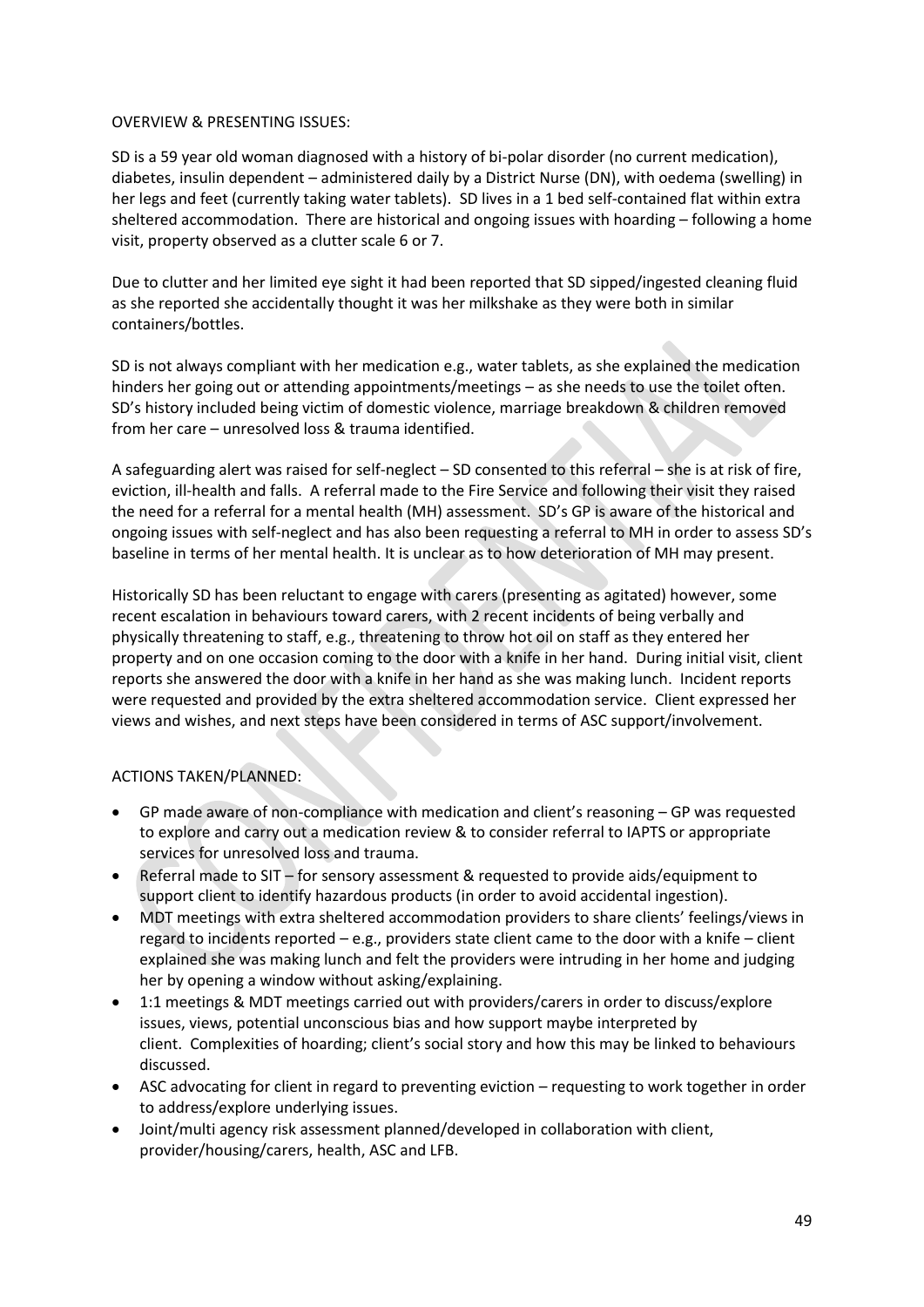- Referral made by ASC to the MH team for assessment as hoarding may be a result of underlying MH and deterioration. Baseline of MH requested.
- Plan to explore possible 1:1 DP worker skilled in working with adults who hoard in order to build relationship so as to support & progress in a direction and at a pace comfortable with client.
- Plan for client to set the pace in addressing risks (with the support of carers) e.g. agreeing for pathway from bed to door to be clear in order to avoid trip hazards. Plan to build on successful action with next steps e.g. pathway from bathroom to kitchen to be clear etc.
- Case presented to RVMP and to GP huddle.

# CHALLENGES:

- MH referrals made by LFB, GP & ASC were all rejected, therefore ASC escalated to head of MH team/Principal SW for support, appealing for multiagency working.
- Client was historically supported by provider skilled in working with adults who hoard unfortunately client did not engage and provider closed case; therefore DP to be explored with a DP carer from the same service (that previously closed the case).
- Case transfer may impact on building relationship and momentum of case.

# LEARNING POINTS:

- Cases involving self-neglect and hoarding are time & service provision intense.
- Service provider fatigue & unconscious bias must be identified and jointly and nonjudgementally addressed.
- Pattern of progress may fluctuate no quick fix.
- Network meetings are key.
- Utilising available forums/panels are effective in holistic assessment/overview of risks and case direction.
- Challenges with engaging agencies exist e.g., MH rejecting referrals from multi-agencies & providers closing cases due to client's non engagement – as such, problem solving & professional debate is vital.
- Building rapport and trust by including client in all aspects of involvement, and having open and transparent, repeated discussions with client re. wishes, feelings, views, risk & possible consequences/impacts; while working at client's pace, are imperative to supporting client to engage to affect positive outcomes.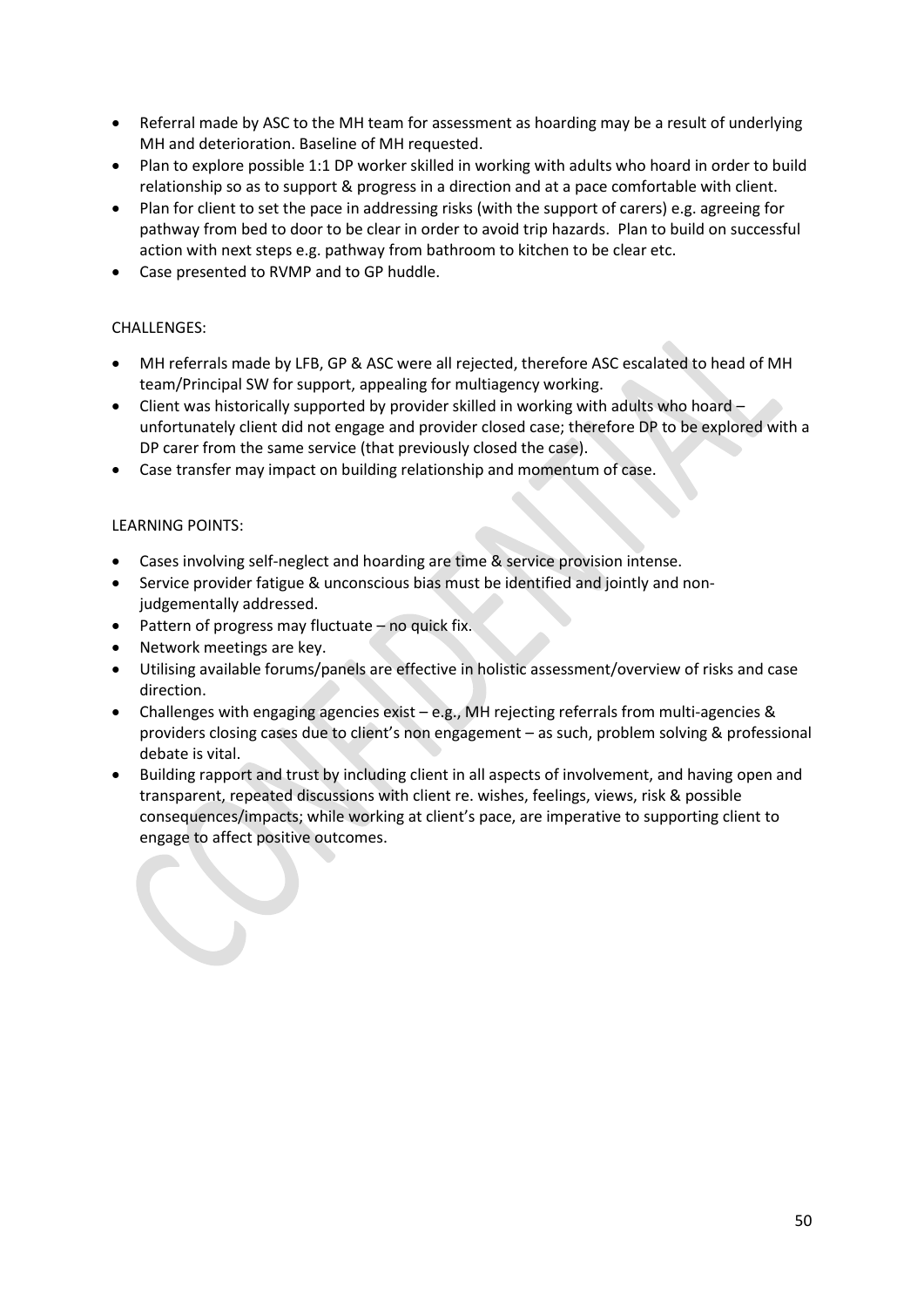# **Case Study 3 (2018 – ongoing)**

Safeguarding concerns around self-neglect and hoarding raised by housing. Mother aged 85, primary carer for 2 adult sons with learning disabilities. Staunchly independent, resistant to any support or input from council teams, concerned that her sons may be taken away from her care. Neither son had been reviewed by health in many years. Initially case management however due to risk and non-engagement, S42 enquiry was triggered.

- Regular safeguarding risk management meetings involving all relevant professionals, housing repairs, Pest control, following up health needs.
- Building up a relationship, it helped that there were 2 social workers. One for each son and to go together – one to talk to mum and the other to talk and see the sons. And having an overview of the home etc.
- To really listen and try and to resolve the issues that were bothering mum. SW was fantastic at getting funding from charities for cookers, fridges, sorting out benefits.
- Persistent / regular visits planning who and when and why
- Following up every visit and meeting with a letter to mum outlining at the visit what actions we agreed on, what we had concerns about and the way forward – when we were visiting again. Being open and transparent
- Being honest and open about the meetings and also inviting her or a rep, even when she did not come. Being prepared to challenge.
- Knowing the law or finding out on breach of tenancy around environmental issues and not being frightened to use these for mum to agree with accepting help.
- Also around Mental Capacity Assessments and again knowing when to do them and who is responsible – particularly if there are any health issues
- One person co-ordinating /good communication.
- That ' professional curiosity'

# Clouds End Organisation

A was originally from Clouds End – but she is self-employed and DP is being used. She works 15 hours a week and is flexible. Also, she has someone who can step in when she is not around – this was the clinch – they have a fantastic rapport and initially A spent time just getting to know mum and the two sons - so invaluable throughout Covid-especially when the day centre is closed. They have a great relationship and A is able to push mum to agree things as their relationship has developed. She is good at keeping in touch with us. She plays the "good cop"- while we are the "bad cops". However saying that mum will ring me when she is fed up and wants things sorted. She will ring the community LD nurse – when she needs cream or medication for her sons.

A is also very hands on with helping to decorate, gardening – putting a shed up with mum – playing games and getting the two men involved.

Mum is very independent and proud and wants to do things herself without anyone interfering, she is a good mum but hates interference and is very frail herself. However, mum is starting to sit back and asks for A's help. A is experienced, skilled and flexible.

It's about that 'good conversation'. It's hard to know what her sons want all the time, so this is work in progress and we use the knowledge of those that know them and what's in their best interest.

Things have taken a backward step due to Covid, however we would be in a worse position if we did not engage with them all and have A – she has continued throughout, shopping and monitoring. We are trying to get them all vaccinated – mum won't have one –so this again is work in progress and